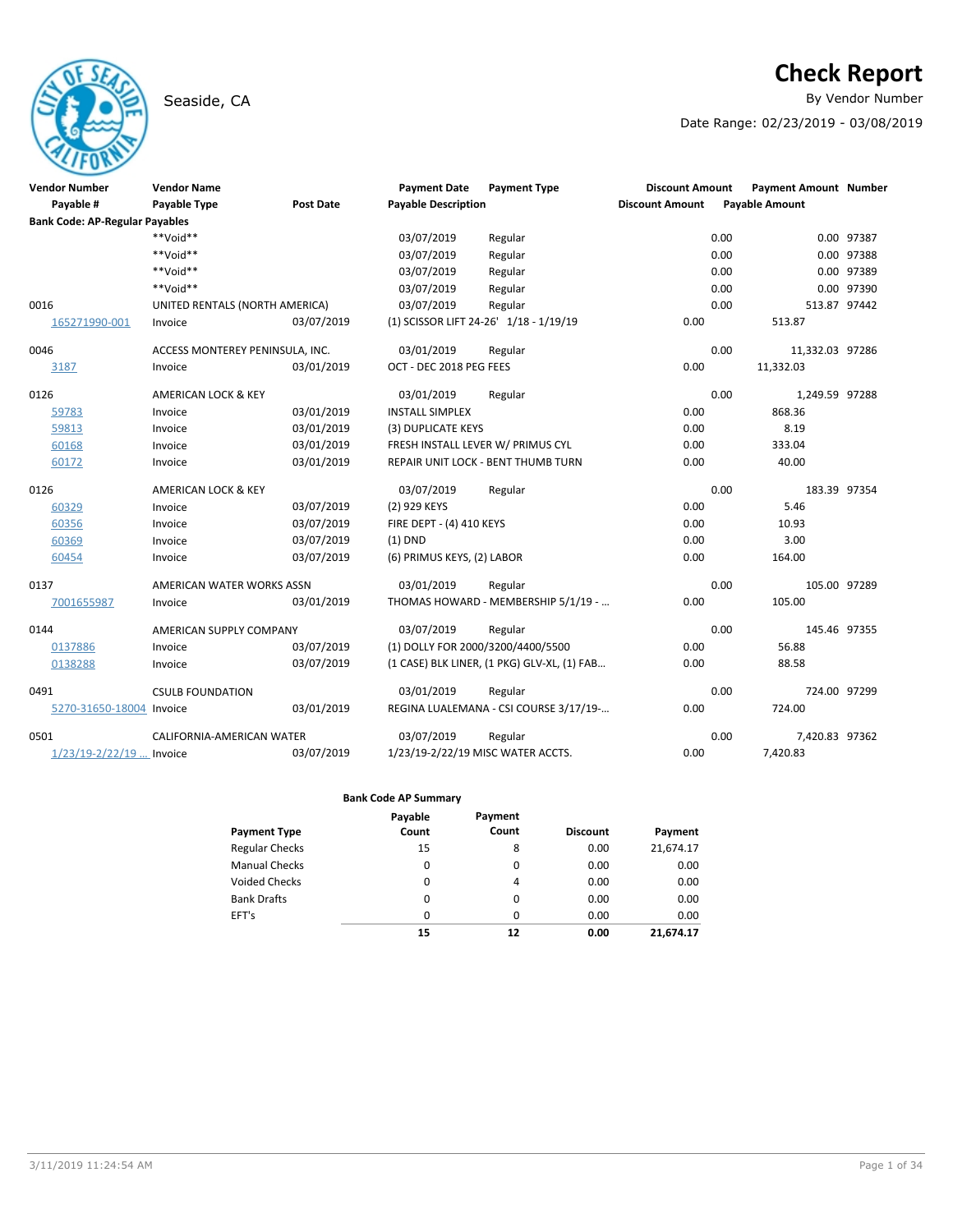| <b>Vendor Number</b>                  | <b>Vendor Name</b>          |                  | <b>Payment Date</b>           | <b>Payment Type</b> | <b>Discount Amount</b> | <b>Payment Amount Number</b> |                      |
|---------------------------------------|-----------------------------|------------------|-------------------------------|---------------------|------------------------|------------------------------|----------------------|
| Payable #                             | Payable Type                | <b>Post Date</b> | <b>Payable Description</b>    |                     | <b>Discount Amount</b> | <b>Payable Amount</b>        |                      |
| <b>Bank Code: PY-Payroll Payables</b> |                             |                  |                               |                     |                        |                              |                      |
| 0530                                  | CA. STATE DISBURSEMENT UNIT |                  | 02/28/2019                    | <b>Bank Draft</b>   |                        | 0.00                         | 321.69 MQJTYR16657   |
| <b>INV0003038</b>                     | Invoice                     | 02/28/2019       | CASE NO.: 200000001549267     |                     | 0.00                   | 321.69                       |                      |
| 0530                                  | CA. STATE DISBURSEMENT UNIT |                  | 02/28/2019                    | <b>Bank Draft</b>   |                        | 0.00                         | 1,499.54 MQJTYR16657 |
| <b>INV0003035</b>                     | Invoice                     | 02/28/2019       | CASE NO.: 200000001441634     |                     | 0.00                   | 1.499.54                     |                      |
| 0530                                  | CA. STATE DISBURSEMENT UNIT |                  | 02/28/2019                    | <b>Bank Draft</b>   |                        | 0.00                         | 128.38 MQJTYR16657   |
| <b>INV0003039</b>                     | Invoice                     | 02/28/2019       | PARTICIPANT ID: 0470000090230 |                     | 0.00                   | 128.38                       |                      |
| 0530                                  | CA. STATE DISBURSEMENT UNIT |                  | 02/28/2019                    | <b>Bank Draft</b>   |                        | 0.00                         | 299.07 MQJTYR16657   |
| <b>INV0003034</b>                     | Invoice                     | 02/28/2019       | CASE NO.: 0530033626-01       |                     | 0.00                   | 299.07                       |                      |
| 0530                                  | CA. STATE DISBURSEMENT UNIT |                  | 02/28/2019                    | <b>Bank Draft</b>   |                        | 0.00                         | 142.61 MQJTYR16657   |
| <b>INV0003037</b>                     | Invoice                     | 02/28/2019       | CASE NO: 200000000125769      |                     | 0.00                   | 142.61                       |                      |

|                       | Payable  | Payment  |                 |          |
|-----------------------|----------|----------|-----------------|----------|
| <b>Payment Type</b>   | Count    | Count    | <b>Discount</b> | Payment  |
| <b>Regular Checks</b> | 0        | 0        | 0.00            | 0.00     |
| <b>Manual Checks</b>  | 0        | 0        | 0.00            | 0.00     |
| <b>Voided Checks</b>  | 0        | $\Omega$ | 0.00            | 0.00     |
| <b>Bank Drafts</b>    | 5        | 5        | 0.00            | 2,391.29 |
| EFT's                 | $\Omega$ | $\Omega$ | 0.00            | 0.00     |
|                       | 5        | 5        | 0.00            | 2.391.29 |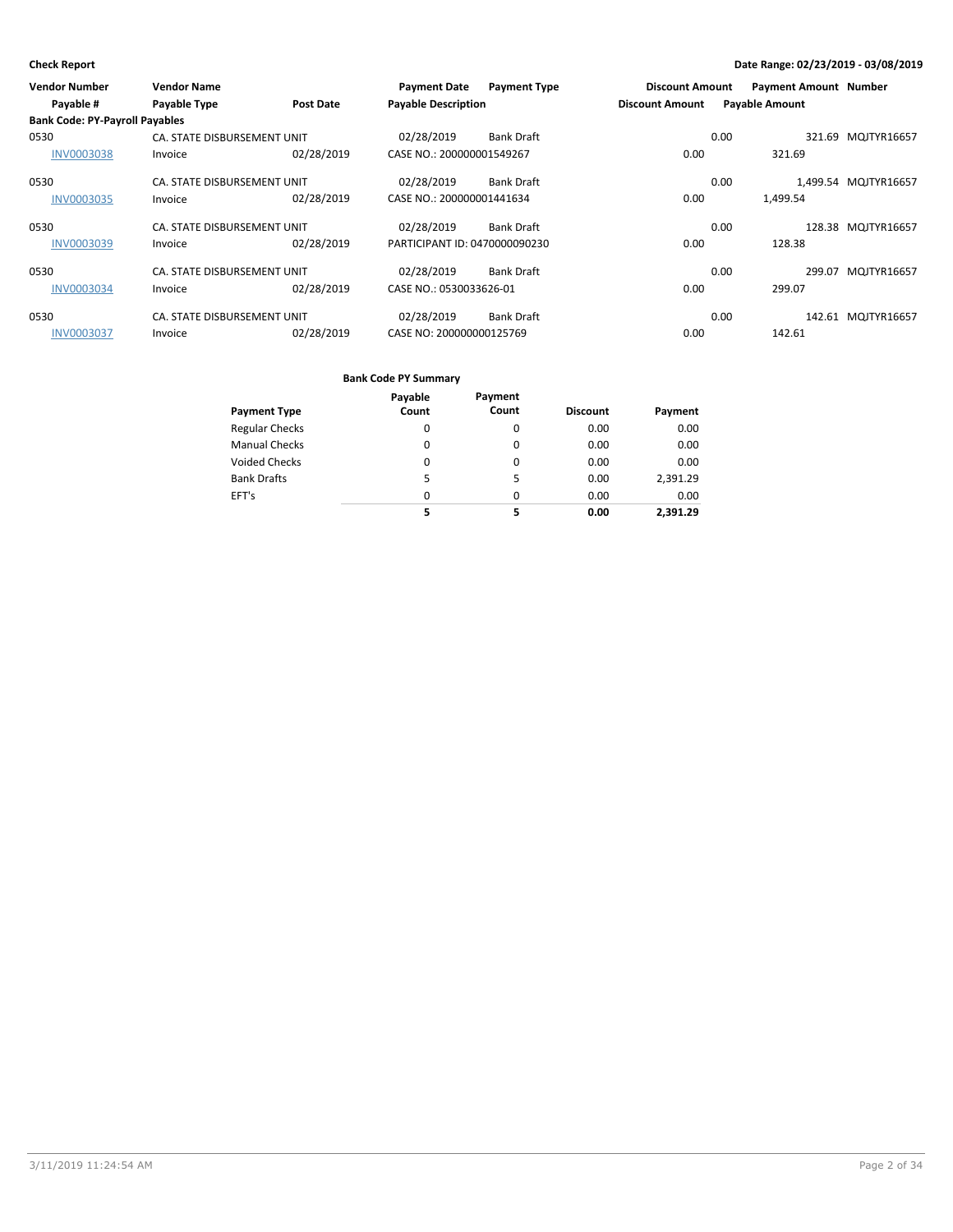| <b>Vendor Number</b>                               | <b>Vendor Name</b>                     |                  | <b>Payment Date</b>                 | <b>Payment Type</b>                      | <b>Discount Amount</b> |      | <b>Payment Amount Number</b> |              |
|----------------------------------------------------|----------------------------------------|------------------|-------------------------------------|------------------------------------------|------------------------|------|------------------------------|--------------|
| Payable #<br><b>Bank Code: AP-Regular Payables</b> | Payable Type                           | <b>Post Date</b> | <b>Payable Description</b>          |                                          | <b>Discount Amount</b> |      | <b>Payable Amount</b>        |              |
| 0701                                               | <b>CHEVRON AND TEXACO</b>              |                  | 03/07/2019                          | Regular                                  |                        | 0.00 |                              | 66.48 97363  |
| 686165                                             | Invoice                                | 03/07/2019       | ACCT #7898196360/1/22/19 - 2/21/19  |                                          | 0.00                   |      | 66.48                        |              |
| 0759                                               | MONTEREY CO. WEEKLY CLASSIFIEDS        |                  | 03/01/2019                          | Regular                                  |                        | 0.00 |                              | 791.20 97317 |
| 02/14/19CCSEA                                      | Invoice                                | 03/01/2019       |                                     | DISPLAY AD - "AN EVENING WITH MY GAL"    | 0.00                   |      | 574.00                       |              |
| 524-111297-00002 Invoice                           |                                        | 03/01/2019       |                                     | LOVE SEASIDE? ADVISORY BOARD POSITION    | 0.00                   |      | 81.45                        |              |
| 525-111297-00002 Invoice                           |                                        | 03/01/2019       | SUMMARY ORDINANCE NO. 1057          |                                          | 0.00                   |      | 54.30                        |              |
| 526-111297-00002 Invoice                           |                                        | 03/01/2019       |                                     | NOTICE OF COMM INPUT SESSION - PARKS     | 0.00                   |      | 81.45                        |              |
| 0791                                               | <b>COMMUNITY PARTNERSHIP FOR YOUTH</b> |                  | 03/07/2019                          | Regular                                  |                        | 0.00 | 1,873.77 97365               |              |
| <b>FEB 2019</b>                                    | Invoice                                | 03/07/2019       |                                     | FEB 2019 - CAL VIP GRANT - COLTON MIDDLE | 0.00                   |      | 1,873.77                     |              |
| 0814                                               | CONSOLIDATED ELECTRICAL DISTRIBUTORS   |                  | 03/01/2019                          | Regular                                  |                        | 0.00 | 1,257.84 97296               |              |
| 4914-568393                                        | Invoice                                | 03/01/2019       | (30) 32W, 48" MOL, T8 OCTROL VIVID  |                                          | 0.00                   |      | 95.27                        |              |
| 4914-568394                                        | Invoice                                | 03/01/2019       | (30) 32W, 48" MOL, T8 OCTRON VIVID  |                                          | 0.00                   |      | 95.27                        |              |
| 4914-569555                                        | Invoice                                | 03/01/2019       |                                     | (1) ELECTRONIC PHOTO CONTROL STEM&S      | 0.00                   |      | 19.67                        |              |
| 4914-569639                                        | Invoice                                | 03/01/2019       |                                     | (11) ELCTRNC PHOTO CONTROL, 9' PIGTAIL,  | 0.00                   |      | 282.21                       |              |
| 4914-569691                                        | Invoice                                | 03/01/2019       | (12) ELECTRONIC PHOTO CONTROL       |                                          | 0.00                   |      | 248.47                       |              |
| 4914-569768                                        | Invoice                                | 03/01/2019       |                                     | (1) WALLPACK 80W, (4) PHOTO CONTROL      | 0.00                   |      | 208.64                       |              |
| 4914-570299                                        | Invoice                                | 03/01/2019       |                                     | (2) SWITCH 120V VIVE, (2) WHT OCC SNSR   | 0.00                   |      | 308.31                       |              |
| 0898                                               | <b>CRYSTAL SPRINGS WATER</b>           |                  | 03/01/2019                          | Regular                                  |                        | 0.00 |                              | 117.75 97298 |
| 0000052633                                         | Invoice                                | 03/01/2019       | 440 HARCOURT AVE - LATE CHG         |                                          | 0.00                   |      | 11.00                        |              |
| 0000052634                                         | Invoice                                | 03/01/2019       | 440 HARCOURT - RESOURCE MGMT        |                                          | 0.00                   |      | 28.00                        |              |
| 0000060901                                         | Invoice                                | 03/01/2019       | 656 BROADWAY AVE.                   |                                          | 0.00                   |      | 12.75                        |              |
| 0000065060                                         | Invoice                                | 03/01/2019       | 440 HARCOURT - ENGINEERING          |                                          | 0.00                   |      | 8.50                         |              |
| 0000065061                                         | Invoice                                | 03/01/2019       | 440 HARCOURT - RESOURCE MGMT        |                                          | 0.00                   |      | 42.50                        |              |
| 0000068536                                         | Invoice                                | 03/01/2019       | 440 HARCOURT - LATE CHG             |                                          | 0.00                   |      | 5.00                         |              |
| 0000068537                                         | Invoice                                | 03/01/2019       | 440 HARCOURT - LATE CHG             |                                          | 0.00                   |      | 5.00                         |              |
| 0000068538                                         | Invoice                                | 03/01/2019       | 656 BROADWAY AVE - LATE CHG         |                                          | 0.00                   |      | 5.00                         |              |
| 0898                                               | <b>CRYSTAL SPRINGS WATER</b>           |                  | 03/07/2019                          | Regular                                  |                        | 0.00 |                              | 28.50 97367  |
| 0000060903                                         | Invoice                                | 03/07/2019       | 650 OLYMPIA AVE -                   |                                          | 0.00                   |      | 12.00                        |              |
| 0000068373                                         | Invoice                                | 03/07/2019       | 440 HARCOURT AVE - LATE CHG         |                                          | 0.00                   |      | 5.00                         |              |
| 0000946738                                         | Invoice                                | 03/07/2019       | 650 OLYMPIA AVE - LATE FEE          |                                          | 0.00                   |      | 11.50                        |              |
| 0912                                               | L.N. CURTIS & SONS                     |                  | 03/07/2019                          | Regular                                  |                        | 0.00 |                              | 394.28 97394 |
| <b>INV258272</b>                                   | Invoice                                | 03/07/2019       | (2 PR) 38x30 NAVY BLUE ELITE PANTS  |                                          | 0.00                   |      | 394.28                       |              |
| 0922                                               | <b>CYPRESS COAST FORD-LINCOLN</b>      |                  | 03/07/2019                          | Regular                                  |                        | 0.00 | 1,447.48 97369               |              |
| 192006                                             | Invoice                                | 03/07/2019       | (2) BUCKLE ASY                      |                                          | 0.00                   |      | 224.79                       |              |
| 192205                                             | Invoice                                | 03/07/2019       | (1) MOTOR ASY                       |                                          | 0.00                   |      | 167.01                       |              |
| 192206                                             | Invoice                                | 03/07/2019       | (1) BOX ASY, (1) STOP, (1) MOULDING |                                          | 0.00                   |      | 343.77                       |              |
| 339324                                             | Invoice                                | 03/07/2019       | TAG #T4292A/2015 FORD EXPLORER      |                                          | 0.00                   |      | 62.76                        |              |
| 339432                                             | Invoice                                | 03/07/2019       | TAG #T4354/1999 FORD E250 VAN       |                                          | 0.00                   |      | 208.97                       |              |
| 339482                                             | Invoice                                | 03/07/2019       | TAG #T7748/2002 FORD TAURUS         |                                          | 0.00                   |      | 475.18                       |              |
| CM192205                                           | Credit Memo                            | 03/07/2019       |                                     | CORE RETURN PART NO 8W7Z*17508*A         | 0.00                   |      | $-35.00$                     |              |
| 0981                                               | DEL MAR FRENCH LAUNDRY, INC.           |                  | 03/01/2019                          | Regular                                  |                        | 0.00 |                              | 302.50 97301 |
| 02/07/2019                                         | Invoice                                | 03/01/2019       |                                     | RECREATION - 6 TABLE CLOTHS 2/7/2019     | 0.00                   |      | 39.00                        |              |
| 02/15/2019                                         | Invoice                                | 03/01/2019       |                                     | RECREATION - 26 TABLE CLOTHS 2/15/19     | 0.00                   |      | 169.00                       |              |
| 02/19/2019                                         | Invoice                                | 03/01/2019       | RECREATION - 10 APRONS 2/19/19      |                                          | 0.00                   |      | 36.00                        |              |
| 2/20/2019                                          | Invoice                                | 03/01/2019       | RECREATION - 9 TABLE CLOTHS 2/20/19 |                                          | 0.00                   |      | 58.50                        |              |
| 0981                                               | DEL MAR FRENCH LAUNDRY, INC.           |                  | 03/07/2019                          | Regular                                  |                        | 0.00 |                              | 32.50 97371  |
| 02/22/2019                                         | Invoice                                | 03/07/2019       | RECREATION - 5 TABLE CLOTHS 2/22/19 |                                          | 0.00                   |      | 32.50                        |              |
| 0988                                               | DEL REY CAR WASH                       |                  | 03/01/2019                          | Regular                                  |                        | 0.00 |                              | 18.00 97302  |
| 1001                                               | Invoice                                | 03/01/2019       |                                     | (1) FULL SERVICE WASH - PUBLIC WORKS     | 0.00                   |      | 18.00                        |              |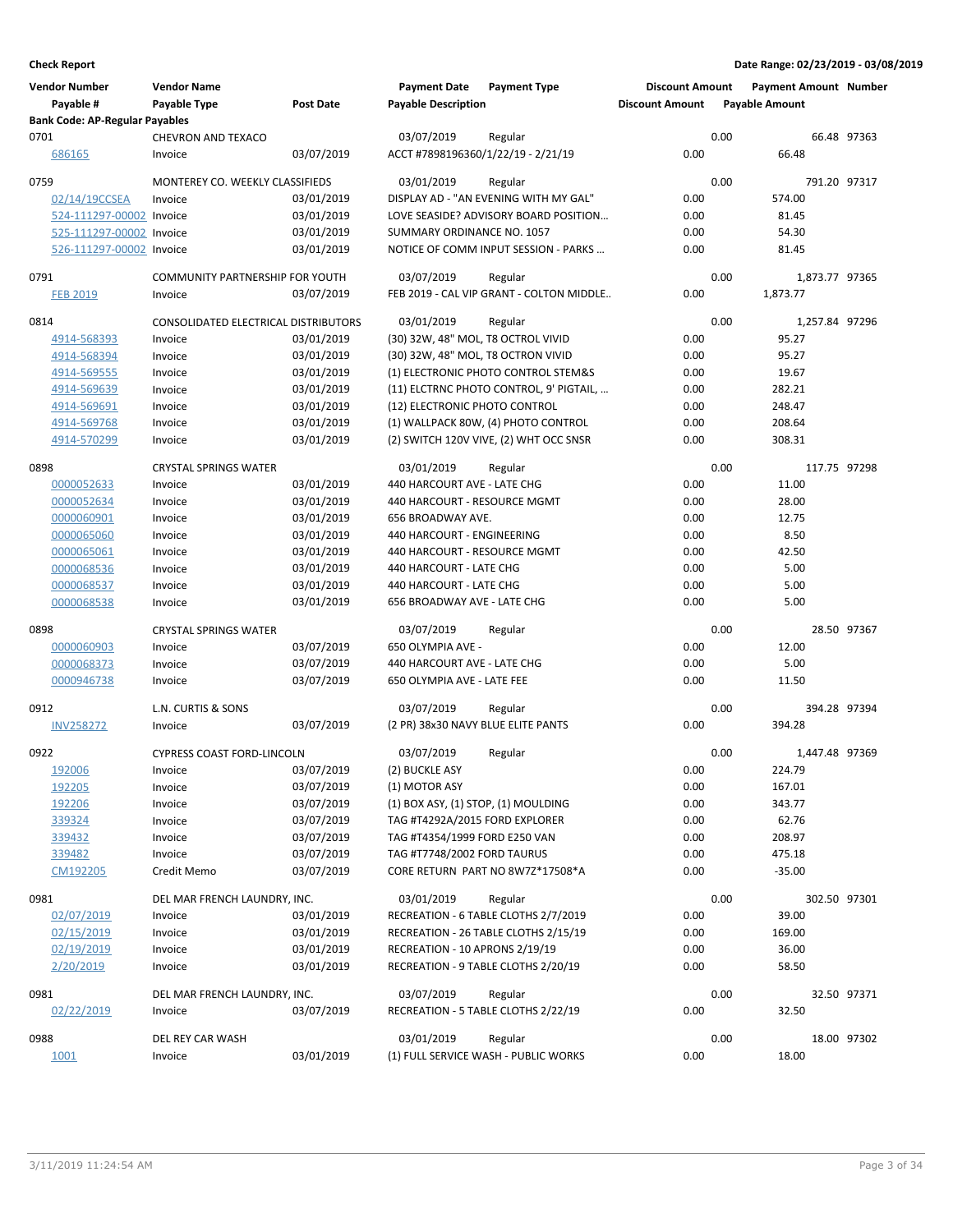| <b>Vendor Number</b> | <b>Vendor Name</b>            |            | <b>Payment Date</b><br><b>Payment Type</b> | <b>Discount Amount</b> | <b>Payment Amount Number</b> |
|----------------------|-------------------------------|------------|--------------------------------------------|------------------------|------------------------------|
| Payable #            | Payable Type                  | Post Date  | <b>Payable Description</b>                 | <b>Discount Amount</b> | <b>Pavable Amount</b>        |
| 1188                 | FERGUSON ENTERPRISES INC #686 |            | 03/01/2019<br>Regular                      | 0.00                   | 143.85 97304                 |
| 6479595              | Invoice                       | 03/01/2019 | (1) ELEC PROG STAT W/ LIGHT                | 0.00                   | 65.45                        |
| 6480554              | Invoice                       | 03/01/2019 | (1) PRERINSE SPRY                          | 0.00                   | 78.40                        |
| 1224                 | <b>FIRST ALARM</b>            |            | 03/01/2019<br>Regular                      | 0.00                   | 6.18 97305                   |
| 453130               | Invoice                       | 03/01/2019 | 220 COE AVE - 03/01/19 - 05/31/19          | 0.00                   | 6.18                         |

|                       | Payable  | Payment  |                 |          |
|-----------------------|----------|----------|-----------------|----------|
| <b>Payment Type</b>   | Count    | Count    | <b>Discount</b> | Payment  |
| <b>Regular Checks</b> | 41       | 13       | 0.00            | 6,480.33 |
| <b>Manual Checks</b>  | 0        | 0        | 0.00            | 0.00     |
| <b>Voided Checks</b>  | $\Omega$ | 0        | 0.00            | 0.00     |
| <b>Bank Drafts</b>    | 0        | $\Omega$ | 0.00            | 0.00     |
| EFT's                 | 0        | $\Omega$ | 0.00            | 0.00     |
|                       | 41       | 13       | 0.00            | 6.480.33 |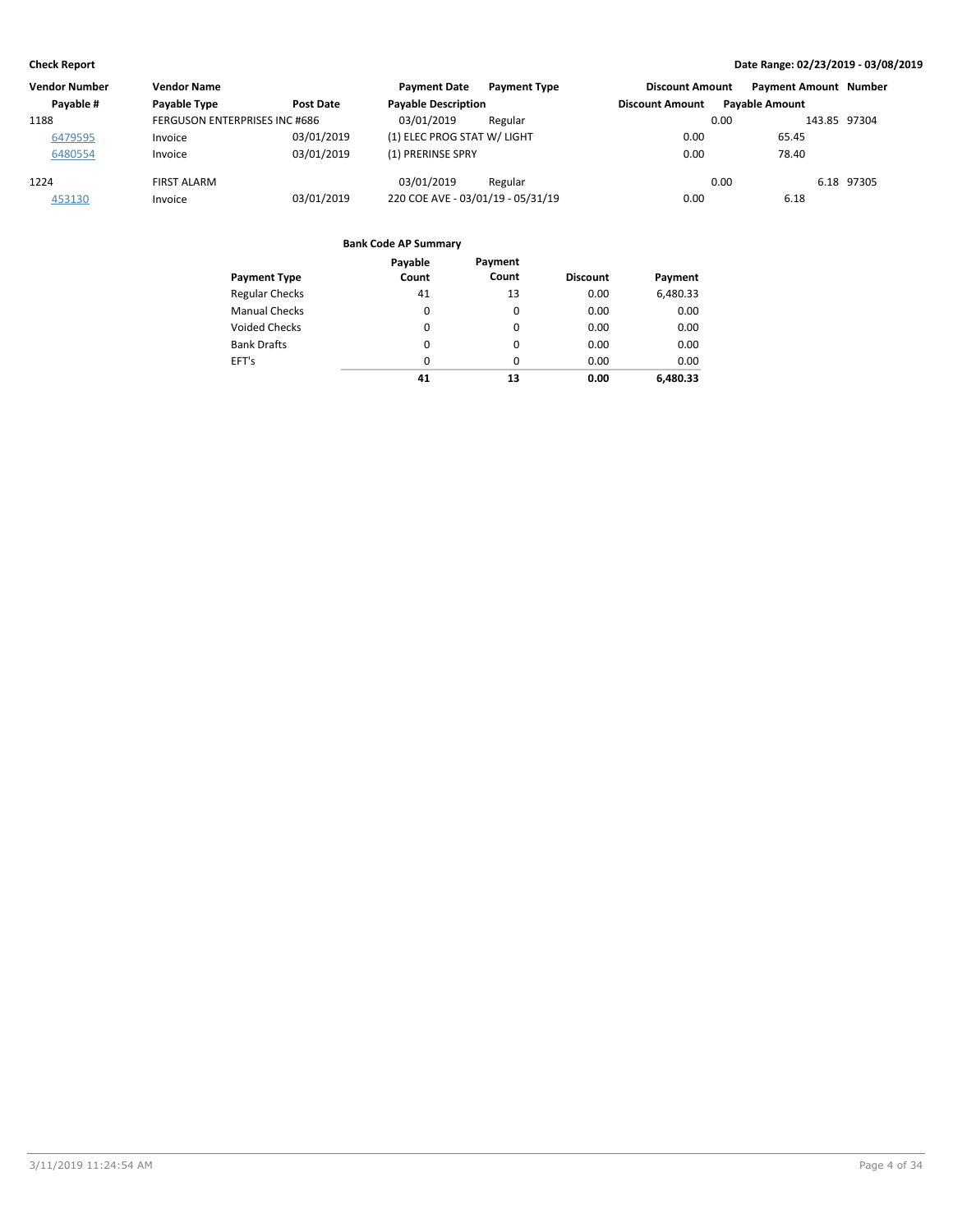| <b>Vendor Number</b>                  | <b>Vendor Name</b>         |                  | <b>Payment Date</b>        | <b>Payment Type</b> | <b>Discount Amount</b> | <b>Payment Amount Number</b> |             |
|---------------------------------------|----------------------------|------------------|----------------------------|---------------------|------------------------|------------------------------|-------------|
| Payable #                             | Payable Type               | <b>Post Date</b> | <b>Payable Description</b> |                     | <b>Discount Amount</b> | <b>Payable Amount</b>        |             |
| <b>Bank Code: PY-Payroll Payables</b> |                            |                  |                            |                     |                        |                              |             |
| 1268                                  | <b>FRANCHISE TAX BOARD</b> |                  | 02/28/2019                 | Regular             |                        | 200.00<br>0.00               | 18886       |
| <b>INV0002990</b>                     | Invoice                    | 02/14/2019       | EWO #: 367491337599687485  |                     | 0.00                   | 100.00                       |             |
| <b>INV0003040</b>                     | Invoice                    | 02/28/2019       | EWO #: 676040852589148781  |                     | 0.00                   | 100.00                       |             |
| 1268                                  | <b>FRANCHISE TAX BOARD</b> |                  | 02/28/2019                 | Regular             |                        | 0.00                         | 62.52 18887 |
| <b>INV0002983</b>                     | Invoice                    | 02/14/2019       | <b>EWO FOR TAXES</b>       |                     | 0.00                   | 62.52                        |             |
| 1268                                  | <b>FRANCHISE TAX BOARD</b> |                  | 02/28/2019                 | Regular             |                        | 400.00<br>0.00               | 18888       |
| <b>INV0002986</b>                     | Invoice                    | 02/14/2019       | <b>EWO FOR TAXES</b>       |                     | 0.00                   | 200.00                       |             |
| <b>INV0003036</b>                     | Invoice                    | 02/28/2019       | <b>EWO FOR TAXES</b>       |                     | 0.00                   | 200.00                       |             |

|                       | Payable  | Payment  |                 |         |
|-----------------------|----------|----------|-----------------|---------|
| <b>Payment Type</b>   | Count    | Count    | <b>Discount</b> | Payment |
| <b>Regular Checks</b> | 5        | 3        | 0.00            | 662.52  |
| <b>Manual Checks</b>  | 0        | $\Omega$ | 0.00            | 0.00    |
| <b>Voided Checks</b>  | 0        | $\Omega$ | 0.00            | 0.00    |
| <b>Bank Drafts</b>    | $\Omega$ | $\Omega$ | 0.00            | 0.00    |
| EFT's                 | $\Omega$ | $\Omega$ | 0.00            | 0.00    |
|                       | 5        | 3        | 0.00            | 662.52  |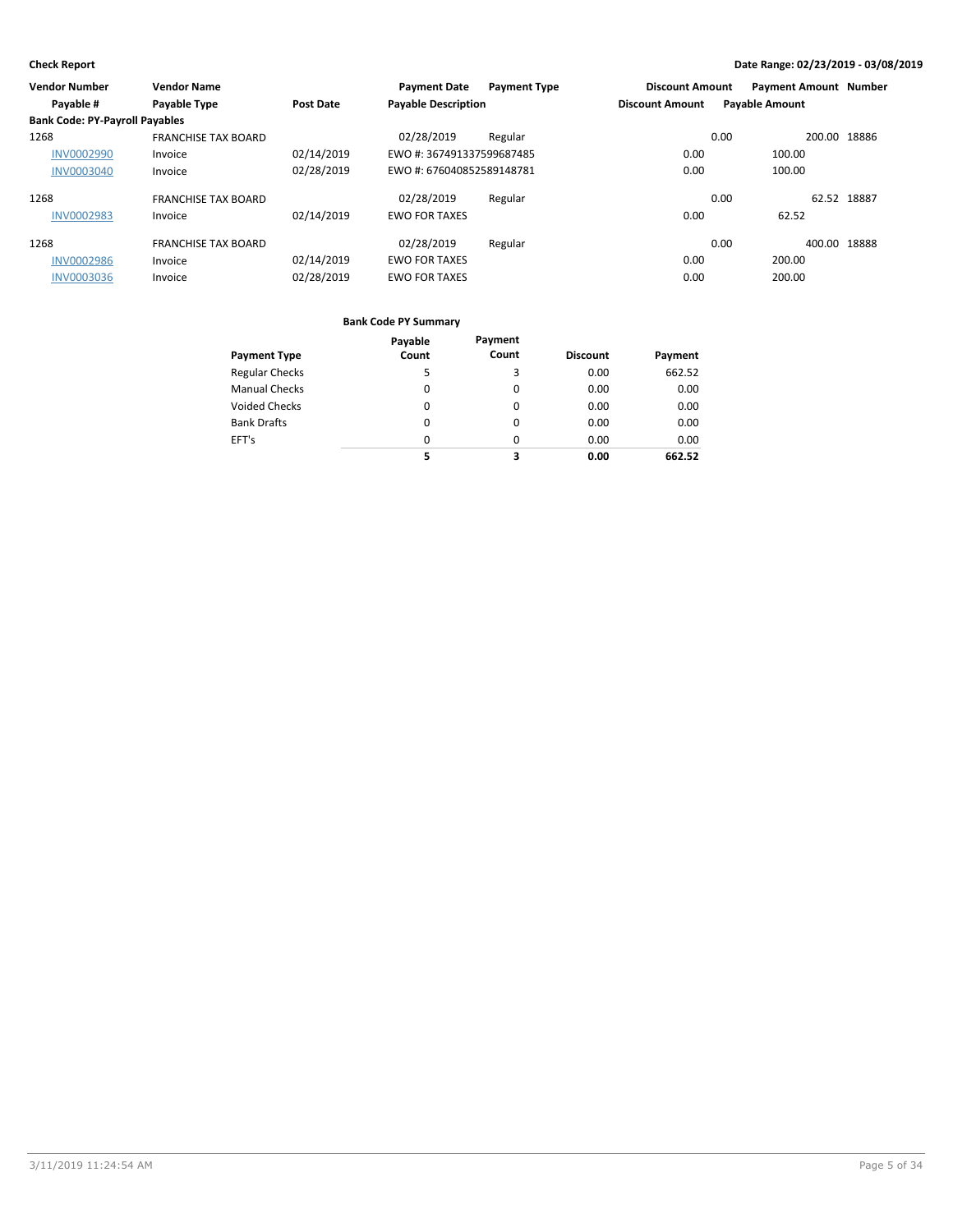| <b>Vendor Number</b><br>Payable #     | <b>Vendor Name</b><br><b>Payable Type</b> | Post Date  | <b>Payment Date</b><br><b>Payable Description</b> | <b>Payment Type</b>                     | <b>Discount Amount</b><br><b>Discount Amount</b> | <b>Payment Amount Number</b><br><b>Payable Amount</b> |                 |  |
|---------------------------------------|-------------------------------------------|------------|---------------------------------------------------|-----------------------------------------|--------------------------------------------------|-------------------------------------------------------|-----------------|--|
| <b>Bank Code: AP-Regular Payables</b> |                                           |            |                                                   |                                         |                                                  |                                                       |                 |  |
| 1334                                  | JOHN C GEMMA                              |            | 03/07/2019                                        | Regular                                 |                                                  | 0.00                                                  | 917.70 97391    |  |
| CS1903                                | Invoice                                   | 03/07/2019 |                                                   | (1) HP PROBOOK 450 G6 i5 8GB 256SSD W10 | 0.00                                             | 917.70                                                |                 |  |
| 1392                                  | <b>GRANITE ROCK COMPANY</b>               |            | 03/01/2019                                        | Regular                                 |                                                  | 0.00                                                  | 867.83 97306    |  |
| 1151599                               | Invoice                                   | 03/01/2019 | <b>TICKET #630732</b>                             |                                         | 0.00                                             | 232.83                                                |                 |  |
| 1151822                               | Invoice                                   | 03/01/2019 | <b>TICKET #630807</b>                             |                                         | 0.00                                             | 74.58                                                 |                 |  |
| 1152498                               | Invoice                                   | 03/01/2019 | <b>TICKET #632334</b>                             |                                         | 0.00                                             | 114.92                                                |                 |  |
| 1152514                               | Invoice                                   | 03/01/2019 | TICKET #631938                                    |                                         | 0.00                                             | 283.50                                                |                 |  |
| 1152815                               | Invoice                                   | 03/01/2019 | <b>TICKET #632234</b>                             |                                         | 0.00                                             | 162.00                                                |                 |  |
| 1392                                  | <b>GRANITE ROCK COMPANY</b>               |            | 03/07/2019                                        | Regular                                 |                                                  | 0.00                                                  | 2,389.29 97382  |  |
| 1155251                               | Invoice                                   | 03/07/2019 | <b>TICKET #634416</b>                             |                                         | 0.00                                             | 167.52                                                |                 |  |
| 1155935                               | Credit Memo                               | 03/07/2019 | <b>TICKET #635535</b>                             |                                         | 0.00                                             | $-32.78$                                              |                 |  |
| 1156075                               | Invoice                                   | 03/07/2019 | <b>TICKET #635041</b>                             |                                         | 0.00                                             | 174.89                                                |                 |  |
| 1156157                               | Invoice                                   | 03/07/2019 | <b>TICKET #635158</b>                             |                                         | 0.00                                             | 32.56                                                 |                 |  |
| 1156319                               | Invoice                                   | 03/07/2019 | <b>TICKET #635367</b>                             |                                         | 0.00                                             | 152.80                                                |                 |  |
| 1156623                               | Invoice                                   | 03/07/2019 | <b>BETA PARK MATERIALS</b>                        |                                         | 0.00                                             | 1,720.70                                              |                 |  |
| 1156686                               | Invoice                                   | 03/07/2019 | <b>TICKET #635147</b>                             |                                         | 0.00                                             | 145.74                                                |                 |  |
| 1156687                               | Invoice                                   | 03/07/2019 | <b>TICKET #635179</b>                             |                                         | 0.00                                             | 27.86                                                 |                 |  |
| 1483                                  | BROWNSTEIN HYATT FARBER SCHRECK, LLP      |            | 03/07/2019                                        | Regular                                 |                                                  | 0.00                                                  | 10,669.74 97358 |  |
| 745862                                | Invoice                                   | 03/07/2019 | DEC 2018 - CITY WATER STRATEGY                    |                                         | 0.00                                             | 2,625.54                                              |                 |  |
| 750075                                | Invoice                                   | 03/07/2019 | JAN 2019 - CITY WATER STRATGY                     |                                         | 0.00                                             | 8,044.20                                              |                 |  |
| 1494                                  | HD SUPPLY FACILITIES MAINTENANCE          |            | 03/01/2019                                        | Regular                                 |                                                  | 0.00                                                  | 241.41 97308    |  |
| 9169889075                            | Invoice                                   | 03/01/2019 | (2) US OCCSENS CEILING MNT                        |                                         | 0.00                                             | 241.41                                                |                 |  |
| 1494                                  | HD SUPPLY FACILITIES MAINTENANCE          |            | 03/07/2019                                        | Regular                                 |                                                  | 0.00                                                  | 103.69 97385    |  |
| 1807004391                            | Credit Memo                               | 01/17/2019 | <b>ACCTS RECEIVABLE CASH APPL</b>                 |                                         | 0.00                                             | $-3.30$                                               |                 |  |
| 1807025235                            | Credit Memo                               | 02/19/2019 | ACCTS RECEIVABLE CASH APPL                        |                                         | 0.00                                             | $-3.46$                                               |                 |  |
| 9168935596                            | Credit Memo                               | 12/28/2018 |                                                   | (8) AQUAGUARD 1 GAL MUSTARD ALGCIDE     | 0.00                                             | $-331.69$                                             |                 |  |
| 9170155177                            | Invoice                                   | 03/07/2019 |                                                   | (1) DEWALT REPLACEMENT 18V BATTERY PA   | 0.00                                             | 102.75                                                |                 |  |
| 9170523484                            | Invoice                                   | 03/07/2019 |                                                   | 986 HILBY AVE - HARDWARE/PLUMBING       | 0.00                                             | 339.39                                                |                 |  |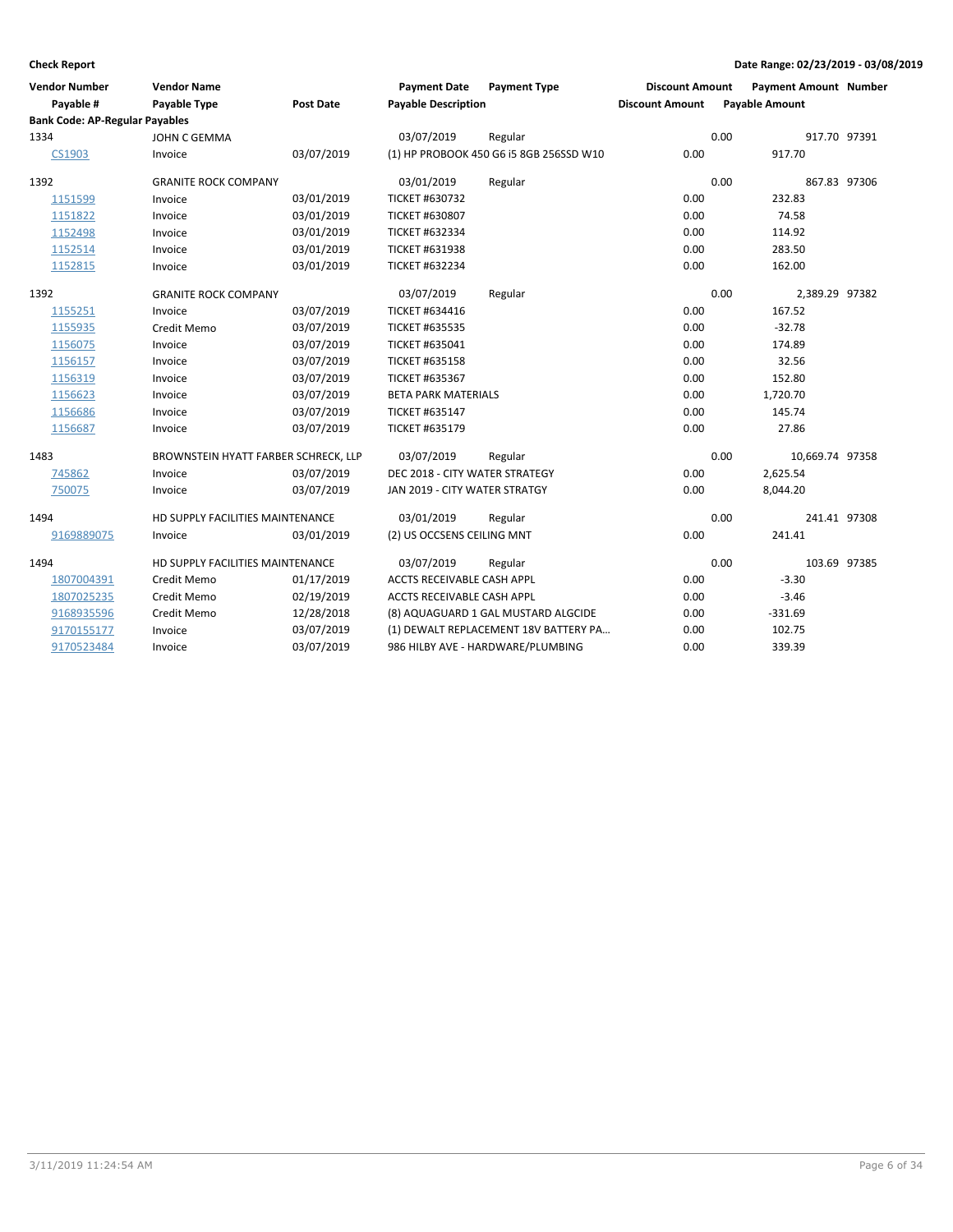| <b>Vendor Number</b> | <b>Vendor Name</b>         |                  | <b>Payment Date</b><br><b>Payment Type</b> | <b>Discount Amount</b> | Payment Amount Number |  |
|----------------------|----------------------------|------------------|--------------------------------------------|------------------------|-----------------------|--|
| Payable #            | Payable Type               | <b>Post Date</b> | <b>Payable Description</b>                 | <b>Discount Amount</b> | <b>Payable Amount</b> |  |
| 1561                 | HOME DEPOT CREDIT SERVICES |                  | 03/07/2019<br>Regular                      | 0.00                   | 3,546.20 97386        |  |
| 1022390              | Invoice                    | 03/07/2019       | PARKS SUPPLIES 1/2/19                      | 0.00                   | 17.86                 |  |
| 1203208              | Invoice                    | 03/07/2019       | <b>WATER 1/2/19</b>                        | 0.00                   | 13.36                 |  |
| 1203512              | Invoice                    | 03/07/2019       | <b>VEH MAINT 1/22/19</b>                   | 0.00                   | 16.22                 |  |
| 1574960              | Invoice                    | 03/07/2019       | POMA 1/22/19                               | 0.00                   | 7.92                  |  |
| 1583527              | Invoice                    | 03/07/2019       | POMA 1/22/19                               | 0.00                   | 10.39                 |  |
| 1594547              | Invoice                    | 03/07/2019       | POMA 1/2/19                                | 0.00                   | 34.39                 |  |
| 2024682              | Invoice                    | 03/07/2019       | PARKS SUPPLIES 12/12/18                    | 0.00                   | 21.57                 |  |
| 2153190              | Invoice                    | 03/07/2019       | POMA 1/11/19                               | 0.00                   | 47.55                 |  |
| 2190442              | Invoice                    | 03/07/2019       | <b>BUILDING 12/12/18</b>                   | 0.00                   | 44.65                 |  |
| 2562559              | Invoice                    | 03/07/2019       | <b>BUILDING 1/31/19</b>                    | 0.00                   | 3.26                  |  |
| 2590126              | Invoice                    | 03/07/2019       | POMA 1/11/19                               | 0.00                   | 25.06                 |  |
| 2970975              | Invoice                    | 03/07/2019       | <b>WATER 12/12/18</b>                      | 0.00                   | 16.84                 |  |
| 3013557              | Invoice                    | 03/07/2019       | POMA 1/10/19                               | 0.00                   | 100.27                |  |
| 3023290              | Invoice                    | 03/07/2019       | POMA 1/10/19                               | 0.00                   | 46.73                 |  |
| 3024637              | Invoice                    | 03/07/2019       | <b>STREET LTG 12/11/18</b>                 | 0.00                   | 11.98                 |  |
| 3031177              | Invoice                    | 03/07/2019       | POMA 1/10/19                               | 0.00                   | 9.14                  |  |
| 3064398              | Invoice                    | 03/07/2019       | POMA 1/30/19                               | 0.00                   | 35.72                 |  |
| 3064399              | Invoice                    | 03/07/2019       | POMA 1/30/19                               | 0.00                   | 23.21                 |  |
|                      |                            | 03/07/2019       | STREETS 1/30/19                            | 0.00                   | 67.16                 |  |
| 3141011              | Invoice                    |                  |                                            |                        |                       |  |
| 3151949              | Invoice                    | 03/07/2019       | POMA 12/21/18                              | 0.00                   | 14.81                 |  |
| 3164013.             | Invoice                    | 03/07/2019       | <b>VEH MAINT 12/11/18</b>                  | 0.00                   | 8.18                  |  |
| 3562397              | Invoice                    | 03/07/2019       | POMA 12/11/18                              | 0.00                   | 7.44                  |  |
| 3573359              | Invoice                    | 03/07/2019       | POMA 1/10/19                               | 0.00                   | 57.80                 |  |
| 3580481              | Invoice                    | 03/07/2019       | <b>BUILDING 12/21/18</b>                   | 0.00                   | 6.86                  |  |
| 3584687              | Invoice                    | 03/07/2019       | POMA 1/30/19                               | 0.00                   | 17.85                 |  |
| 3592321              | Invoice                    | 03/07/2019       | POMA 12/11/18                              | 0.00                   | 75.12                 |  |
| 4010255              | Invoice                    | 03/07/2019       | PARKS SUPPLIES 1/29/19                     | 0.00                   | 77.87                 |  |
| 4010682              | Invoice                    | 03/07/2019       | POMA 12/20/18                              | 0.00                   | 142.75                |  |
| 4140484              | Invoice                    | 03/07/2019       | <b>WATER 1/9/19</b>                        | 0.00                   | 26.82                 |  |
| 4165052              | Invoice                    | 03/07/2019       | <b>BUILDING 12/20/18</b>                   | 0.00                   | 18.61                 |  |
| 4570792              | Invoice                    | 03/07/2019       | POMA 12/20/18                              | 0.00                   | 43.31                 |  |
| 4592248              | Invoice                    | 03/07/2019       | POMA 12/10/18                              | 0.00                   | 11.92                 |  |
| 5010506              | Invoice                    | 03/07/2019       | POMA 12/19/18                              | 0.00                   | 3.19                  |  |
| 5026516              | Invoice                    | 03/07/2019       | <b>BUILDING 1/28/19</b>                    | 0.00                   | 21.31                 |  |
| 5031028              | Invoice                    | 03/07/2019       | POMA 1/8/19                                | 0.00                   | 206.05                |  |
| 5162339              | Invoice                    | 03/07/2019       | PARKS SUPPLIES 1/18/19                     | 0.00                   | 119.97                |  |
| 5203049              | Invoice                    | 03/07/2019       | WATER 12/19/18                             | 0.00                   | 103.75                |  |
| 5570053              | Invoice                    | 03/07/2019       | POMA 1/28/19                               | 0.00                   | 246.91                |  |
| 5582095              | Invoice                    | 03/07/2019       | POMA 1/8/19                                | 0.00                   | 15.72                 |  |
| 5591573              | Invoice                    | 03/07/2019       | POMA 1/28/19                               | 0.00                   | 49.77                 |  |
| 5972786              | Invoice                    | 03/07/2019       | <b>WATER 1/8/19</b>                        | 0.00                   | 52.85                 |  |
| 5973806              | Invoice                    | 03/07/2019       | WATER 1/18/19                              | 0.00                   | 10.97                 |  |
| 6010262              | Invoice                    | 03/07/2019       | POMA 12/18/18                              | 0.00                   | 218.34                |  |
| 6012994              | Invoice                    | 03/07/2019       | POMA 1/7/19                                | 0.00                   | 218.34                |  |
| 6020321              | Invoice                    | 03/07/2019       | POMA 12/18/18                              | 0.00                   | 32.45                 |  |
| 6052254              | Invoice                    | 03/07/2019       | POMA 12/28/18                              | 0.00                   | 13.71                 |  |
| 6061652              | Invoice                    | 03/07/2019       | POMA 12/18/18                              | 0.00                   | 3.26                  |  |
| 6063474              | Invoice                    | 03/07/2019       | POMA 1/17/19                               | 0.00                   | 56.35                 |  |
| 6595094              | Invoice                    | 03/07/2019       | POMA 1/7/19                                | 0.00                   | 26.29                 |  |
| 6971435              | Invoice                    | 03/07/2019       | STREETS 12/18/18                           | 0.00                   | 92.12                 |  |
| 6972679              | Invoice                    | 03/07/2019       | <b>WATER 1/7/19</b>                        | 0.00                   | 14.91                 |  |
| 7014515              | Invoice                    | 03/07/2019       | <b>BUILDING 1/16/19</b>                    | 0.00                   | 4.69                  |  |
| 7162032              | Invoice                    | 03/07/2019       | <b>BUILDING 1/16/19</b>                    | 0.00                   | 102.84                |  |
| 7162097              | Invoice                    | 03/07/2019       | POMA 1/16/19                               | 0.00                   | 28.09                 |  |
| 7162098              | Invoice                    | 03/07/2019       | POMA 1/16/19                               | 0.00                   | 17.23                 |  |
| 7163563              | Invoice                    | 03/07/2019       | POMA 12/7/18                               | 0.00                   | 22.49                 |  |
| 7563335              | Invoice                    | 03/07/2019       | POMA 12/17/18                              | 0.00                   | 25.09                 |  |
| 7584915              | Invoice                    | 03/07/2019       | POMA 12/7/18                               | 0.00                   | 10.84                 |  |
| 7591929              | Invoice                    | 03/07/2019       | POMA 12/7/18                               | 0.00                   | 35.99                 |  |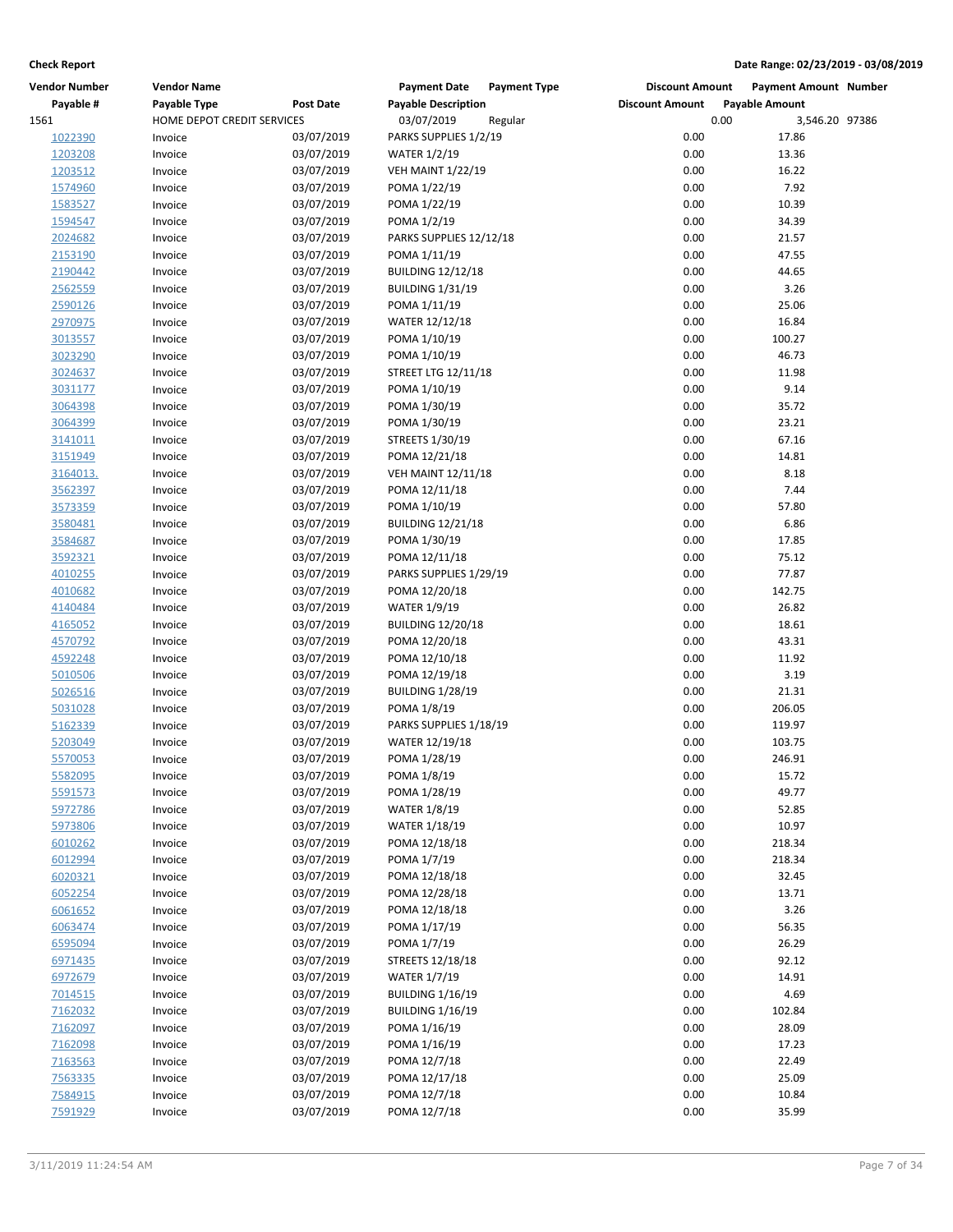| <b>Vendor Number</b> | <b>Vendor Name</b>               |                  | <b>Payment Date</b>                | <b>Payment Type</b>                      | <b>Discount Amount</b> |      | <b>Payment Amount Number</b> |  |
|----------------------|----------------------------------|------------------|------------------------------------|------------------------------------------|------------------------|------|------------------------------|--|
| Payable #            | <b>Payable Type</b>              | <b>Post Date</b> | <b>Payable Description</b>         |                                          | <b>Discount Amount</b> |      | <b>Payable Amount</b>        |  |
| 8014362              | Invoice                          | 03/07/2019       | POMA 1/15/19                       |                                          | 0.00                   |      | 60.19                        |  |
| 8131774              | Invoice                          | 03/07/2019       | POMA 12/26/18                      |                                          | 0.00                   |      | 47.58                        |  |
| 8203608              | Invoice                          | 03/07/2019       | <b>BUILDING 1/25/19</b>            |                                          | 0.00                   |      | 43.12                        |  |
| 8580202              | Invoice                          | 03/07/2019       | POMA 2/4/19                        |                                          | 0.00                   |      | 2.84                         |  |
| 8580203              | Invoice                          | 03/07/2019       | POMA 2/4/19                        |                                          | 0.00                   |      | 10.86                        |  |
| 8582804              | Invoice                          | 03/07/2019       | POMA 1/15/19                       |                                          | 0.00                   |      | 1.92                         |  |
| 8584069              | Invoice                          | 03/07/2019       | POMA 1/25/19                       |                                          | 0.00                   |      | 4.54                         |  |
| 8973375              | Invoice                          | 03/07/2019       | <b>WATER 1/15/19</b>               |                                          | 0.00                   |      | 189.30                       |  |
| 9025857              | Invoice                          | 03/07/2019       | PARKS SUPPLIES 1/24/19             |                                          | 0.00                   |      | 98.11                        |  |
| 9140873              | Invoice                          | 03/07/2019       | <b>BUILDING 1/24/19</b>            |                                          | 0.00                   |      | 190.93                       |  |
|                      |                                  |                  | POMA 1/14/19                       |                                          | 0.00                   |      | 19.93                        |  |
| 9560762              | Invoice                          | 03/07/2019       |                                    |                                          |                        |      |                              |  |
| 9591652              | Invoice                          | 03/07/2019       | POMA 12/5/18                       |                                          | 0.00                   |      | 48.73                        |  |
| 9974294              | Invoice                          | 03/07/2019       | <b>WATER 1/24/19</b>               |                                          | 0.00                   |      | 12.01                        |  |
| 1734                 | <b>SUNEE JINES</b>               |                  | 03/07/2019                         | Regular                                  |                        | 0.00 | 100.00 97433                 |  |
| 2/27/19              | Invoice                          | 03/07/2019       |                                    | JUDGE - PAINTING (2D) AT AVERY GALLERY 3 | 0.00                   |      | 100.00                       |  |
| 1743                 | JOHNSTONE SUPPLY FRESNO          |                  | 03/07/2019                         | Regular                                  |                        | 0.00 | 606.15 97392                 |  |
| S1820491.001         | Invoice                          | 03/07/2019       | (1) WIRELSS 2PIPE PNMTC TSTAT      |                                          | 0.00                   |      | 606.15                       |  |
|                      |                                  |                  |                                    |                                          |                        |      |                              |  |
| 2102                 | MARTIN'S IRRIGATION SUPPLY, INC. |                  | 03/07/2019                         | Regular                                  |                        | 0.00 | 212.83 97398                 |  |
| 540168               | Invoice                          | 03/07/2019       | (1) 4 X 100 DRAIN FABRIC           |                                          | 0.00                   |      | 78.41                        |  |
| 540359               | Invoice                          | 03/07/2019       | (120) 1 SCH 40 PIPE                |                                          | 0.00                   |      | 57.68                        |  |
| 540511               | Invoice                          | 03/07/2019       | (2) 10 X 15 VALVE BOX              |                                          | 0.00                   |      | 76.74                        |  |
| 2117                 | MATTESON & BEERS TOWING, LLC     |                  | 03/07/2019                         | Regular                                  |                        | 0.00 | 1,650.00 97399               |  |
| 54174                | Invoice                          | 03/07/2019       |                                    | TOW FOR SEASIDE POLICE - 2018 HONDA CIV  | 0.00                   |      | 1,650.00                     |  |
|                      |                                  |                  |                                    |                                          |                        |      |                              |  |
| 2184                 | <b>MISSION LINEN SERVICE</b>     |                  | 03/07/2019                         | Regular                                  |                        | 0.00 | 164.42 97404                 |  |
| 509254981            | Invoice                          | 03/07/2019       | SEASIDE FIRE DEPT; 2/14/19         |                                          | 0.00                   |      | 82.21                        |  |
| 509302739            | Invoice                          | 03/07/2019       | SEASIDE FIRE DEPT; 2/21/19         |                                          | 0.00                   |      | 82.21                        |  |
| 2186                 | <b>MISSION UNIFORM SERVICE</b>   |                  | 03/01/2019                         | Regular                                  |                        | 0.00 | 113.60 97314                 |  |
| 509294254            | Invoice                          | 03/01/2019       |                                    | RECREATION DEPT - UNIFORMS / CUST #292   | 0.00                   |      | 113.60                       |  |
|                      |                                  |                  |                                    |                                          |                        |      |                              |  |
| 2186                 | <b>MISSION UNIFORM SERVICE</b>   |                  | 03/07/2019                         | Regular                                  |                        | 0.00 | 1,829.73 97405               |  |
| 509183210            | Invoice                          | 03/07/2019       | SEASIDE MAIN & UTILITIES - 2/4/19  |                                          | 0.00                   |      | 318.48                       |  |
| 509183211            | Invoice                          | 03/07/2019       | SEASIDE - POMA 2/4/19              |                                          | 0.00                   |      | 85.94                        |  |
| 509229068            | Invoice                          | 03/07/2019       | SEASIDE MAIN & UTILITIES - 2/11/19 |                                          | 0.00                   |      | 358.48                       |  |
| 509238610            | Invoice                          | 03/07/2019       | SEASIDE FIRE DEPT; 2/12/19         |                                          | 0.00                   |      | 33.18                        |  |
| 509241997            | Invoice                          | 03/07/2019       | SEASIDE - POMA 2/11/19             |                                          | 0.00                   |      | 39.37                        |  |
| <u>509242000</u>     | Invoice                          | 03/07/2019       | SEASIDE MAIN & UTILITIES - 2/11/19 |                                          | 0.00                   |      | 22.00                        |  |
| 509275642            | Invoice                          | 03/07/2019       | SEASIDE MAIN & UTILITIES - 2/18/19 |                                          | 0.00                   |      | 318.48                       |  |
| 509275643            | Invoice                          | 03/07/2019       | SEASIDE - POMA 2/18/19             |                                          | 0.00                   |      | 85.94                        |  |
| 509331825            | Invoice                          | 03/07/2019       | SEASIDE MAIN & UTILITIES - 2/25/19 |                                          | 0.00                   |      | 335.14                       |  |
| 509331826            | Invoice                          | 03/07/2019       | SEASIDE - POMA 2/25/19             |                                          | 0.00                   |      | 85.94                        |  |
| 509343195            | Invoice                          | 03/07/2019       | SEASIDE FIRE DEPT; 2/26/19         |                                          | 0.00                   |      | 33.18                        |  |
| 509351055            | Invoice                          | 03/07/2019       |                                    | RECREATION DEPT - UNIFORMS 2/27/19       | 0.00                   |      | 113.60                       |  |
|                      |                                  |                  | 03/01/2019                         |                                          |                        | 0.00 |                              |  |
| 2236                 | MBS BUSINESS SYSTEMS             |                  |                                    | Regular                                  |                        |      | 1,092.25 97312               |  |
| 353967               | Invoice                          | 03/01/2019       | CITY CLERK-KONICA MINOLTA/C224e    |                                          | 0.00                   |      | 1,092.25                     |  |
| 2236                 | MBS BUSINESS SYSTEMS             |                  | 03/07/2019                         | Regular                                  |                        | 0.00 | 1,066.98 97400               |  |
| 352692               | Invoice                          | 03/07/2019       |                                    | 986 HILBY AVE - KONICA MINOLTA/MOMO6     | 0.00                   |      | 439.55                       |  |
| 353500               | Invoice                          | 03/07/2019       | STAPLES SK602 (5,000x3)            |                                          | 0.00                   |      | 174.57                       |  |
| 354504               | Invoice                          | 03/07/2019       |                                    | 986 HILBY AVE - KONICAMINOLTA/BH4700p    | 0.00                   |      | 345.50                       |  |
| 354505               | Invoice                          | 03/07/2019       |                                    | 610 OLYMPIA AVE KONICA MINOLTA/BH224e    | 0.00                   |      | 107.36                       |  |
| 2238                 | MONTEREY BAY PEST CONTROL        |                  | 03/01/2019                         | Regular                                  |                        | 0.00 | 140.00 97316                 |  |
| 0167410              | Invoice                          | 03/01/2019       |                                    | POLICE - 440 HARCOURT AVE - MONTHLY SE   | 0.00                   |      | 85.00                        |  |
| 0167412              | Invoice                          | 03/01/2019       |                                    | 440 HARCOURT - STORAGE SHED MONTHLY      | 0.00                   |      | 55.00                        |  |
|                      |                                  |                  |                                    |                                          |                        |      |                              |  |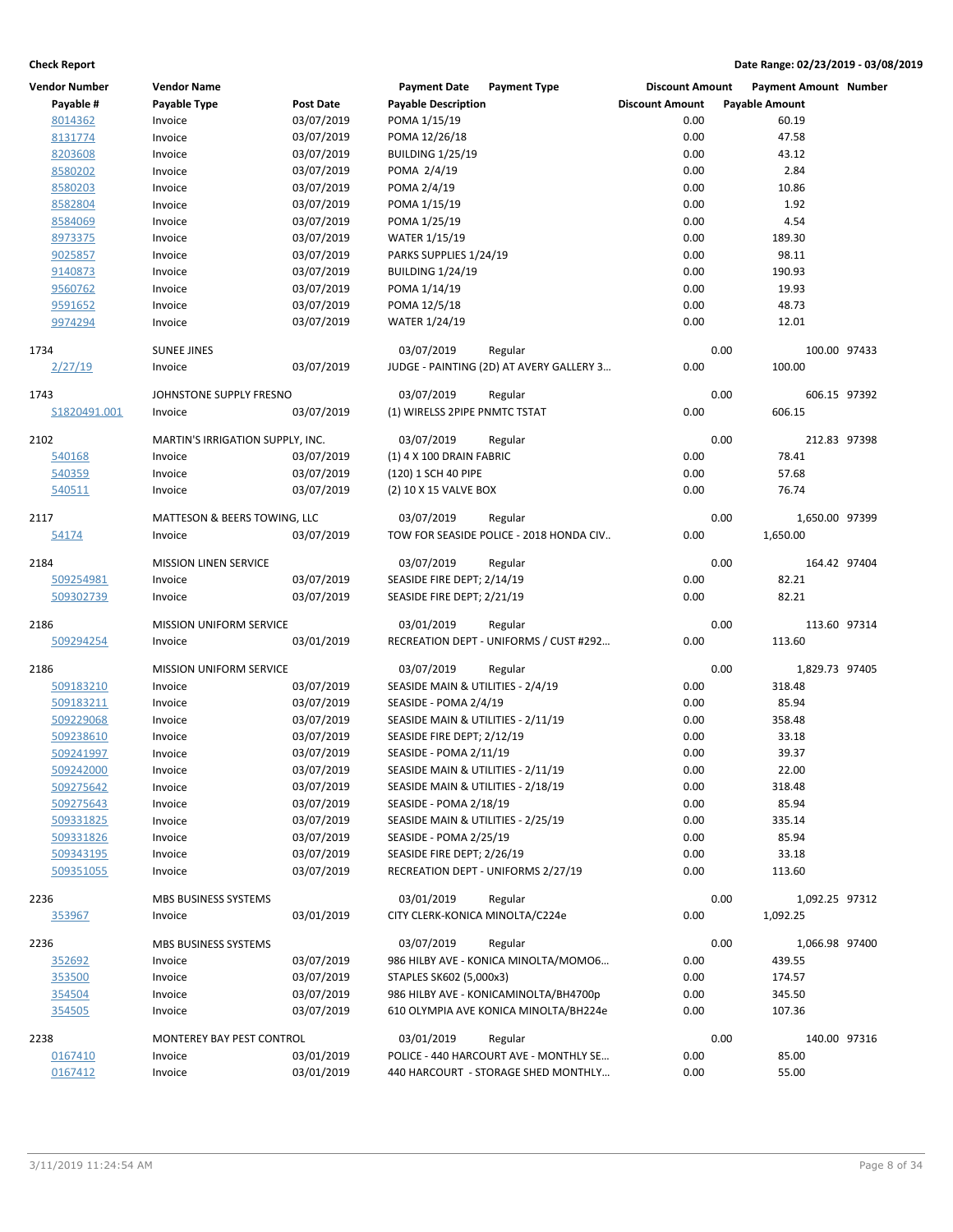| <b>Vendor Number</b>   | <b>Vendor Name</b>             |                  | <b>Payment Date</b>                 | <b>Payment Type</b>                    | <b>Discount Amount</b> |      | <b>Payment Amount Number</b> |             |
|------------------------|--------------------------------|------------------|-------------------------------------|----------------------------------------|------------------------|------|------------------------------|-------------|
| Payable #              | Payable Type                   | <b>Post Date</b> | <b>Payable Description</b>          |                                        | <b>Discount Amount</b> |      | <b>Payable Amount</b>        |             |
| 2295                   | MONTEREY COUNTY PETROLEUM      |                  | 03/07/2019                          | Regular                                |                        | 0.00 | 11,592.01 97409              |             |
| 324874                 | Invoice                        | 03/07/2019       |                                     | 750 GALLONS UNLEADED REGULAR GAS       | 0.00                   |      | 2,058.99                     |             |
| 324910                 | Invoice                        | 03/07/2019       |                                     | 500 GALLONS UNLEADED REGULAR GAS       | 0.00                   |      | 1,326.27                     |             |
| 324911                 | Invoice                        | 03/07/2019       | 500 GALLONS DIESEL NO. 2            |                                        | 0.00                   |      | 1,480.30                     |             |
| 325274                 | Invoice                        | 03/07/2019       |                                     | 950 GALLONS UNLEADED REGULAR GAS       | 0.00                   |      | 2,558.53                     |             |
| 325369                 | Invoice                        | 03/07/2019       |                                     | 870 GALLONS UNLEADED REGULAR GAS       | 0.00                   |      | 2,503.62                     |             |
| 325370                 | Invoice                        | 03/07/2019       | 500 GALLONS DIESEL NO. 2            |                                        | 0.00                   |      | 1,664.30                     |             |
| 2307                   | <b>MONTEREY GARAGE</b>         |                  | 03/01/2019                          | Regular                                |                        | 0.00 |                              | 65.00 97319 |
| 108934                 | Invoice                        | 03/01/2019       | <b>SEASIDE POLICE - FORD TAURUS</b> |                                        | 0.00                   |      | 65.00                        |             |
| 2328                   | <b>WALLACE GROUP</b>           |                  | 03/01/2019                          | Regular                                |                        | 0.00 | 10,107.11 97349              |             |
| 47645                  | Invoice                        | 03/01/2019       |                                     | 11/5/18 - 1/30/19 - STORM GRATE PROJ M | 0.00                   |      | 757.50                       |             |
| 47658                  | Invoice                        | 03/01/2019       |                                     | JAN 2019 - DEL MONTE SEWER UPGRADE     | 0.00                   |      | 6,766.25                     |             |
| 476646                 | Invoice                        | 03/01/2019       |                                     | JAN 2019 - MAIN GATE PLAN CHECK AG18-1 | 0.00                   |      | 2,413.36                     |             |
| 47668                  | Invoice                        | 03/01/2019       |                                     | JAN 2019 - DEL MONTE BLVD STORMWATER   | 0.00                   |      | 170.00                       |             |
| 2342                   | <b>MONTEREY REGIONAL WASTE</b> |                  | 03/01/2019                          | Regular                                |                        | 0.00 | 393.77 97320                 |             |
| SCALES JAN19 0 Invoice |                                | 03/01/2019       | SCALES JAN19 058                    |                                        | 0.00                   |      | 393.77                       |             |

|                       | Payable  | Payment  |                 |           |
|-----------------------|----------|----------|-----------------|-----------|
| <b>Payment Type</b>   | Count    | Count    | <b>Discount</b> | Payment   |
| <b>Regular Checks</b> | 134      | 21       | 0.00            | 47,869.71 |
| <b>Manual Checks</b>  | $\Omega$ | $\Omega$ | 0.00            | 0.00      |
| <b>Voided Checks</b>  | $\Omega$ | $\Omega$ | 0.00            | 0.00      |
| <b>Bank Drafts</b>    | $\Omega$ | $\Omega$ | 0.00            | 0.00      |
| EFT's                 | $\Omega$ | $\Omega$ | 0.00            | 0.00      |
|                       | 134      | 21       | 0.00            | 47.869.71 |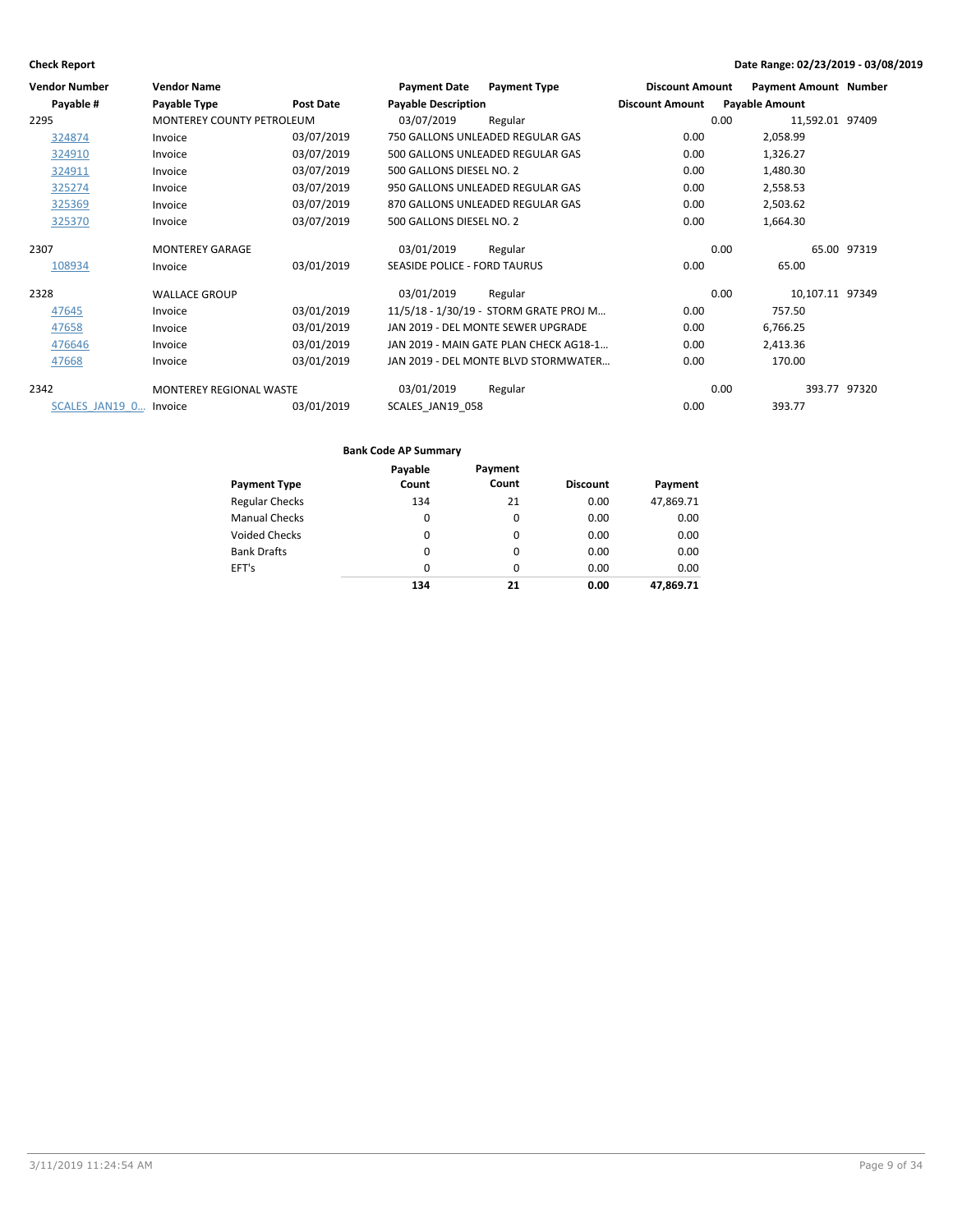| <b>Vendor Number</b>                  | <b>Vendor Name</b>            |            | <b>Payment Date</b><br><b>Payment Type</b> | <b>Discount Amount</b> | <b>Payment Amount Number</b> |
|---------------------------------------|-------------------------------|------------|--------------------------------------------|------------------------|------------------------------|
| Payable #                             | Payable Type                  | Post Date  | <b>Payable Description</b>                 | <b>Discount Amount</b> | <b>Payable Amount</b>        |
| <b>Bank Code: PY-Payroll Payables</b> |                               |            |                                            |                        |                              |
| 2346                                  | <b>MONTEREY SPORTS CENTER</b> |            | 02/28/2019<br>Regular                      | 0.00                   | 2,386.00 18868               |
| <b>INV0002688</b>                     | Invoice                       | 12/04/2018 | <b>GYM MBRSHIP - SINGLE</b>                | 0.00                   | 306.00                       |
| <b>INV0002689</b>                     | Invoice                       | 12/04/2018 | <b>GYM MBRSHP - SENIOR</b>                 | 0.00                   | 40.00                        |
| <b>INV0002690</b>                     | Invoice                       | 12/04/2018 | <b>GYM MBRSHIP - FAMILY</b>                | 0.00                   | 847.00                       |
| <b>INV0002768</b>                     | Invoice                       | 12/21/2018 | <b>GYM MBRSHIP - SINGLE</b>                | 0.00                   | 306.00                       |
| <b>INV0002769</b>                     | Invoice                       | 12/21/2018 | <b>GYM MBRSHP - SENIOR</b>                 | 0.00                   | 40.00                        |
| <b>INV0002770</b>                     | Invoice                       | 12/21/2018 | <b>GYM MBRSHIP - FAMILY</b>                | 0.00                   | 847.00                       |
| 2346                                  | <b>MONTEREY SPORTS CENTER</b> |            | 02/28/2019<br>Regular                      | 0.00                   | 1,116.00 18877               |
| <b>INV0002973</b>                     | Invoice                       | 02/14/2019 | <b>GYM MBRSHIP - SINGLE</b>                | 0.00                   | 306.00                       |
| <b>INV0002974</b>                     | Invoice                       | 02/14/2019 | <b>GYM MBRSHP - SENIOR</b>                 | 0.00                   | 40.00                        |
| <b>INV0002975</b>                     | Invoice                       | 02/14/2019 | <b>GYM MBRSHIP - FAMILY</b>                | 0.00                   | 770.00                       |
| 2346                                  | <b>MONTEREY SPORTS CENTER</b> |            | 02/28/2019<br>Regular                      | 0.00                   | 20.00<br>18878               |
| DM0000158                             | Debit Memo                    | 02/28/2019 | RETURNED CHECK FEE (18842)                 | 0.00                   | 10.00                        |
| DM0000159                             | Debit Memo                    | 02/28/2019 | RETURNED CHECK FEE (18843)                 | 0.00                   | 10.00                        |

|                       | Payable | Payment |                 |          |
|-----------------------|---------|---------|-----------------|----------|
| <b>Payment Type</b>   | Count   | Count   | <b>Discount</b> | Payment  |
| <b>Regular Checks</b> | 11      | 3       | 0.00            | 3,522.00 |
| <b>Manual Checks</b>  | 0       | 0       | 0.00            | 0.00     |
| Voided Checks         | 0       | 0       | 0.00            | 0.00     |
| <b>Bank Drafts</b>    | 0       | 0       | 0.00            | 0.00     |
| EFT's                 | 0       | 0       | 0.00            | 0.00     |
|                       | 11      | з       | 0.00            | 3.522.00 |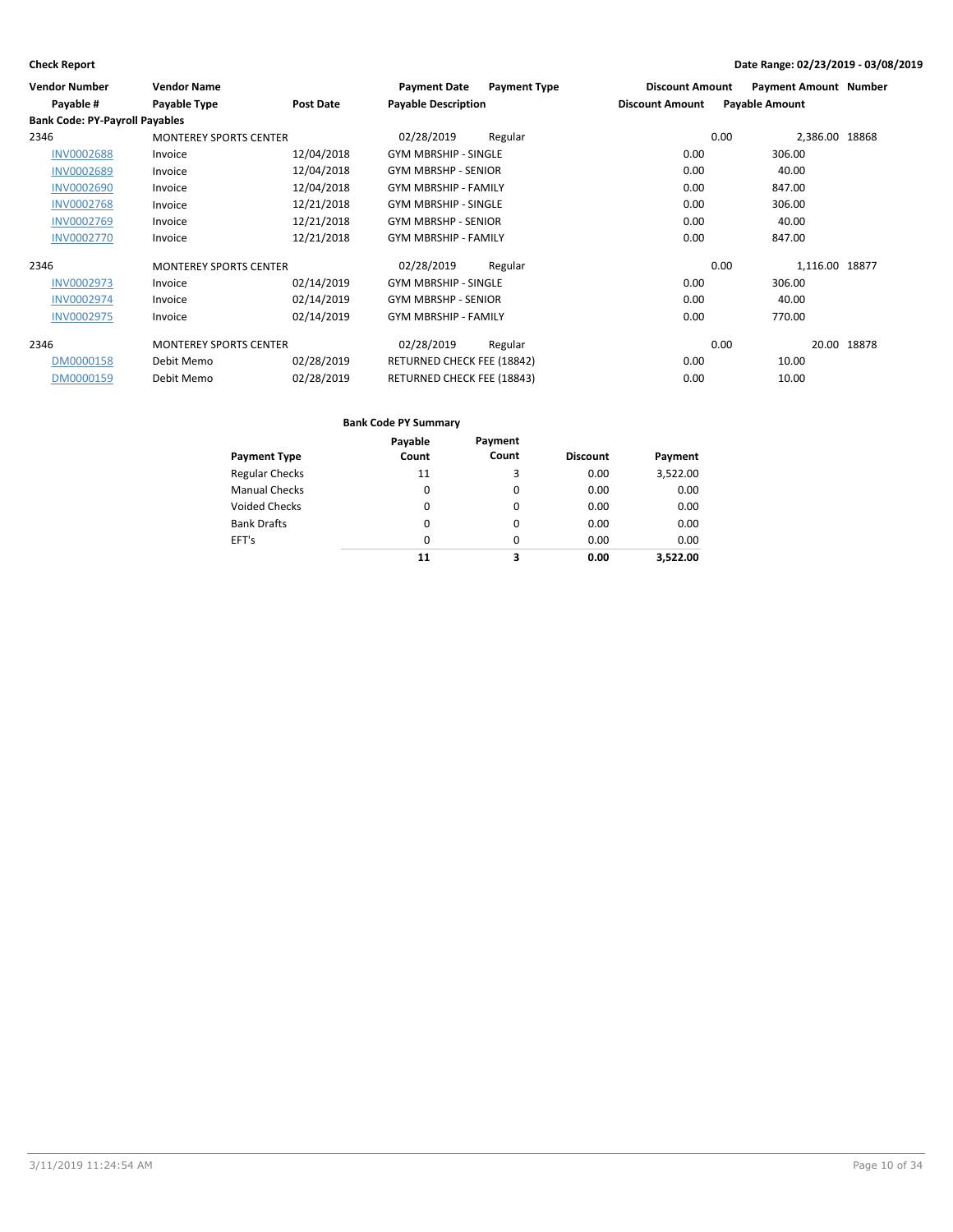| <b>Vendor Number</b>                  | <b>Vendor Name</b>                   |                  | <b>Payment Date</b>              | <b>Payment Type</b>                            | <b>Discount Amount</b> |      | <b>Payment Amount Number</b> |             |
|---------------------------------------|--------------------------------------|------------------|----------------------------------|------------------------------------------------|------------------------|------|------------------------------|-------------|
| Payable #                             | Payable Type                         | <b>Post Date</b> | <b>Payable Description</b>       |                                                | <b>Discount Amount</b> |      | <b>Payable Amount</b>        |             |
| <b>Bank Code: AP-Regular Payables</b> |                                      |                  |                                  |                                                |                        |      |                              |             |
| 2351                                  | <b>MONTEREY TIRE SERVICE</b>         |                  | 03/07/2019                       | Regular                                        |                        | 0.00 | 1,231.92 97413               |             |
| 1-87433                               | Invoice                              | 03/07/2019       | (2) F/S CHAMPION FF 95T          |                                                | 0.00                   |      | 169.45                       |             |
| 1-87555                               | Invoice                              | 03/07/2019       | (2) F/S CHAMPION FF 95T          |                                                | 0.00                   |      | 169.45                       |             |
| 1-87592                               | Invoice                              | 03/07/2019       |                                  | (15) DFP TIRE DISP FEE PASS, (7) DFLT TIRE D   | 0.00                   |      | 135.47                       |             |
| 1-87728                               | Invoice                              | 03/07/2019       | (2) FST TRANFORCE HT 10PLY DISC  |                                                | 0.00                   |      | 438.84                       |             |
| 1-87847                               | Invoice                              | 03/07/2019       | (2) F/S TRANSFORCE HT2 10PLY     |                                                | 0.00                   |      | 238.76                       |             |
| 1-87875                               | Invoice                              | 03/07/2019       | (1) FEALT FRONT END ALIGNMENT LT |                                                | 0.00                   |      | 79.95                        |             |
| 2426                                  | MCDONALD REFRIGERATION INC           |                  | 03/07/2019                       | Regular                                        |                        | 0.00 | 172.15 97401                 |             |
| <u>60835</u>                          | Invoice                              | 03/07/2019       | CHILD DEV CTR - MONTHLY PM       |                                                | 0.00                   |      | 172.15                       |             |
| 2652                                  | PACIFIC GAS & ELECTRIC               |                  | 03/01/2019                       | Regular                                        |                        | 0.00 | 5,596.27 97325               |             |
| <b>MISC ACCTS FEB 2 Invoice</b>       |                                      | 03/01/2019       | PGE INDIVIDUALS 2/14/19          |                                                | 0.00                   |      | 5,596.27                     |             |
| 2652                                  | PACIFIC GAS & ELECTRIC               |                  | 03/01/2019                       | Regular                                        |                        | 0.00 | 43,830.88 97326              |             |
| 8460074755-8 JAN Invoice              |                                      | 03/01/2019       | PG&E COLLECTIVE 02/04/2019       |                                                | 0.00                   |      | 43,830.88                    |             |
| 2652                                  | PACIFIC GAS & ELECTRIC               |                  | 03/01/2019                       | Regular                                        |                        | 0.00 | 2,159.15 97327               |             |
| INDIVIDUAL 2/11/ Invoice              |                                      | 02/06/2019       | INDIVIDUAL 2/11/19               |                                                | 0.00                   |      | 2,159.15                     |             |
| 2663                                  | PACIFIC SMOG                         |                  | 03/01/2019                       | Regular                                        |                        | 0.00 | 119.25 97328                 |             |
| 122920                                | Invoice                              | 03/01/2019       | SMOG - 2002 FORD TAURUS          |                                                | 0.00                   |      | 39.75                        |             |
| 122929                                | Invoice                              | 03/01/2019       | SMOG - 2007 FORD CROWN VICTORIA  |                                                | 0.00                   |      | 39.75                        |             |
| 122935                                | Invoice                              | 03/01/2019       | SMOG - 2013 FORD TRANSIT         |                                                | 0.00                   |      | 39.75                        |             |
| 2666                                  | PACIFIC TRUCK PARTS, INC.            |                  | 03/07/2019                       | Regular                                        |                        | 0.00 | 178.79 97416                 |             |
| 1796873                               | Invoice                              | 03/07/2019       |                                  | (2) U JOINT KIT, (1) WELD YOKE, (1) REPLACE    | 0.00                   |      | 178.79                       |             |
| 2742                                  | PENINSULA MESSENGER LLC              |                  | 03/07/2019                       | Regular                                        |                        | 0.00 | 206.67 97419                 |             |
| 134179                                | Invoice                              | 03/07/2019       |                                  | MONTHLY COURIER SVC FOR SEASIDE POLICE         | 0.00                   |      | 206.67                       |             |
| 2746                                  | PENINSULA POOL SERVICE               |                  | 03/01/2019                       | Regular                                        |                        | 0.00 |                              | 77.96 97330 |
| 192960101                             | Invoice                              | 03/01/2019       | (4) 4 GAL CASE SANI-CHLOR        |                                                | 0.00                   |      | 77.96                        |             |
| 2746                                  | PENINSULA POOL SERVICE               |                  | 03/07/2019                       | Regular                                        |                        | 0.00 |                              | 93.43 97420 |
| 192960201                             | Invoice                              | 03/07/2019       |                                  | (4) 4 GAL CASE SANI-CHLOR, (1) CHLOR SHO       | 0.00                   |      | 93.43                        |             |
| 2781                                  | <b>MIRIAM WILSON</b>                 |                  | 03/01/2019                       | Regular                                        |                        | 0.00 | 500.00 97313                 |             |
| 242952                                | Invoice                              | 03/01/2019       |                                  | JAN 2019 - MIGRATORY BIRD CONTROL              | 0.00                   |      | 500.00                       |             |
| 2816                                  | PLUG & PAY TECHNOLOGIES, INC.        |                  | 03/07/2019                       | Regular                                        |                        | 0.00 |                              | 30.00 97422 |
| <b>FEB 2019</b>                       | Invoice                              | 03/07/2019       |                                  | FEB 2019 - INV #2019030301230318611            | 0.00                   |      | 15.00                        |             |
| FEB 2019.                             | Invoice                              | 03/07/2019       |                                  | FEB 2019 - INV #2019030301230318610            | 0.00                   |      | 15.00                        |             |
| 2888                                  | PURE H20 INC.                        |                  | 03/07/2019                       | Regular                                        |                        | 0.00 |                              | 65.54 97425 |
| 10234                                 | Invoice                              | 03/07/2019       |                                  | POU COOLER: WS-11000 MONTHLY LEASE             | 0.00                   |      | 65.54                        |             |
| 2910                                  | R & S ERECTION OF MONTEREY BAY, INC. |                  | 03/07/2019                       | Regular                                        |                        | 0.00 | 360.00 97426                 |             |
| <b>COMM4459</b>                       | Invoice                              | 03/07/2019       |                                  | PATTULLO SWIM CTR - AUTO FRONT DOOR            | 0.00                   |      | 360.00                       |             |
| 2946                                  | BECK'S SHOE STORE, INC               |                  | 03/07/2019                       | Regular                                        |                        | 0.00 | 384.03 97356                 |             |
| 1000009995                            | Invoice                              | 03/07/2019       |                                  | TRAVIS EDWARDS (SALES SLIP NO. 901255)         | 0.00                   |      | 250.00                       |             |
| 1000009997                            | Invoice                              | 03/07/2019       |                                  | BILLY THOMAS (SALES SLIP NO. 901257)           | 0.00                   |      | 134.03                       |             |
| 3124                                  | PAMELA SCHOLZ                        |                  | 03/07/2019                       | Regular                                        |                        | 0.00 |                              | 75.00 97417 |
| 2/15/19                               | Invoice                              | 03/07/2019       |                                  | MUSIC AT SR. CANDLELIGHT LUNCH ON 3/6/         | 0.00                   |      | 75.00                        |             |
|                                       |                                      |                  |                                  |                                                |                        |      |                              |             |
| 3144<br>$2/21/19$ COUNCIL             | SEASIDE HIGH SCHOOL<br>Invoice       | 03/01/2019       | 03/01/2019                       | Regular<br>MAYOR'S YOUTH FUND - UNIFORMS/TRANS | 0.00                   | 0.00 | 3,000.00 97340<br>3,000.00   |             |
|                                       |                                      |                  |                                  |                                                |                        |      |                              |             |
| 3154                                  | SEASIDE GARDEN CENTER                |                  | 03/07/2019                       | Regular                                        |                        | 0.00 |                              | 42.61 97427 |
| 33959                                 | Invoice                              | 03/07/2019       | (0.75 TOP) TOPSOIL, PER YARD     |                                                | 0.00                   |      | 42.61                        |             |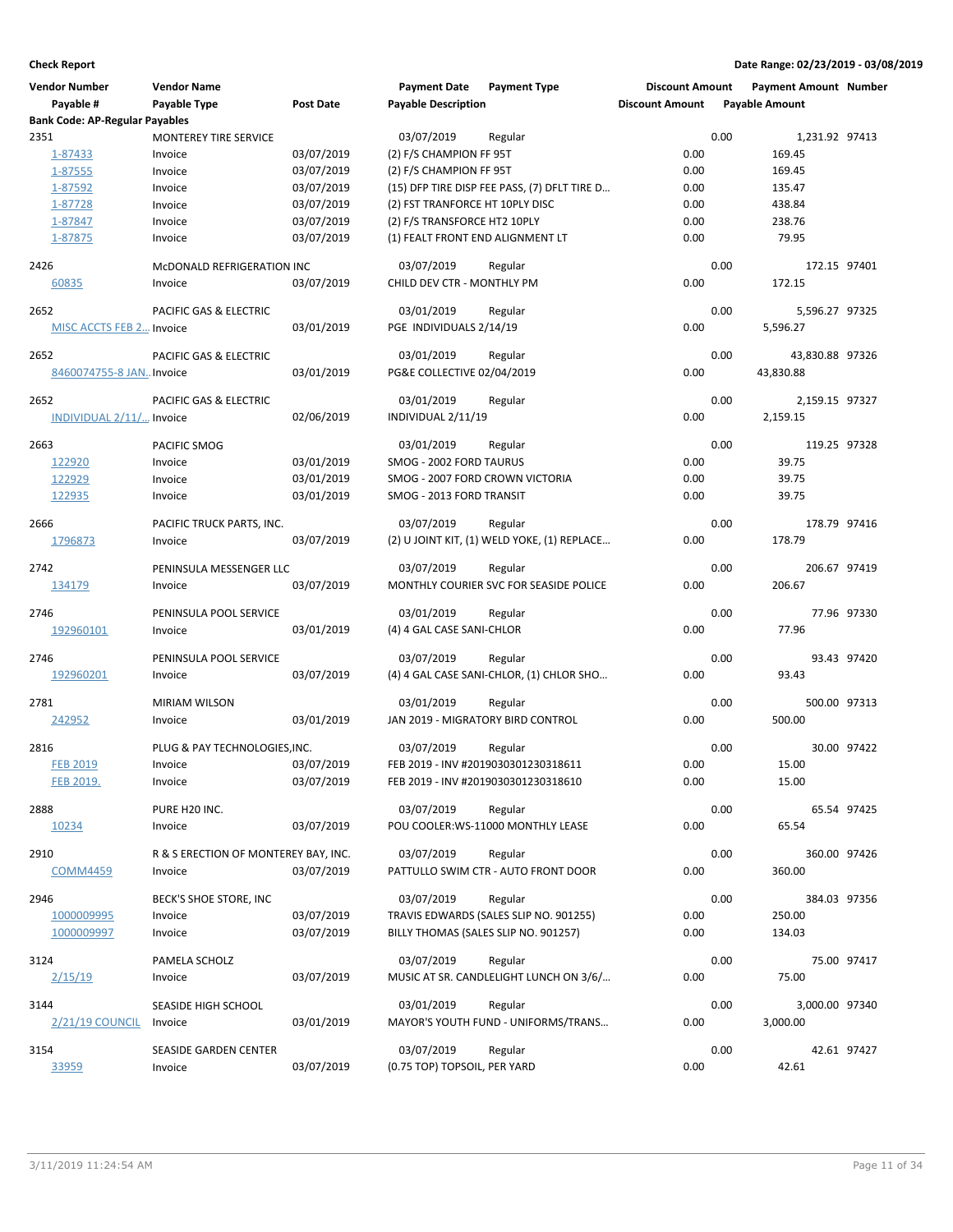| <b>Vendor Number</b> | <b>Vendor Name</b>       |            | <b>Payment Date</b>                | <b>Payment Type</b>                       | <b>Discount Amount</b> | <b>Payment Amount Number</b> |              |
|----------------------|--------------------------|------------|------------------------------------|-------------------------------------------|------------------------|------------------------------|--------------|
| Payable #            | Payable Type             | Post Date  | <b>Payable Description</b>         |                                           | <b>Discount Amount</b> | <b>Payable Amount</b>        |              |
| 3211                 | SHERWIN-WILLIAMS CO.     |            | 03/07/2019                         | Regular                                   |                        | 0.00                         | 69.11 97428  |
| 1488-7               | Invoice                  | 03/07/2019 | (2) GALLONS CASHMERE               |                                           | 0.00                   | 69.11                        |              |
| 3249                 | <b>SMART &amp; FINAL</b> |            | 03/07/2019                         | Regular                                   |                        | 0.00                         | 228.62 97429 |
| 4313610033532        | Invoice                  | 03/07/2019 | INV #33532/ PURCH ON 2/21/19       |                                           | 0.00                   | 128.92                       |              |
| 4313610041562        | Invoice                  | 03/07/2019 | STORE #455/REF #041562             |                                           | 0.00                   | 64.82                        |              |
| 4313610056368        | Invoice                  | 03/07/2019 | STORE #455; PURCHASE ON 2/28/19    |                                           | 0.00                   | 34.88                        |              |
| 3319                 | <b>STAPLES ADVANTAGE</b> |            | 03/01/2019                         | Regular                                   |                        | 0.00                         | 787.97 97342 |
| 3403133305           | Invoice                  | 03/01/2019 | FINANCE - BANK DEPOSIT BAGS        |                                           | 0.00                   | 37.13                        |              |
| 3404330231           | Invoice                  | 03/01/2019 |                                    | POLICE - TISSUES, WITE-OUT, HD SNTZR      | 0.00                   | 96.03                        |              |
| 3404649319           | Invoice                  | 03/01/2019 |                                    | RECREATION - (1) RUBBER ROLLER CLEANER    | 0.00                   | 19.76                        |              |
| 3404946818           | Invoice                  | 03/01/2019 |                                    | POLICE - (2) READY INDEX DBL COLUMN 24    | 0.00                   | 19.64                        |              |
| 3404946819           | Invoice                  | 03/01/2019 | POLICE - (8) DISINFT WIPES         |                                           | 0.00                   | 40.99                        |              |
| 3404946823           | Invoice                  | 03/01/2019 | <b>RECREATION - MISC SUPPLIES</b>  |                                           | 0.00                   | 307.69                       |              |
| 3405039606           | Invoice                  | 03/01/2019 |                                    | POLICE - 2016 MACBOOK PRO 15 HALO BLUE    | 0.00                   | 38.88                        |              |
| 3405116670           | Invoice                  | 03/01/2019 | FINANCE - (2) 4-IN-1 DATE STAMPERS |                                           | 0.00                   | 40.62                        |              |
| 3405531548           | Invoice                  | 03/01/2019 |                                    | POLICE - (2) CANON 137 BLACK TONER        | 0.00                   | 187.23                       |              |
| 3319                 | <b>STAPLES ADVANTAGE</b> |            | 03/01/2019                         | Regular                                   |                        | 0.00                         | 731.96 97343 |
| 3405039607           | Invoice                  | 03/01/2019 |                                    | RECREATION - (1) FD300 DESKTOP OFFICE F   | 0.00                   | 731.96                       |              |
| 3319                 | <b>STAPLES ADVANTAGE</b> |            | 03/07/2019                         | Regular                                   |                        | 0.00                         | 537.15 97431 |
| 3403133306           | Invoice                  | 03/07/2019 |                                    | RECREATION - CARD STOCK, PERF PADS        | 0.00                   | 57.64                        |              |
| 3405531549           | Invoice                  | 03/07/2019 |                                    | RECREATION - MICRO MESSAGE DATER          | 0.00                   | 22.82                        |              |
| 3405550910           | Invoice                  | 03/07/2019 | <b>RECREATION - MISC SUPPLIES</b>  |                                           | 0.00                   | 27.86                        |              |
| 3405646459           | Invoice                  | 03/07/2019 |                                    | H.R. - (3) BINDERS, (1) MESH WALL FILE HA | 0.00                   | 31.86                        |              |
| 3405708480           | Invoice                  | 03/07/2019 |                                    | ENGR - WRLSSDSKTOP3050 WITH AES USB PO    | 0.00                   | 49.15                        |              |
| 3405708481           | Invoice                  | 03/07/2019 | <b>RECREATION - MISC SUPPLIES</b>  |                                           | 0.00                   | 170.50                       |              |
| 3405990782           | Invoice                  | 03/07/2019 | FINANCE - (2) 13" WALL CLOCKS      |                                           | 0.00                   | 50.01                        |              |
| 3405990787           | Invoice                  | 03/07/2019 |                                    | FINANCE - (3) CLOROX WIPES, (2) PRESSBRD  | 0.00                   | 127.31                       |              |
| 3397                 | PETER K. FICHTNER        |            | 03/01/2019                         | Regular                                   |                        | 0.00<br>3,950.00 97331       |              |
| 10825                | Invoice                  | 03/01/2019 |                                    | INSTALL CARD READER AT WATER TANKS        | 0.00                   | 3,950.00                     |              |
| 3397                 | PETER K. FICHTNER        |            | 03/07/2019                         | Regular                                   |                        | 0.00<br>5,086.21 97421       |              |
| 10823                | Invoice                  | 03/07/2019 |                                    | MAT/LABOR - FUEL TANKS AT PUB WRKS BL     | 0.00                   | 303.20                       |              |
| 10824                | Invoice                  | 03/07/2019 |                                    | MAT/LABOR - HOME DEPOT-STAPLES PARKI      | 0.00                   | 214.85                       |              |
| 10829                | Invoice                  | 03/07/2019 |                                    | MAT/LABOR - SEASIDE AUTO CENTER ST LIG    | 0.00                   | 4,568.16                     |              |

|                       | Payable | Payment  |                 |           |
|-----------------------|---------|----------|-----------------|-----------|
| <b>Payment Type</b>   | Count   | Count    | <b>Discount</b> | Payment   |
| <b>Regular Checks</b> | 53      | 25       | 0.00            | 69,514.67 |
| <b>Manual Checks</b>  | 0       | 0        | 0.00            | 0.00      |
| Voided Checks         | 0       | 0        | 0.00            | 0.00      |
| <b>Bank Drafts</b>    | 0       | $\Omega$ | 0.00            | 0.00      |
| EFT's                 | 0       | 0        | 0.00            | 0.00      |
|                       | 53      | 25       | 0.00            | 69,514.67 |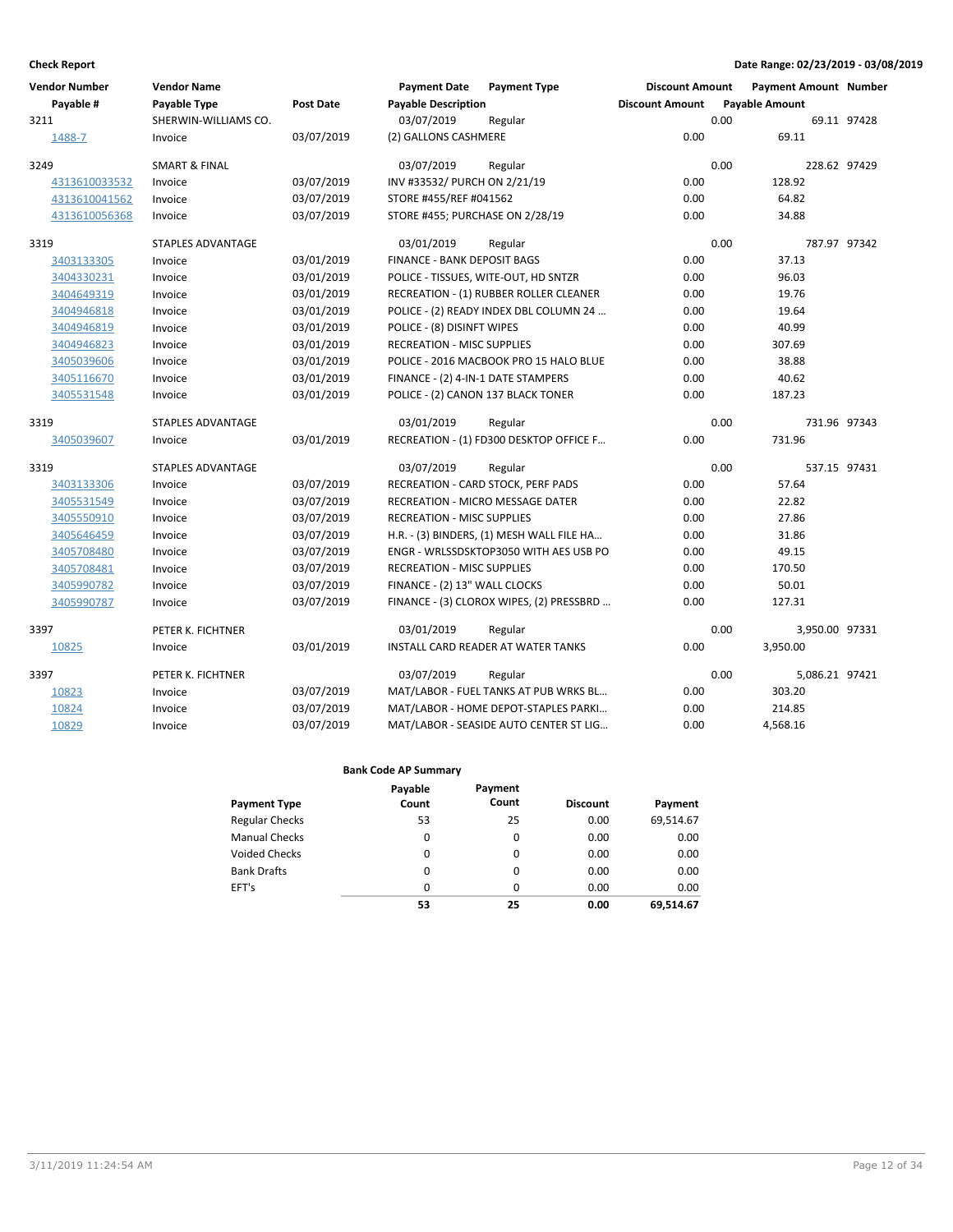| Vendor Number                         | <b>Vendor Name</b>               |                  | <b>Payment Date</b>           | <b>Payment Type</b> | <b>Discount Amount</b> |                       | <b>Payment Amount Number</b> |  |
|---------------------------------------|----------------------------------|------------------|-------------------------------|---------------------|------------------------|-----------------------|------------------------------|--|
| Pavable #                             | Payable Type                     | <b>Post Date</b> | <b>Payable Description</b>    |                     | <b>Discount Amount</b> | <b>Pavable Amount</b> |                              |  |
| <b>Bank Code: PY-Payroll Payables</b> |                                  |                  |                               |                     |                        |                       |                              |  |
| 3560                                  | UNITED WAY OF MONTEREY PENINSULA |                  | 02/28/2019                    | Regular             |                        | 0.00                  | 66.00 18882                  |  |
| INV0002971                            | Invoice                          | 02/14/2019       | <b>EMPLOYEE CONTRIBUTIONS</b> |                     | 0.00                   | 33.00                 |                              |  |
| <b>INV0003026</b>                     | Invoice                          | 02/28/2019       | <b>EMPLOYEE CONTRIBUTIONS</b> |                     | 0.00                   | 33.00                 |                              |  |

| Payment Type          | Payable<br>Count | Payment<br>Count | <b>Discount</b> | Payment |
|-----------------------|------------------|------------------|-----------------|---------|
| <b>Regular Checks</b> | 2                | 1                | 0.00            | 66.00   |
| <b>Manual Checks</b>  | 0                | 0                | 0.00            | 0.00    |
| <b>Voided Checks</b>  | 0                | 0                | 0.00            | 0.00    |
| <b>Bank Drafts</b>    | 0                | 0                | 0.00            | 0.00    |
| EFT's                 | 0                | 0                | 0.00            | 0.00    |
|                       | 2                | 1                | 0.00            | 66.00   |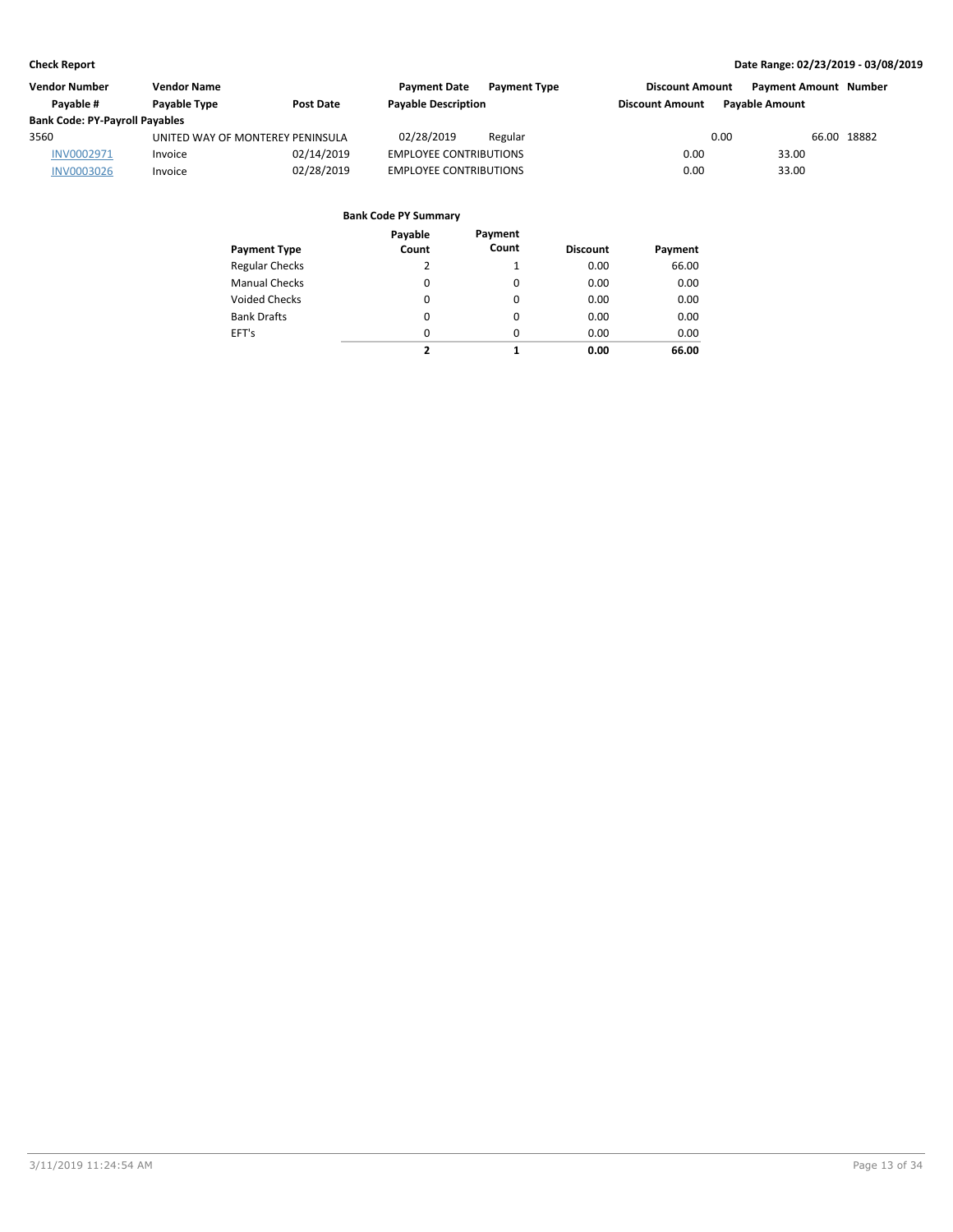| <b>Vendor Number</b><br>Payable #     | <b>Vendor Name</b><br>Payable Type | Post Date  | <b>Payment Date</b><br><b>Payable Description</b> | <b>Payment Type</b>                       | <b>Discount Amount</b><br><b>Discount Amount</b> | <b>Payment Amount Number</b><br><b>Payable Amount</b> |              |
|---------------------------------------|------------------------------------|------------|---------------------------------------------------|-------------------------------------------|--------------------------------------------------|-------------------------------------------------------|--------------|
| <b>Bank Code: AP-Regular Payables</b> |                                    |            |                                                   |                                           |                                                  |                                                       |              |
| 3595                                  | VAPOR CLEANERS, INC.               |            | 03/07/2019                                        | Regular                                   |                                                  | 0.00                                                  | 25.00 97446  |
| 484348                                | Invoice                            | 03/07/2019 | (1) UNIFORM JACKET - BLACK                        |                                           | 0.00                                             | 25.00                                                 |              |
| 3694                                  | TURF STAR INCORPORATED             |            | 03/07/2019                                        | Regular                                   |                                                  | 0.00                                                  | 66.05 97441  |
| 7051691-01                            | Invoice                            | 03/07/2019 |                                                   | (1) SCREEN-HOOD, REAR - 650 OLYMPIA AVE   | 0.00                                             | 66.05                                                 |              |
| 3883                                  | FELIPE DE JESUS OLVERA             |            | 03/07/2019                                        | Regular                                   |                                                  | 0.00<br>5,400.00 97380                                |              |
| 3/4/19                                | Invoice                            | 03/07/2019 |                                                   | <b>GEN JIM MOORE BLVD - CENTER MEDIAN</b> | 0.00                                             | 5,400.00                                              |              |
| 4062                                  | A & R PLUMBING, INC.               |            | 03/01/2019                                        | Regular                                   |                                                  | 0.00<br>1,844.97 97284                                |              |
| 123360                                | Invoice                            | 03/01/2019 |                                                   | POLICE STATION - WOMEN'S TOILET REPAIRS   | 0.00                                             | 892.24                                                |              |
| 123558                                | Invoice                            | 03/01/2019 |                                                   | POLICE STATION URINAL REPAIR WORK         | 0.00                                             | 952.73                                                |              |
| 4062                                  | A & R PLUMBING, INC.               |            | 03/07/2019                                        | Regular                                   |                                                  | 0.00                                                  | 427.58 97351 |
| 123736                                | Invoice                            | 03/07/2019 |                                                   | 1635 BROADWAY - FIRE DEPT WM TOILET       | 0.00                                             | 427.58                                                |              |
| 4106                                  | BAY REPROGRAPHIC & SUPPLY, INC.    |            | 03/01/2019                                        | Regular                                   |                                                  | 0.00                                                  | 387.31 97291 |
| 381647                                | Invoice                            | 03/01/2019 |                                                   | JAN - FEB 2019 - BASE/LF USAGE CHARGES    | 0.00                                             | 387.31                                                |              |
| 4222                                  | HARRIS & ASSOCIATES, INC.          |            | 03/01/2019                                        | Regular                                   |                                                  | 0.00<br>33,246.25 97307                               |              |
| 40377                                 | Invoice                            | 03/01/2019 |                                                   | 12/30/18-1/26/19 LIFT STATION UPGRDS      | 0.00                                             | 5,793.75                                              |              |
| 40378                                 | Invoice                            | 03/01/2019 | 12/30/18-1/26/19 - CIP MGMT SVCS                  |                                           | 0.00                                             | 27,452.50                                             |              |
| 4222                                  | HARRIS & ASSOCIATES, INC.          |            | 03/07/2019                                        | Regular                                   |                                                  | 0.00<br>17,302.50 97384                               |              |
| 40416                                 | Invoice                            | 03/07/2019 |                                                   | 1/27/19 - 2/23/19 - LIFT STATION UPGRADE  | 0.00                                             | 13,350.00                                             |              |
| 40417                                 | Invoice                            | 03/07/2019 |                                                   | 1/27/19 - 2/23/19 - CIP MGMT SERVICES     | 0.00                                             | 3,952.50                                              |              |
| 4271                                  | <b>URETSKY SECURITY</b>            |            | 03/07/2019                                        | Regular                                   |                                                  | 0.00                                                  | 160.00 97444 |
| 7848                                  | Invoice                            | 03/07/2019 | FEB 2019 - FINGERPRINTING (8)                     |                                           | 0.00                                             | 160.00                                                |              |
| 4417                                  | VALLEY SAW & GARDEN EQUIP          |            | 03/07/2019                                        | Regular                                   |                                                  | 0.00<br>1,453.66 97445                                |              |
| 188031                                | Invoice                            | 03/07/2019 |                                                   | (2) CURVED EDGER, (3) STIHL BLOWER        | 0.00                                             | 1,453.66                                              |              |
| 4423                                  | PACIFIC COAST BATTERY              |            | 03/07/2019                                        | Regular                                   |                                                  | 0.00<br>2,383.37 97415                                |              |
| 130624                                | Invoice                            | 03/07/2019 |                                                   | (8) BATTERIES, (8) CORE CHG FOR BATTERY   | 0.00                                             | 2,383.37                                              |              |
| 4487                                  | PACIFIC TELEMANAGEMENT SERVICES    |            | 03/01/2019                                        | Regular                                   |                                                  | 0.00                                                  | 131.00 97329 |
| 2012922                               | Invoice                            | 03/01/2019 |                                                   | MARCH 2019 - PAY PHONES @ CITY HALL/B     | 0.00                                             | 103.00                                                |              |
| 2013271                               | Invoice                            | 03/01/2019 |                                                   | MARCH 2019 - PAY PHONE AT OLDEMEYER       | 0.00                                             | 28.00                                                 |              |

|                       | Payable | Payment  |                 |           |
|-----------------------|---------|----------|-----------------|-----------|
| <b>Payment Type</b>   | Count   | Count    | <b>Discount</b> | Payment   |
| <b>Regular Checks</b> | 16      | 12       | 0.00            | 62,827.69 |
| <b>Manual Checks</b>  | 0       | 0        | 0.00            | 0.00      |
| <b>Voided Checks</b>  | 0       | $\Omega$ | 0.00            | 0.00      |
| <b>Bank Drafts</b>    | 0       | 0        | 0.00            | 0.00      |
| EFT's                 | 0       | $\Omega$ | 0.00            | 0.00      |
|                       | 16      | 12       | 0.00            | 62.827.69 |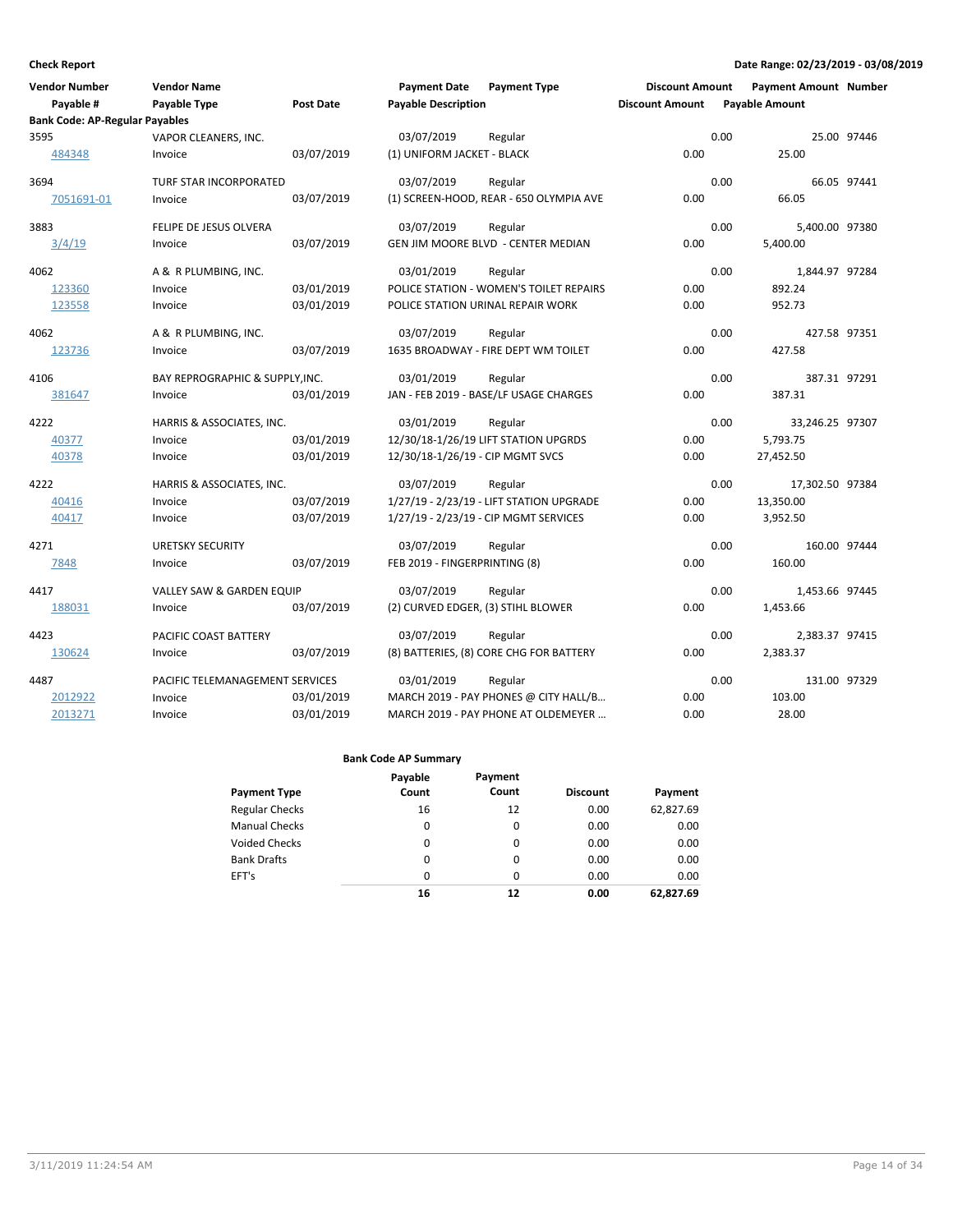| <b>Vendor Number</b>                  | <b>Vendor Name</b>             |                  | <b>Payment Date</b>        | <b>Payment Type</b> | <b>Discount Amount</b> |                       | <b>Payment Amount Number</b> |
|---------------------------------------|--------------------------------|------------------|----------------------------|---------------------|------------------------|-----------------------|------------------------------|
| Pavable #                             | Payable Type                   | <b>Post Date</b> | <b>Payable Description</b> |                     | <b>Discount Amount</b> | <b>Pavable Amount</b> |                              |
| <b>Bank Code: PY-Payroll Payables</b> |                                |                  |                            |                     |                        |                       |                              |
| 4508                                  | CALPERS LONG-TERM CARE PROGRAM |                  | 02/28/2019                 | Regular             |                        | 0.00                  | 307.30 18883                 |
| <b>INV0002969</b>                     | Invoice                        | 02/14/2019       | <b>EMPLOYEE PREMIUM</b>    |                     | 0.00                   | 153.65                |                              |
| <b>INV0003024</b>                     | Invoice                        | 02/28/2019       | <b>EMPLOYEE PREMIUM</b>    |                     | 0.00                   | 153.65                |                              |

| <b>Payment Type</b>   | Payable<br>Count | Payment<br>Count | <b>Discount</b> | Payment |
|-----------------------|------------------|------------------|-----------------|---------|
| <b>Regular Checks</b> | 2                | 1                | 0.00            | 307.30  |
| <b>Manual Checks</b>  | 0                | 0                | 0.00            | 0.00    |
| <b>Voided Checks</b>  | 0                | $\Omega$         | 0.00            | 0.00    |
| <b>Bank Drafts</b>    | 0                | $\Omega$         | 0.00            | 0.00    |
| EFT's                 | 0                | $\Omega$         | 0.00            | 0.00    |
|                       | 2                | 1                | 0.00            | 307.30  |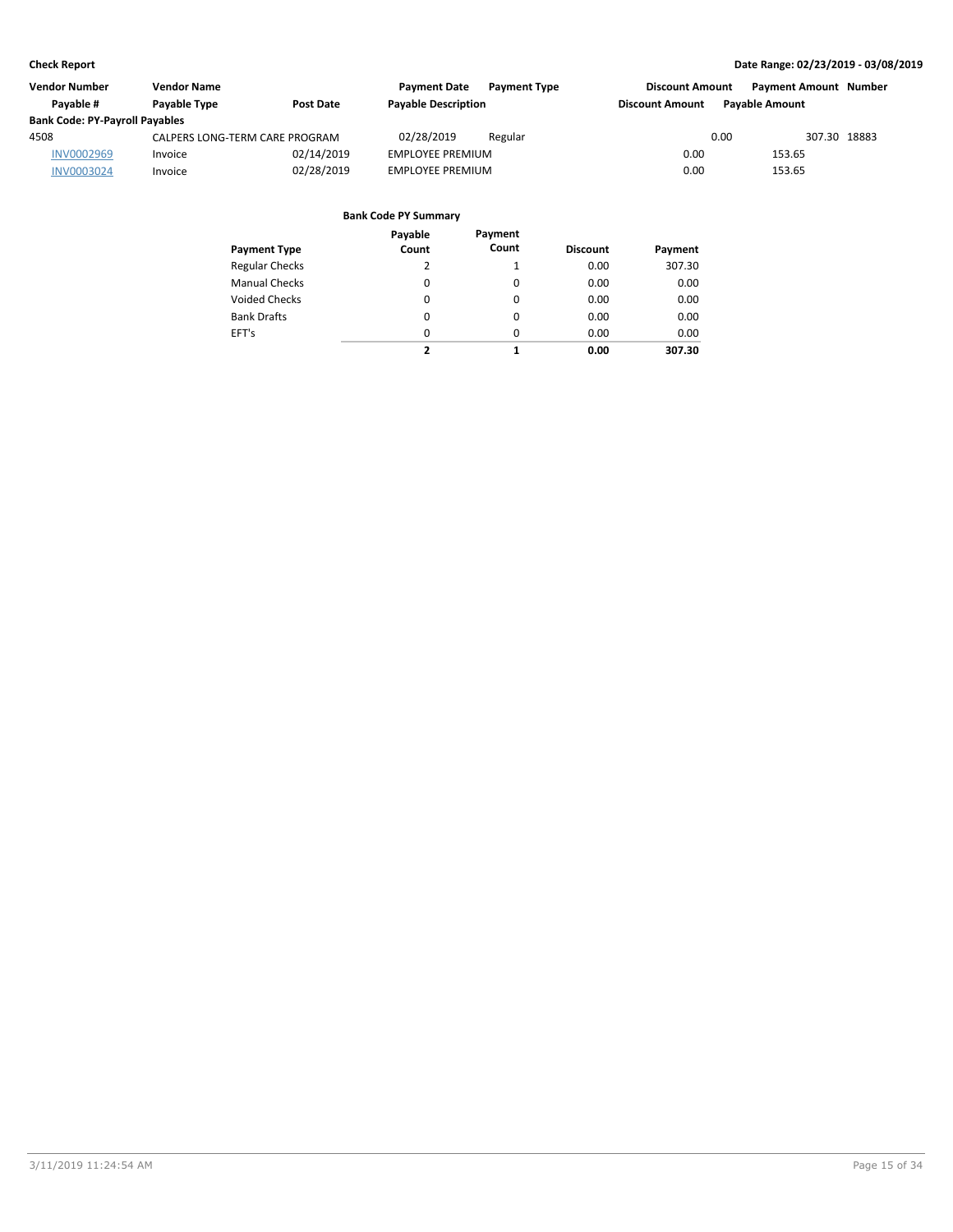| <b>Vendor Number</b>                  | <b>Vendor Name</b>            |                  | <b>Payment Date</b>             | <b>Payment Type</b>                     | <b>Discount Amount</b> | <b>Payment Amount Number</b> |  |
|---------------------------------------|-------------------------------|------------------|---------------------------------|-----------------------------------------|------------------------|------------------------------|--|
| Payable #                             | Payable Type                  | <b>Post Date</b> | <b>Payable Description</b>      |                                         | <b>Discount Amount</b> | <b>Payable Amount</b>        |  |
| <b>Bank Code: AP-Regular Payables</b> |                               |                  |                                 |                                         |                        |                              |  |
| 4519                                  | MICHAEL MASTROIANNI           |                  | 03/07/2019                      | Regular                                 |                        | 1,100.00 97402<br>0.00       |  |
| 1812                                  | Invoice                       | 03/07/2019       |                                 | PONY WHEEL / PETTING ZOO ON 4/20/2019   | 0.00                   | 1,100.00                     |  |
| 4670                                  | OFC. OF THE COUNTY COUNSEL    |                  | 03/07/2019                      | Regular                                 |                        | 1,905.54 97414<br>0.00       |  |
| 19-000006                             | Invoice                       | 03/07/2019       |                                 | DEC 2018 - LEGAL SERVICES RENDERED      | 0.00                   | 711.96                       |  |
| 19-000028                             | Invoice                       | 03/07/2019       |                                 | JAN 2019 - LEGAL SERVICES RENDERED      | 0.00                   | 1,193.58                     |  |
| 4892                                  | <b>EDGES ELECTRICAL GROUP</b> |                  | 03/07/2019                      | Regular                                 |                        | 0.00<br>440.49 97375         |  |
| S4536331.001                          | Invoice                       | 03/07/2019       | (2) LED RETROFIT                |                                         | 0.00                   | 265.84                       |  |
| S4578645.001                          | Invoice                       | 03/07/2019       | (2) BRN 2G SW PLATE             |                                         | 0.00                   | 1.97                         |  |
| S4579697.001                          | Invoice                       | 03/07/2019       | (60) PHIL F32T8/TL941/ALTO 30PK |                                         | 0.00                   | 115.30                       |  |
| S4582086.001                          | Invoice                       | 03/07/2019       |                                 | (10) WIRE BARE-SD-8-SOL-CU-CUT, (1) ARM | 0.00                   | 9.17                         |  |
| S4582088.001                          | Invoice                       | 03/07/2019       | (2) MOG HPS LAMP                |                                         | 0.00                   | 43.17                        |  |
| S4587272.001                          | Invoice                       | 03/07/2019       | (6) SQ FLT BLNK CVR             |                                         | 0.00                   | 5.04                         |  |

|                       | Payable  | Payment  |                 |          |
|-----------------------|----------|----------|-----------------|----------|
| <b>Payment Type</b>   | Count    | Count    | <b>Discount</b> | Payment  |
| <b>Regular Checks</b> | 9        | 3        | 0.00            | 3,446.03 |
| <b>Manual Checks</b>  | $\Omega$ | 0        | 0.00            | 0.00     |
| <b>Voided Checks</b>  | 0        | 0        | 0.00            | 0.00     |
| <b>Bank Drafts</b>    | 0        | 0        | 0.00            | 0.00     |
| EFT's                 | 0        | $\Omega$ | 0.00            | 0.00     |
|                       | 9        | 3        | 0.00            | 3.446.03 |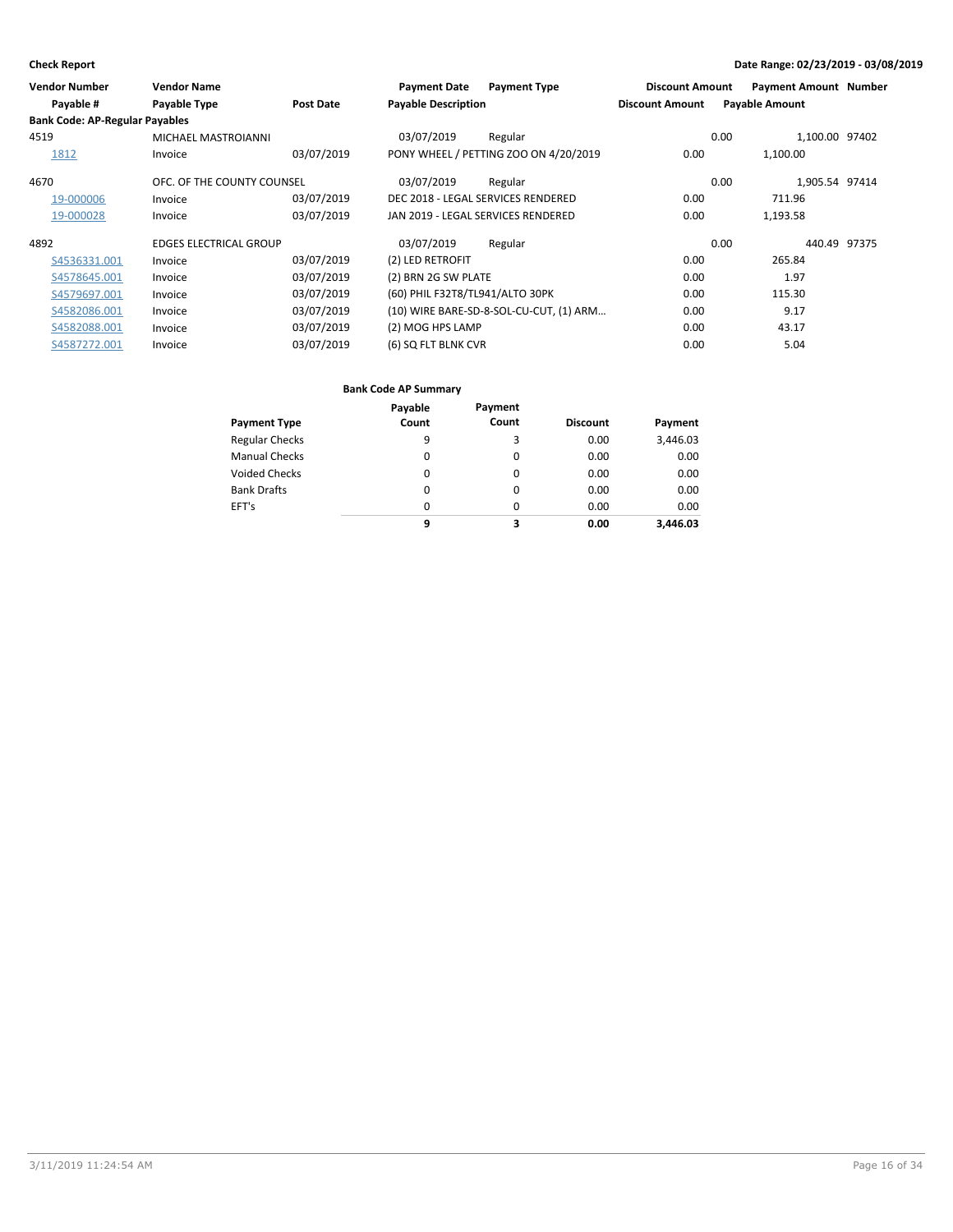| <b>Vendor Number</b>                  | <b>Vendor Name</b>               |            | <b>Payment Date</b>        | <b>Payment Type</b>                   | <b>Discount Amount</b> | <b>Payment Amount Number</b> |                     |
|---------------------------------------|----------------------------------|------------|----------------------------|---------------------------------------|------------------------|------------------------------|---------------------|
| Payable #                             | Payable Type                     | Post Date  | <b>Payable Description</b> |                                       | <b>Discount Amount</b> | <b>Payable Amount</b>        |                     |
| <b>Bank Code: PY-Payroll Payables</b> |                                  |            |                            |                                       |                        |                              |                     |
| 4920                                  | <b>ICMA RETIREMENT TRUST-457</b> |            | 03/04/2019                 | <b>Bank Draft</b>                     |                        | 0.00                         | 139.69 579619698    |
| DM0000162                             | Debit Memo                       | 02/28/2019 |                            | HOWARD REIMB ADJ - ICMA REIMBURSED L  | 0.00                   | 139.69                       |                     |
| 4920                                  | <b>ICMA RETIREMENT TRUST-457</b> |            | 03/04/2019                 | <b>Bank Draft</b>                     |                        | 0.00                         | 11.50 579619698     |
| DM0000163                             | Debit Memo                       | 02/28/2019 |                            | MORALES REIMB ADJ - ICMA REIMBURSED L | 0.00                   | 11.50                        |                     |
| 4920                                  | ICMA RETIREMENT TRUST-457        |            | 03/04/2019                 | <b>Bank Draft</b>                     |                        | 0.00                         | 274.89 579619698    |
| DM0000164                             | Debit Memo                       | 02/28/2019 |                            | SALCEDO REIMB ADJ - ICMA REIMBURSED L | 0.00                   | 274.89                       |                     |
| 4920                                  | ICMA RETIREMENT TRUST-457        |            | 03/04/2019                 | <b>Bank Draft</b>                     |                        | 0.00                         | 31,319.11 579619698 |
| <b>INV0003047</b>                     | Invoice                          | 02/28/2019 | <b>CONTRIBUTIONS</b>       |                                       | 0.00                   | 31.319.11                    |                     |
| 4920                                  | <b>ICMA RETIREMENT TRUST-457</b> |            | 03/04/2019                 | <b>Bank Draft</b>                     |                        | 0.00                         | 402.42 579619698    |
| DM0000161                             | Debit Memo                       | 02/28/2019 |                            | HOFFMAN REIMB ADJ - ICMA REIMBURSED   | 0.00                   | 402.42                       |                     |

| Payment Type          | Payable<br>Count | Payment<br>Count | <b>Discount</b> | Payment   |
|-----------------------|------------------|------------------|-----------------|-----------|
| <b>Regular Checks</b> | 0                | 0                | 0.00            | 0.00      |
| <b>Manual Checks</b>  | 0                | 0                | 0.00            | 0.00      |
| Voided Checks         | 0                | 0                | 0.00            | 0.00      |
| <b>Bank Drafts</b>    | 5                | 5                | 0.00            | 32,147.61 |
| EFT's                 | $\Omega$         | $\Omega$         | 0.00            | 0.00      |
|                       | 5                | 5                | 0.00            | 32,147.61 |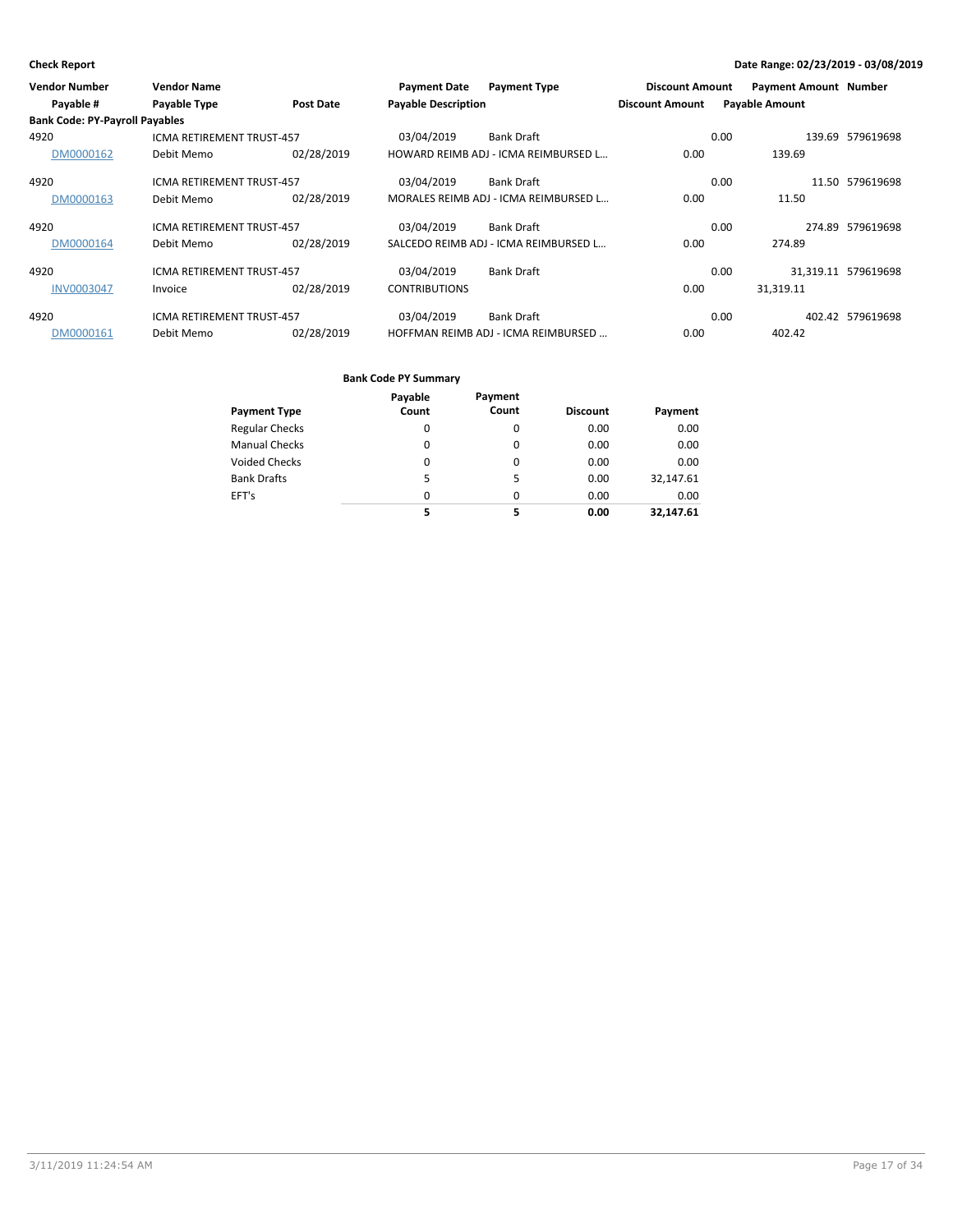| <b>Vendor Number</b><br><b>Vendor Name</b> |                           | <b>Payment Date</b><br><b>Payment Type</b> | <b>Discount Amount</b>                 | <b>Payment Amount Number</b> |                       |
|--------------------------------------------|---------------------------|--------------------------------------------|----------------------------------------|------------------------------|-----------------------|
| Pavable #                                  | <b>Pavable Type</b>       | Post Date                                  | <b>Payable Description</b>             | <b>Discount Amount</b>       | <b>Pavable Amount</b> |
| <b>Bank Code: AP-Regular Payables</b>      |                           |                                            |                                        |                              |                       |
| 4970                                       | <b>WHITSON ENGINEERS</b>  |                                            | 03/07/2019<br>Regular                  | 0.00                         | 2.824.00 97450        |
| 0021781                                    | Invoice                   | 03/07/2019                                 | 11/1/18-1/31/19 - BRWY/FRMNT CURB RET  | 0.00                         | 2.824.00              |
| 5038                                       | THE VILLAGE PROJECT. INC. |                                            | 03/07/2019<br>Regular                  | 0.00                         | 783.70 97439          |
| <b>JAN 2019</b>                            | Invoice                   | 03/07/2019                                 | JAN 2019 - CAL VIP GRANT REIMBURSEMENT | 0.00                         | 783.70                |

|                       | Payable  | Payment  |                 |          |
|-----------------------|----------|----------|-----------------|----------|
| <b>Payment Type</b>   | Count    | Count    | <b>Discount</b> | Payment  |
| <b>Regular Checks</b> | 2        | 2        | 0.00            | 3,607.70 |
| <b>Manual Checks</b>  | $\Omega$ | $\Omega$ | 0.00            | 0.00     |
| <b>Voided Checks</b>  | $\Omega$ | $\Omega$ | 0.00            | 0.00     |
| <b>Bank Drafts</b>    | $\Omega$ | $\Omega$ | 0.00            | 0.00     |
| EFT's                 | $\Omega$ | $\Omega$ | 0.00            | 0.00     |
|                       | 2        | ,        | 0.00            | 3.607.70 |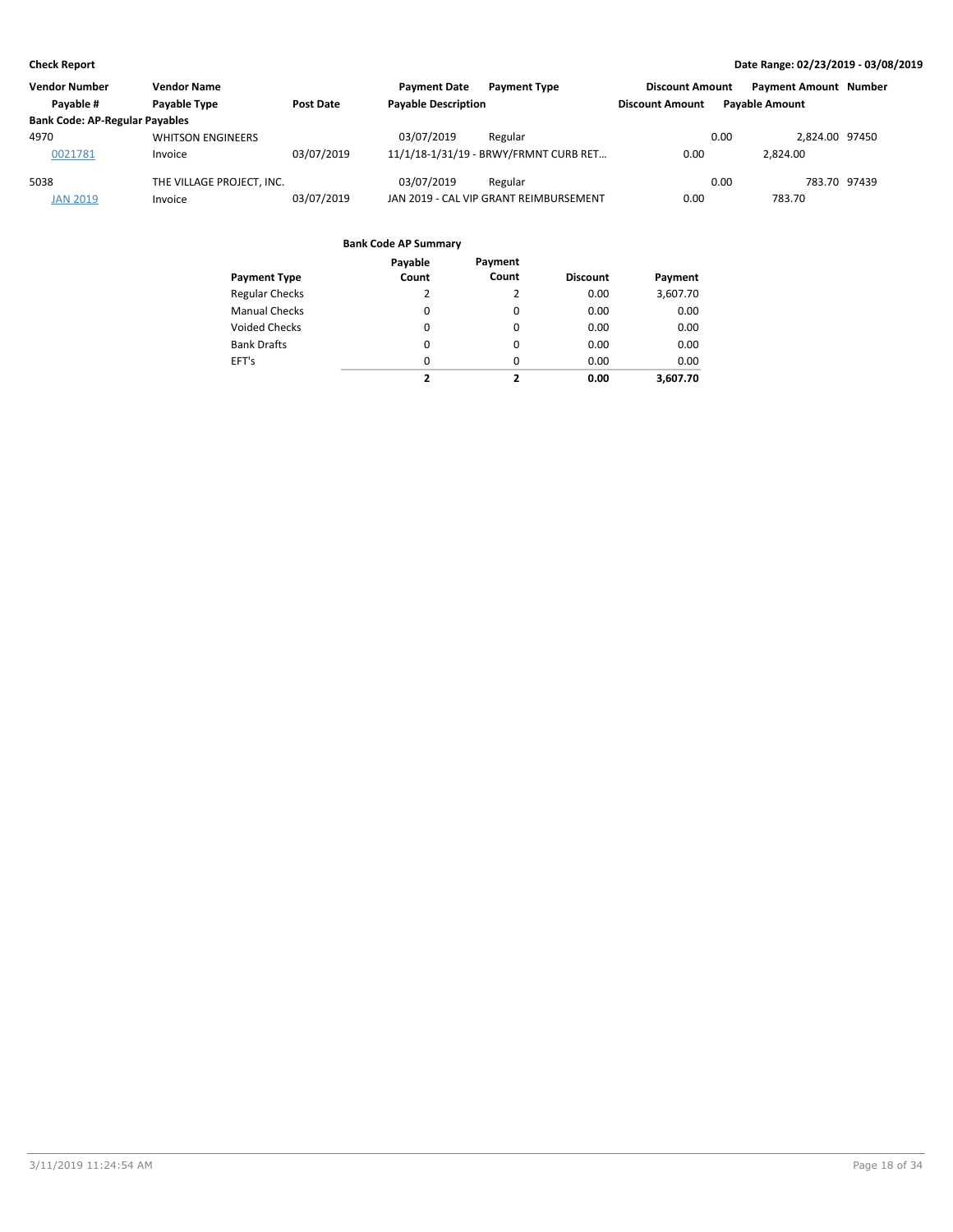| <b>Vendor Number</b>                  | <b>Vendor Name</b>         |                  | <b>Payment Date</b>        | <b>Payment Type</b> | <b>Discount Amount</b> |      | <b>Payment Amount Number</b> |                         |
|---------------------------------------|----------------------------|------------------|----------------------------|---------------------|------------------------|------|------------------------------|-------------------------|
| Payable #                             | Payable Type               | <b>Post Date</b> | <b>Payable Description</b> |                     | <b>Discount Amount</b> |      | <b>Payable Amount</b>        |                         |
| <b>Bank Code: PY-Payroll Payables</b> |                            |                  |                            |                     |                        |      |                              |                         |
| 5103                                  | CALIF LAW ENFRCMNT ASSOC   |                  | 02/28/2019                 | Regular             |                        | 0.00 | 664.00 18879                 |                         |
| DM0000160                             | Debit Memo                 | 02/28/2019       | <b>VILLICANA ADJ</b>       |                     | 0.00                   |      | 20.75                        |                         |
| INV0002991                            | Invoice                    | 02/14/2019       | POLICE DISABILITY          |                     | 0.00                   |      | 31.14                        |                         |
| <b>INV0002992</b>                     | Invoice                    | 02/14/2019       | POLICE DISABILITY          |                     | 0.00                   |      | 290.64                       |                         |
| INV0003041                            | Invoice                    | 02/28/2019       | POLICE DISABILITY          |                     | 0.00                   |      | 31.11                        |                         |
| <b>INV0003042</b>                     | Invoice                    | 02/28/2019       | POLICE DISABILITY          |                     | 0.00                   |      | 290.36                       |                         |
| 5103                                  | CALIF LAW ENFRCMNT ASSOC   |                  | 02/28/2019                 | Regular             |                        | 0.00 |                              | 20.75 18880             |
| <b>INV0003053</b>                     | Invoice                    | 02/28/2019       | E. HIGGINS SEPT18 ADJ      |                     | 0.00                   |      | 20.75                        |                         |
| 5144                                  | <b>STATE OF CALIFORNIA</b> |                  | 03/01/2019                 | <b>Bank Draft</b>   |                        | 0.00 |                              | 25,425.67 0-706-682-688 |
| <b>INV0003050</b>                     | Invoice                    | 02/28/2019       | <b>SIT PAYABLE</b>         |                     | 0.00                   |      | 25,425.67                    |                         |
| 5264                                  | RABOBANK, N.A.             |                  | 03/01/2019                 | <b>Bank Draft</b>   |                        | 0.00 | 66,082.90 72386133           |                         |
| INV0003051                            | Invoice                    | 02/28/2019       | FIT PAYABLE                |                     | 0.00                   |      | 66,082.90                    |                         |
| 5264                                  | RABOBANK, N.A.             |                  | 03/01/2019                 | <b>Bank Draft</b>   |                        | 0.00 | 17,938.76 72386133           |                         |
| <b>INV0003052</b>                     | Invoice                    | 02/28/2019       | <b>MEDICARE PAYABLE</b>    |                     | 0.00                   |      | 17,938.76                    |                         |

| <b>Payment Type</b>   | Payable<br>Count | Payment<br>Count | <b>Discount</b> | Payment    |
|-----------------------|------------------|------------------|-----------------|------------|
| <b>Regular Checks</b> | 6                |                  | 0.00            | 684.75     |
| <b>Manual Checks</b>  | 0                | 0                | 0.00            | 0.00       |
| <b>Voided Checks</b>  | 0                | 0                | 0.00            | 0.00       |
| <b>Bank Drafts</b>    | 3                | 3                | 0.00            | 109,447.33 |
| EFT's                 | 0                | 0                | 0.00            | 0.00       |
|                       | 9                | 5                | 0.00            | 110.132.08 |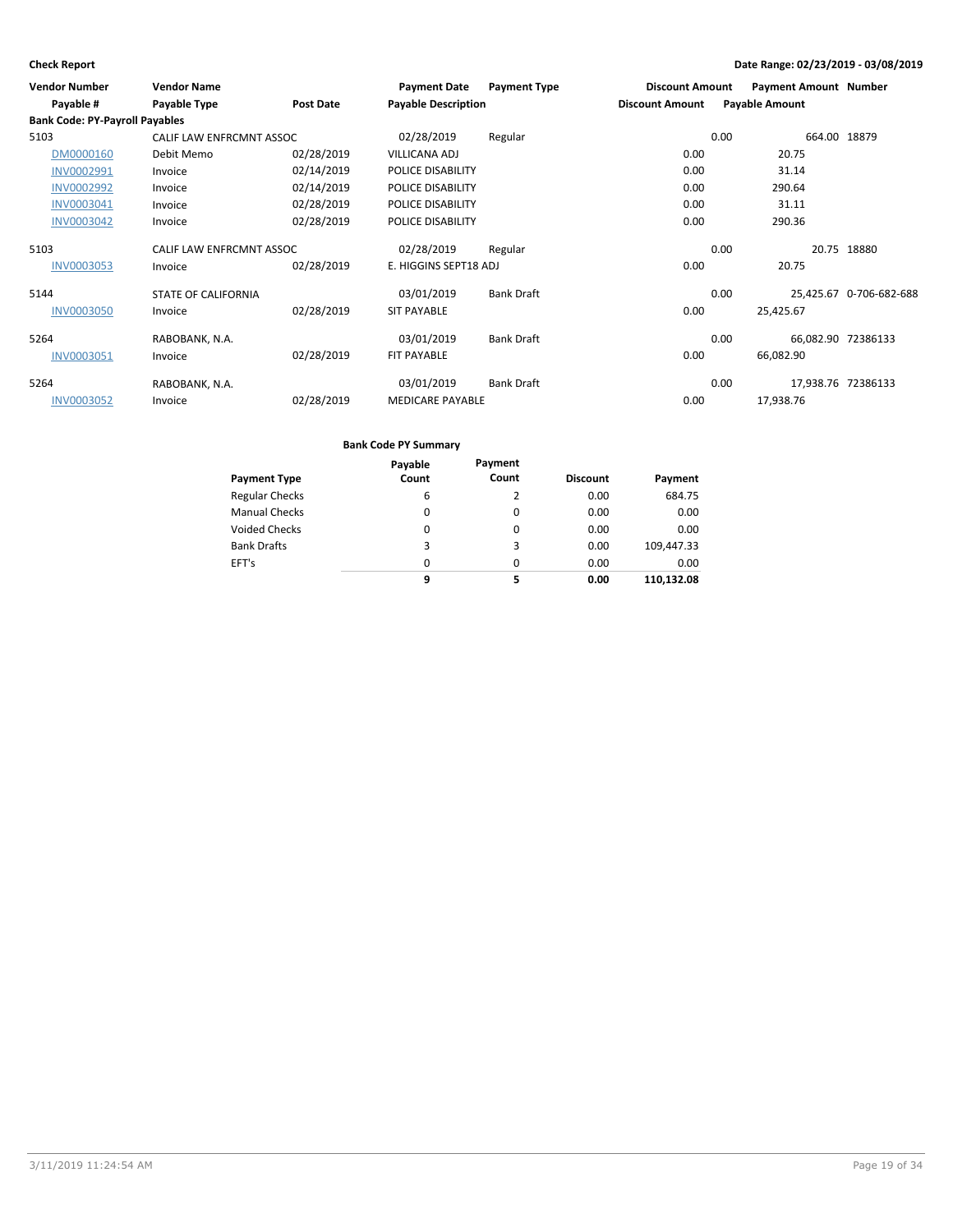| Vendor Number                         | <b>Vendor Name</b>  |            | <b>Payment Date</b><br><b>Payment Type</b>    | <b>Discount Amount</b> | <b>Payment Amount Number</b> |
|---------------------------------------|---------------------|------------|-----------------------------------------------|------------------------|------------------------------|
| Pavable #                             | <b>Pavable Type</b> | Post Date  | <b>Payable Description</b>                    | <b>Discount Amount</b> | <b>Pavable Amount</b>        |
| <b>Bank Code: AP-Regular Payables</b> |                     |            |                                               |                        |                              |
| 5417                                  | <b>RENTAL DEPOT</b> |            | 03/01/2019<br>Regular                         | 0.00                   | 220.01 97335                 |
| 260440-1                              | Invoice             | 03/01/2019 | (1) TRAILER 6'x12' SGL AXLE, (1) LIFT, SCISSO | 0.00                   | 220.01                       |

| Payment Type          | Payable<br>Count | Payment<br>Count | <b>Discount</b> | Payment |
|-----------------------|------------------|------------------|-----------------|---------|
| <b>Regular Checks</b> | 1                |                  | 0.00            | 220.01  |
| <b>Manual Checks</b>  | $\Omega$         | $\Omega$         | 0.00            | 0.00    |
| Voided Checks         | 0                | 0                | 0.00            | 0.00    |
| <b>Bank Drafts</b>    | 0                | 0                | 0.00            | 0.00    |
| EFT's                 | 0                | $\Omega$         | 0.00            | 0.00    |
|                       | 1                | 1                | 0.00            | 220.01  |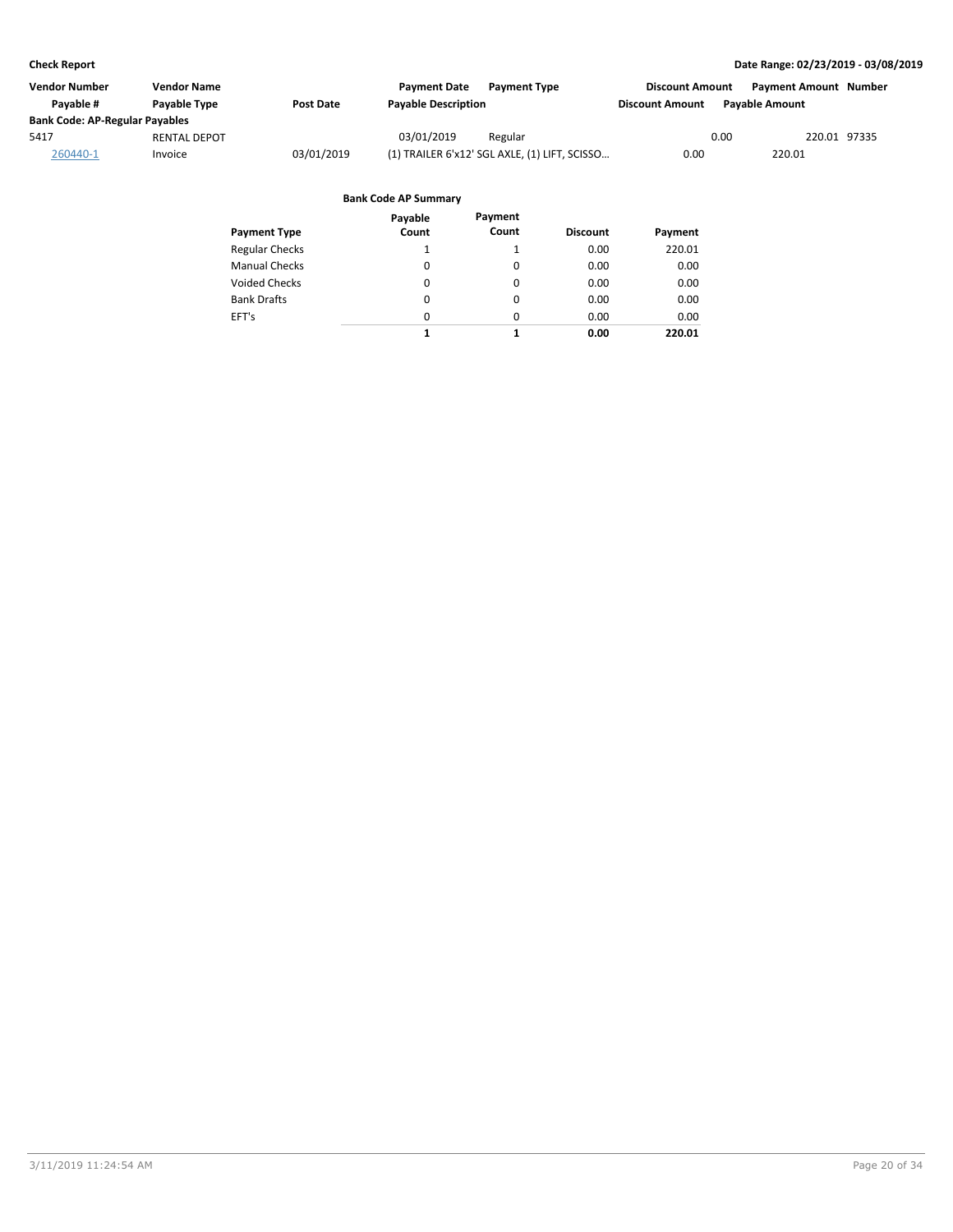| Vendor Number<br><b>Vendor Name</b>   |                                  | <b>Payment Type</b><br><b>Payment Date</b> | <b>Discount Amount</b>     | <b>Payment Amount Number</b> |                       |  |
|---------------------------------------|----------------------------------|--------------------------------------------|----------------------------|------------------------------|-----------------------|--|
| Payable #                             | Payable Type                     | Post Date                                  | <b>Payable Description</b> | <b>Discount Amount</b>       | <b>Payable Amount</b> |  |
| <b>Bank Code: PY-Payroll Payables</b> |                                  |                                            |                            |                              |                       |  |
| 5462                                  | <b>LABORERS NATIONAL PENSION</b> |                                            | 03/01/2019<br>Regular      | 0.00                         | 7.848.00 18884        |  |
| INV0002993                            | Invoice                          | 02/14/2019                                 | LIUNA PENSION              | 0.00                         | 3.662.40              |  |
| <b>INV0002994</b>                     | Invoice                          | 02/14/2019                                 | LIUNA PENSION POST 7/11    | 0.00                         | 261.60                |  |
| <b>INV0003043</b>                     | Invoice                          | 02/28/2019                                 | LIUNA PENSION              | 0.00                         | 3.662.40              |  |
| <b>INV0003044</b>                     | Invoice                          | 02/28/2019                                 | LIUNA PENSION POST 7/11    | 0.00                         | 261.60                |  |

| <b>Payment Type</b>   | Payable<br>Count | Payment<br>Count | <b>Discount</b> | Payment  |
|-----------------------|------------------|------------------|-----------------|----------|
| <b>Regular Checks</b> | 4                |                  | 0.00            | 7,848.00 |
| <b>Manual Checks</b>  | 0                | 0                | 0.00            | 0.00     |
| <b>Voided Checks</b>  | 0                | 0                | 0.00            | 0.00     |
| <b>Bank Drafts</b>    | 0                | 0                | 0.00            | 0.00     |
| EFT's                 | $\Omega$         | 0                | 0.00            | 0.00     |
|                       | 4                |                  | 0.00            | 7,848.00 |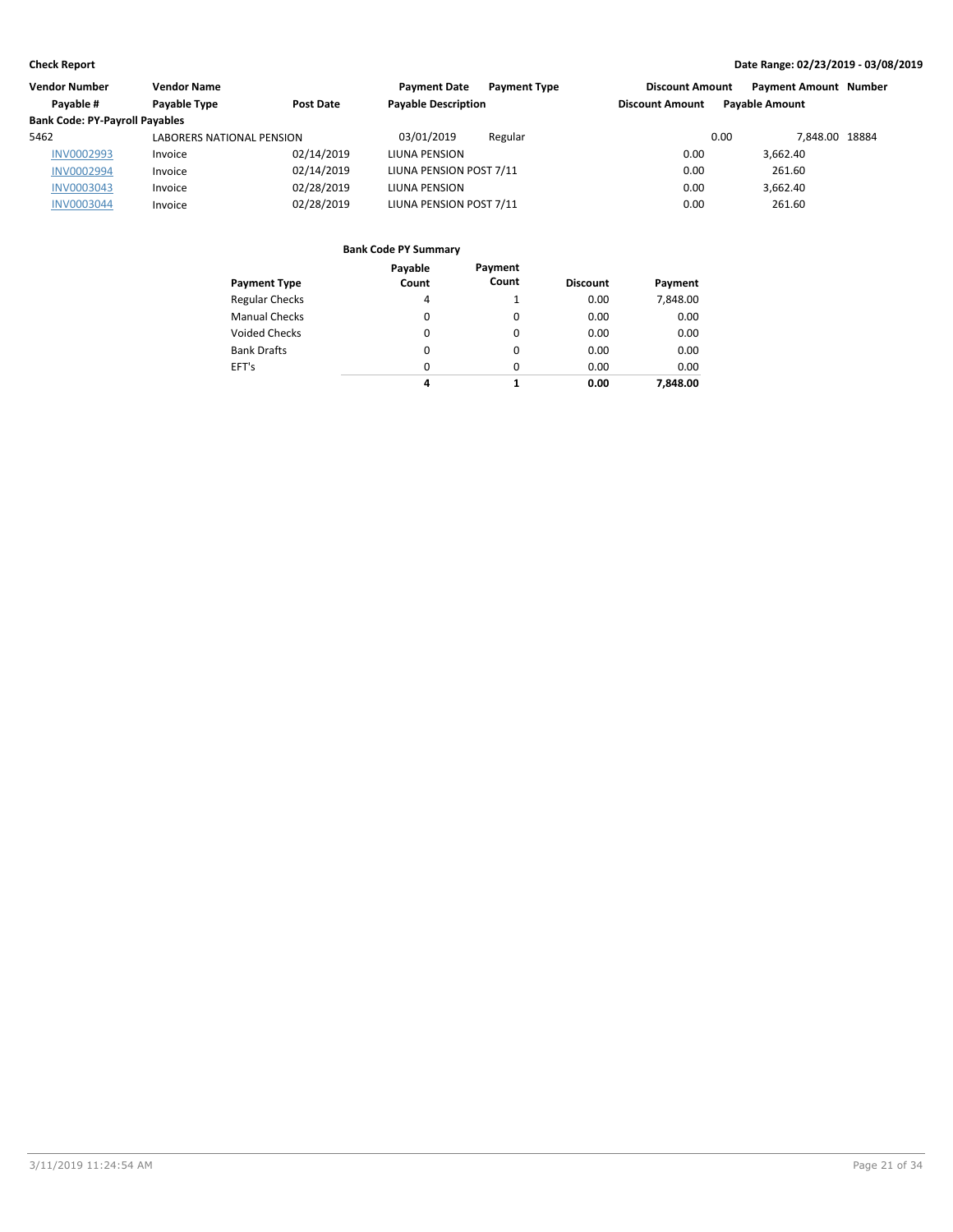| <b>Vendor Number</b>                  | <b>Vendor Name</b>              |                  | <b>Payment Date</b>        | <b>Payment Type</b>                    | <b>Discount Amount</b> | <b>Payment Amount Number</b> |              |
|---------------------------------------|---------------------------------|------------------|----------------------------|----------------------------------------|------------------------|------------------------------|--------------|
| Payable #                             | <b>Pavable Type</b>             | <b>Post Date</b> | <b>Payable Description</b> |                                        | <b>Discount Amount</b> | <b>Payable Amount</b>        |              |
| <b>Bank Code: AP-Regular Payables</b> |                                 |                  |                            |                                        |                        |                              |              |
| 5475                                  | TERRYBERRY                      |                  | 03/07/2019                 | Regular                                |                        | 0.00                         | 554.56 97435 |
| F82313                                | Invoice                         | 03/07/2019       |                            | JEFF HIGGINS - HOME THEATER W/ BT      | 0.00                   | 453.06                       |              |
| F83374                                | Invoice                         | 03/07/2019       |                            | CINDA GARRETT - BT WIRELESS HEADPHONES | 0.00                   | 101.50                       |              |
| 5523                                  | ADVANCE WATER ENGINEERING. INC. |                  | 03/07/2019                 | Regular                                |                        | 0.00                         | 266.25 97352 |
| 13402                                 | Invoice                         | 03/07/2019       |                            | FEB 2019 - FT ORD WATER CHEM TREATME   | 0.00                   | 266.25                       |              |

|                       | Payable  | Payment  |                 |         |
|-----------------------|----------|----------|-----------------|---------|
| <b>Payment Type</b>   | Count    | Count    | <b>Discount</b> | Payment |
| <b>Regular Checks</b> | 3        | 2        | 0.00            | 820.81  |
| <b>Manual Checks</b>  | 0        | $\Omega$ | 0.00            | 0.00    |
| Voided Checks         | 0        | $\Omega$ | 0.00            | 0.00    |
| <b>Bank Drafts</b>    | $\Omega$ | $\Omega$ | 0.00            | 0.00    |
| EFT's                 | $\Omega$ | $\Omega$ | 0.00            | 0.00    |
|                       | 3        | 2        | 0.00            | 820.81  |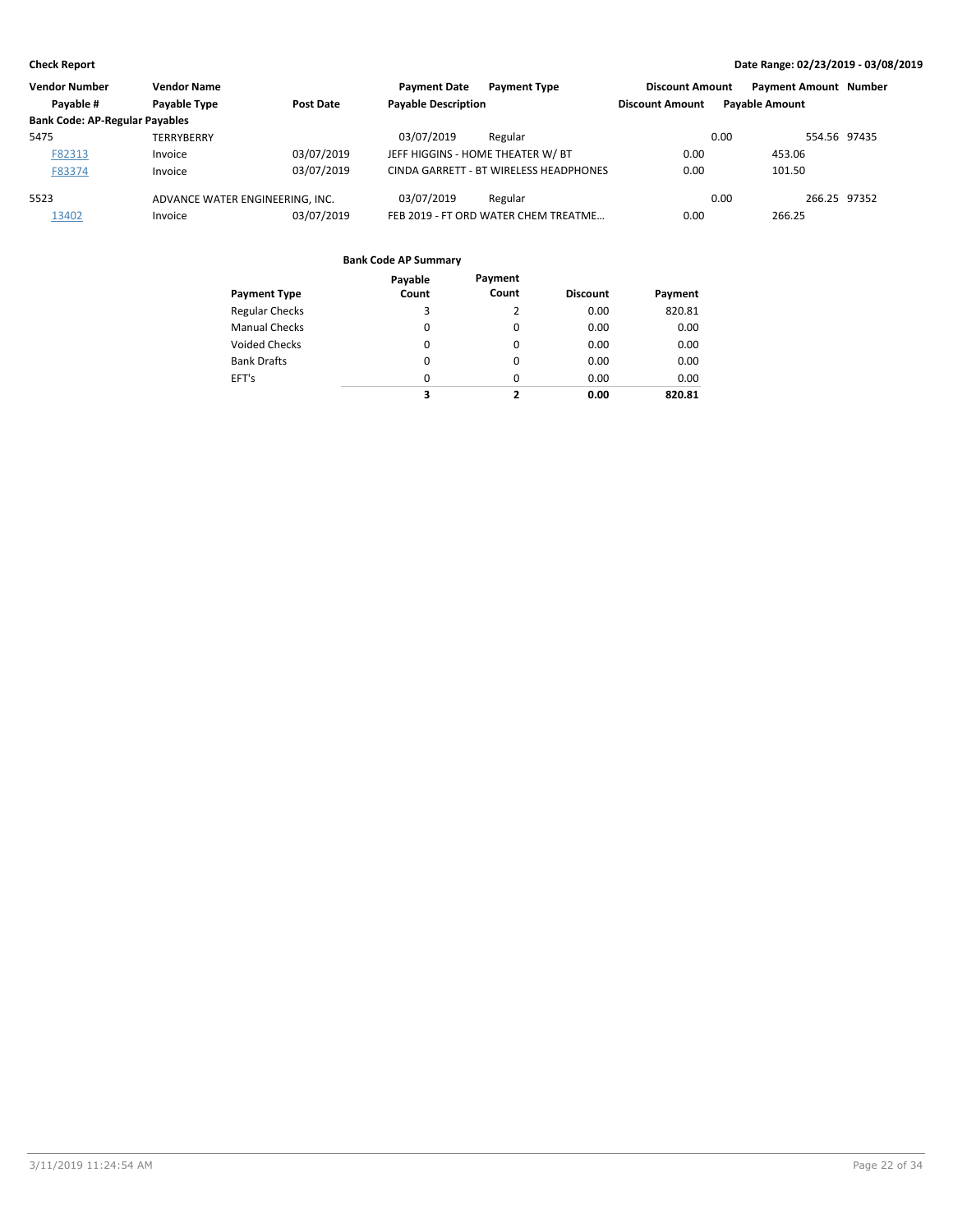| <b>Vendor Number</b>                  | <b>Vendor Name</b>  |                  | <b>Payment Date</b>        | <b>Payment Type</b> | <b>Discount Amount</b> | <b>Payment Amount Number</b> |               |
|---------------------------------------|---------------------|------------------|----------------------------|---------------------|------------------------|------------------------------|---------------|
| Payable #                             | <b>Payable Type</b> | <b>Post Date</b> | <b>Payable Description</b> |                     | <b>Discount Amount</b> | <b>Payable Amount</b>        |               |
| <b>Bank Code: PY-Payroll Payables</b> |                     |                  |                            |                     |                        |                              |               |
| 5539                                  | AFLAC               |                  | 03/01/2019                 | <b>Bank Draft</b>   |                        | 0.00                         | 205.95 521606 |
| <b>INV0003032</b>                     | Invoice             | 02/28/2019       | AFLAC AFTER-TAX PRODUCT    |                     | 0.00                   | 205.95                       |               |
| 5539                                  | AFLAC               |                  | 03/01/2019                 | <b>Bank Draft</b>   |                        | 0.00                         | 121.35 521606 |
| INV0003031                            | Invoice             | 02/28/2019       | AFLAC PRE-TAX PRODUCT      |                     | 0.00                   | 121.35                       |               |
| 5539                                  | <b>AFLAC</b>        |                  | 03/01/2019                 | <b>Bank Draft</b>   |                        | 0.00                         | 205.98 521606 |
| <b>INV0002982</b>                     | Invoice             | 02/14/2019       | AFLAC AFTER-TAX PRODUCT    |                     | 0.00                   | 205.98                       |               |
| 5539                                  | <b>AFLAC</b>        |                  | 03/01/2019                 | <b>Bank Draft</b>   |                        | 0.00                         | 121.37 521606 |
| <b>INV0002981</b>                     | Invoice             | 02/14/2019       | AFLAC PRE-TAX PRODUCT      |                     | 0.00                   | 121.37                       |               |

|                       | Payable  | Payment  |                 |         |
|-----------------------|----------|----------|-----------------|---------|
| <b>Payment Type</b>   | Count    | Count    | <b>Discount</b> | Payment |
| <b>Regular Checks</b> | 0        | 0        | 0.00            | 0.00    |
| <b>Manual Checks</b>  | $\Omega$ | $\Omega$ | 0.00            | 0.00    |
| <b>Voided Checks</b>  | 0        | $\Omega$ | 0.00            | 0.00    |
| <b>Bank Drafts</b>    | 4        | 4        | 0.00            | 654.65  |
| EFT's                 | $\Omega$ | $\Omega$ | 0.00            | 0.00    |
|                       | 4        | 4        | 0.00            | 654.65  |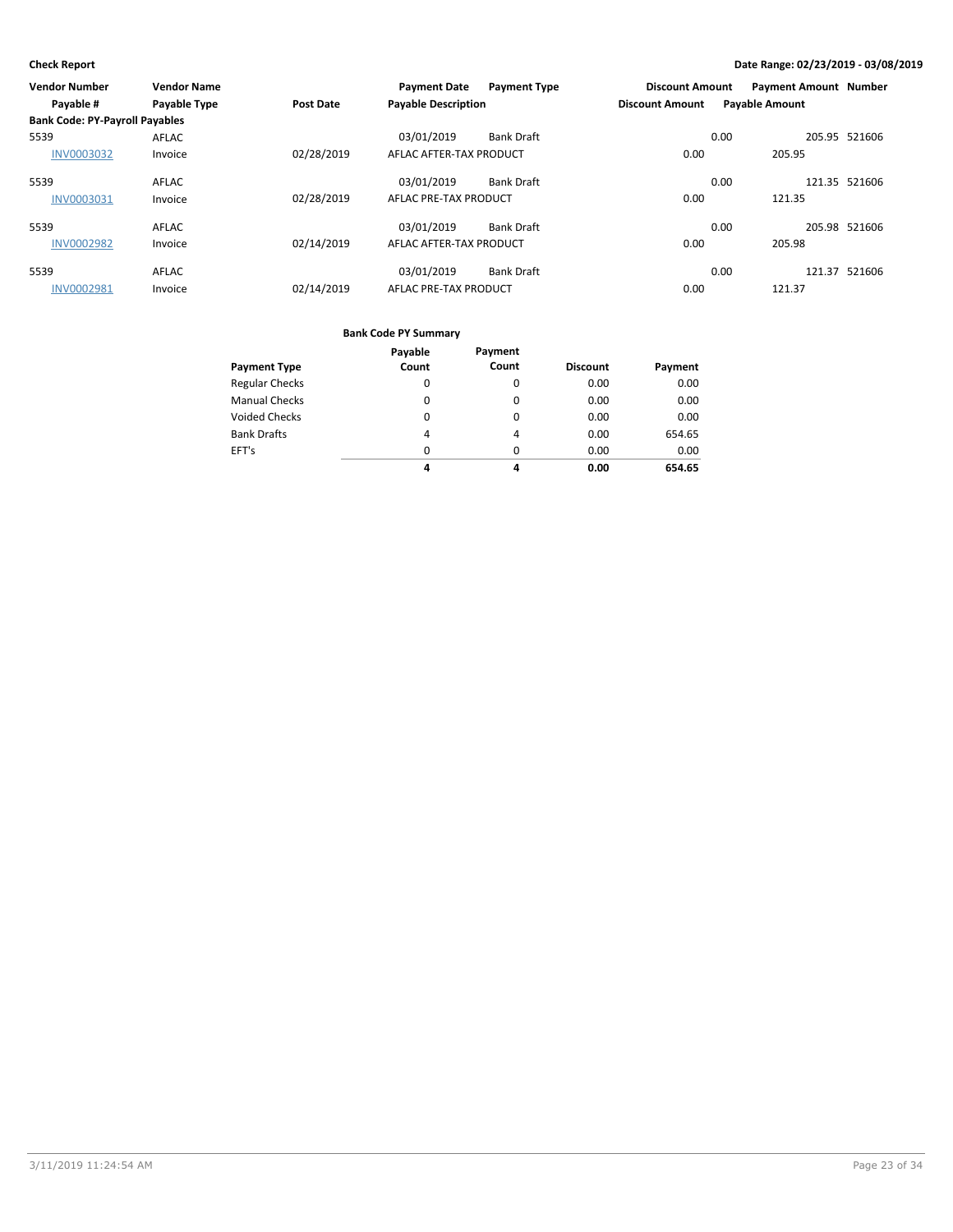| <b>Vendor Number</b>                  | <b>Vendor Name</b>               |                  | <b>Payment Date</b>                   | <b>Payment Type</b>                         | <b>Discount Amount</b> |      | <b>Payment Amount Number</b> |             |
|---------------------------------------|----------------------------------|------------------|---------------------------------------|---------------------------------------------|------------------------|------|------------------------------|-------------|
| Payable #                             | Payable Type                     | <b>Post Date</b> | <b>Payable Description</b>            |                                             | <b>Discount Amount</b> |      | <b>Payable Amount</b>        |             |
| <b>Bank Code: AP-Regular Payables</b> |                                  |                  |                                       |                                             |                        |      |                              |             |
| 5543                                  | <b>MONTEREY BAY URGENT</b>       |                  | 03/07/2019                            | Regular                                     |                        | 0.00 |                              | 75.00 97408 |
| 252621                                | Invoice                          | 03/07/2019       | <b>RECREATION DEPT</b>                |                                             | 0.00                   |      | 25.00                        |             |
| 253852                                | Invoice                          | 03/07/2019       | <b>RECREATION DEPT</b>                |                                             | 0.00                   |      | 25.00                        |             |
| 254633                                | Invoice                          | 03/07/2019       | <b>RECREATION DEPT</b>                |                                             | 0.00                   |      | 25.00                        |             |
| 5753                                  | <b>HEIHACHIRO TAKARABE</b>       |                  | 03/01/2019                            | Regular                                     |                        | 0.00 | 406.56 97309                 |             |
| <b>FEB 2019</b>                       | Invoice                          | 03/01/2019       | FEB 2019 - INSTRUCTOR PAY TAI CHI     |                                             | 0.00                   |      | 406.56                       |             |
|                                       |                                  |                  |                                       |                                             |                        |      |                              |             |
| 5776                                  | ALENA WAGREICH                   |                  | 03/01/2019                            | Regular                                     |                        | 0.00 | 402.08 97287                 |             |
| <b>FEB 2019</b>                       | Invoice                          | 03/01/2019       | FEB 2019 - INSTRUCTOR PAY DANCE       |                                             | 0.00                   |      | 402.08                       |             |
| 5854                                  | DELLA MORA HEATING,              |                  | 03/07/2019                            | Regular                                     |                        | 0.00 | 160.00 97372                 |             |
| 29114                                 | Invoice                          | 03/07/2019       | 440 HARCOURT AVE - JAIL HEATER        |                                             | 0.00                   |      | 160.00                       |             |
|                                       |                                  |                  |                                       |                                             |                        |      |                              |             |
| 5873                                  | UNITED SITE SERVICES, INC.       |                  | 03/07/2019                            | Regular                                     |                        | 0.00 | 223.40 97443                 |             |
| 114-7973992                           | Invoice                          | 03/07/2019       |                                       | 12/28/18 - 1/24/19 TRAILER KIT SINGLE/WK    | 0.00                   |      | 223.40                       |             |
| 5969                                  | <b>FASTENAL COMPANY</b>          |                  | 03/07/2019                            | Regular                                     |                        | 0.00 | 633.14 97377                 |             |
| <b>CASEA91117</b>                     | Invoice                          | 03/07/2019       | <b>FEBRUARY VENDING</b>               |                                             | 0.00                   |      | 440.97                       |             |
| <b>CASEA91343</b>                     | Invoice                          | 03/07/2019       |                                       | STEP DRILLS (2), RAPID TAP PINT (1), AERO T | 0.00                   |      | 179.77                       |             |
| CASEA91354                            | Invoice                          | 03/07/2019       | (9) 14x2 HWH SDS3 410                 |                                             | 0.00                   |      | 4.95                         |             |
| <b>CASEA91472</b>                     | Invoice                          | 03/07/2019       | (1) TIEWIRE HANDROLL 16GA             |                                             | 0.00                   |      | 7.45                         |             |
|                                       |                                  |                  |                                       |                                             |                        |      |                              |             |
| 6017                                  | <b>AIRTEC SERVICE</b>            |                  | 03/07/2019                            | Regular                                     |                        | 0.00 | 309.00 97353                 |             |
| 6810                                  | Invoice                          | 03/07/2019       |                                       | WORK ORDER #87632/NO HEAT IN BALLRM         | 0.00                   |      | 309.00                       |             |
| 6088                                  | MONTEREY FIRE EXTINGUISHER, INC. |                  | 03/07/2019                            | Regular                                     |                        | 0.00 |                              | 48.11 97410 |
| 72719                                 | Invoice                          | 03/07/2019       | 1 SERVICE CALL - FIRE DEPT.           |                                             | 0.00                   |      | 48.11                        |             |
|                                       |                                  |                  |                                       |                                             |                        |      |                              |             |
| 6162                                  | KNORR SYSTEMS, INC.              |                  | 03/07/2019                            | Regular                                     |                        | 0.00 | 991.92 97393                 |             |
| SI209536                              | Invoice                          | 03/07/2019       | (1) NEW STYLE POWER SUPPLY CABLE      |                                             | 0.00                   |      | 21.87                        |             |
| SI209580                              | Invoice                          | 03/07/2019       | (200) MURIATIC ACID-MINI BULK         |                                             | 0.00                   |      | 970.05                       |             |
| 6172                                  | LEXIS NEXIS RISK SOLUTIONS       |                  | 03/07/2019                            | Regular                                     |                        | 0.00 |                              | 50.00 97396 |
| 1035416-20190228 Invoice              |                                  | 03/07/2019       |                                       | FEB 2019 - MINIMUM COMMITMENT BALA          | 0.00                   |      | 50.00                        |             |
|                                       |                                  |                  |                                       |                                             |                        |      |                              |             |
| 6197                                  | U.S. BANK EQUIPMENT FINANCE      |                  | 03/01/2019                            | Regular                                     |                        | 0.00 | 981.58 97347                 |             |
| 378002257                             | Invoice                          | 03/01/2019       | 986 HILBY - KONICA COPIER             |                                             | 0.00                   |      | 311.75                       |             |
| 378442750                             | Invoice                          | 03/01/2019       | P.D. COPIERS - MARCH 2019             |                                             | 0.00                   |      | 518.00                       |             |
| 378442883                             | Invoice                          | 03/01/2019       | <b>ENGINEERING COPIER - MAR 2019</b>  |                                             | 0.00                   |      | 151.83                       |             |
| 6204                                  | <b>CONCERN</b>                   |                  | 03/07/2019                            | Regular                                     |                        | 0.00 | 654.50 97366                 |             |
| CN1908026                             | Invoice                          | 03/07/2019       |                                       | FEB 2019 - PER EMPLOYEE PER MO/MO BLGS      | 0.00                   |      | 654.50                       |             |
|                                       |                                  |                  |                                       |                                             |                        |      |                              |             |
| 6306                                  | <b>GAVILAN PEST CONTROL</b>      |                  | 03/07/2019                            | Regular                                     |                        | 0.00 | 254.00 97381                 |             |
| 0121398                               | Invoice                          | 03/07/2019       | 220 COE AVE - GENERAL PEST SVC        |                                             | 0.00                   |      | 58.00                        |             |
| 0121399                               | Invoice                          | 03/07/2019       |                                       | 1635 BROADWAY - GENERAL PEST MONTHLY        | 0.00                   |      | 196.00                       |             |
| 6324                                  | SUPPLYWORKS                      |                  | 03/01/2019                            | Regular                                     |                        | 0.00 | 368.11 97344                 |             |
| 474058328                             | Invoice                          | 03/01/2019       | (3) COMFORT FLOW MAT BLK              |                                             | 0.00                   |      | 296.07                       |             |
| 474058336                             | Invoice                          | 03/01/2019       | (1) SPIC N' SPAN DISINFEC SPRAY QT    |                                             | 0.00                   |      | 72.04                        |             |
|                                       |                                  |                  |                                       |                                             |                        |      |                              |             |
| 6324                                  | SUPPLYWORKS                      |                  | 03/07/2019                            | Regular                                     |                        | 0.00 | 2,006.10 97434               |             |
| 476910468                             | Invoice                          | 03/07/2019       | (1) PUMICE SCOURING STICK             |                                             | 0.00                   |      | 31.45                        |             |
| 478888209                             | Invoice                          | 03/07/2019       |                                       | 986 HILBY AVE - BATHROOM CLEANING SUP       | 0.00                   |      | 1,615.47                     |             |
| 479757049                             | Invoice                          | 03/07/2019       | (6) RENOWN MCRFBR DAMP MOP PAD        |                                             | 0.00                   |      | 35.79                        |             |
| 480403484                             | Invoice                          | 03/07/2019       | (36) GLOVE, S,M,LRG, (2) FLOOR FINISH |                                             | 0.00                   |      | 289.80                       |             |
| 480570704                             | Invoice                          | 03/07/2019       |                                       | (1) CS SPIN RITE CRPT BONNET 21" - NYLO     | 0.00                   |      | 33.59                        |             |
| 6379                                  | MARINA COAST WATER DISTRICT      |                  | 03/01/2019                            | Regular                                     |                        | 0.00 | 1,183.62 97311               |             |
| <b>JAN 2019</b>                       | Invoice                          | 03/01/2019       | CITY OF SEASIDE - MISC ACCTS          |                                             | 0.00                   |      | 1,183.62                     |             |
|                                       |                                  |                  |                                       |                                             |                        |      |                              |             |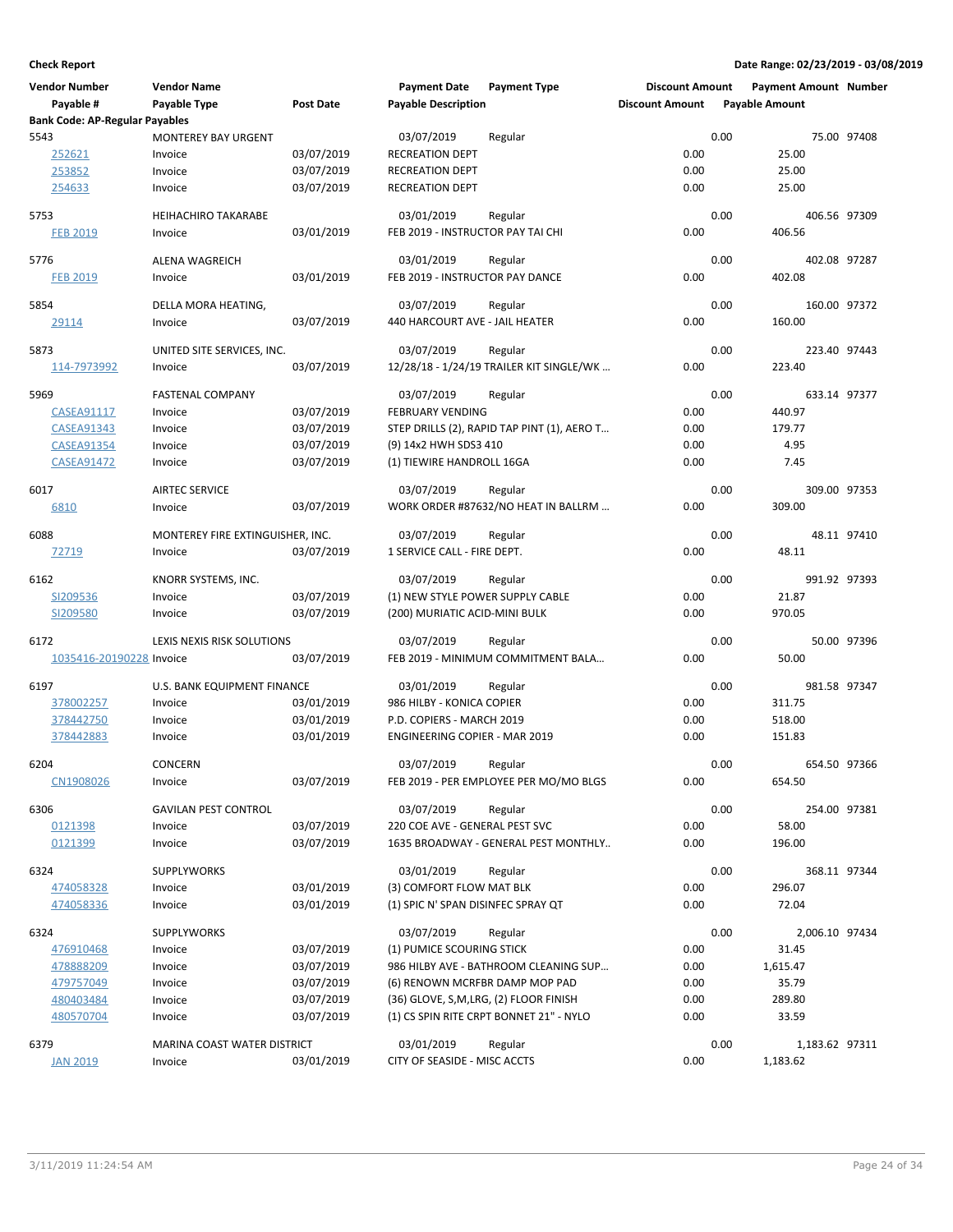| <b>Vendor Number</b> | <b>Vendor Name</b>                 |                  | <b>Payment Date</b>              | <b>Payment Type</b>                      | <b>Discount Amount</b> |      | <b>Payment Amount Number</b> |  |
|----------------------|------------------------------------|------------------|----------------------------------|------------------------------------------|------------------------|------|------------------------------|--|
| Payable #            | Payable Type                       | <b>Post Date</b> | <b>Payable Description</b>       |                                          | <b>Discount Amount</b> |      | <b>Payable Amount</b>        |  |
| 6553                 | <b>COMCAST</b>                     |                  | 03/07/2019                       | Regular                                  |                        | 0.00 | 270.88 97364                 |  |
| $3/2/19 - 4/1/19$    | Invoice                            | 03/07/2019       |                                  | ACCT #8155 10 027 0272432; 2/27/19 BILL  | 0.00                   |      | 270.88                       |  |
| 6602                 | <b>NANCY MELTON</b>                |                  | 03/01/2019                       | Regular                                  |                        | 0.00 | 131.60 97323                 |  |
| <b>FEB 2019</b>      | Invoice                            | 03/01/2019       |                                  | FEB 2019 - INSTRUCTOR PAY GENTLE YOGA    | 0.00                   |      | 131.60                       |  |
| 6664                 | <b>CULLIGAN WATER CONDITIONING</b> |                  | 03/01/2019                       | Regular                                  |                        | 0.00 | 284.00 97300                 |  |
| 1151329              | Invoice                            | 03/01/2019       | FEB 2019 - POU RENTAL LOC 01-04  |                                          | 0.00                   |      | 284.00                       |  |
| 6664                 | <b>CULLIGAN WATER CONDITIONING</b> |                  | 03/07/2019                       | Regular                                  |                        | 0.00 | 434.00 97368                 |  |
| 1151833              | Invoice                            | 03/07/2019       | MAR 2019 - POU RENTAL LOC 01 -04 |                                          | 0.00                   |      | 434.00                       |  |
| 6671                 | <b>VERIZON WIRELESS</b>            |                  | 03/07/2019                       | Regular                                  |                        | 0.00 | 778.52 97447                 |  |
| 9824854757           | Invoice                            | 03/07/2019       |                                  | ACCT #772515511-00003; 2/23/19 BILL DATE | 0.00                   |      | 778.52                       |  |
| 6671                 | <b>VERIZON WIRELESS</b>            |                  | 03/07/2019                       | Regular                                  |                        | 0.00 | 801.36 97448                 |  |
| 9824852255           | Invoice                            | 03/07/2019       |                                  | ACCT #742236901-00001; 2/23/19 BILL DATE | 0.00                   |      | 38.01                        |  |
| 9824854759           | Invoice                            | 03/07/2019       |                                  | ACCT #772515511-00005; 2/23/19 BILL DATE | 0.00                   |      | 82.32                        |  |
| 9824854760           | Invoice                            | 03/07/2019       |                                  | ACCT #772515511-00006; 2/23/19 BILL DATE | 0.00                   |      | 513.27                       |  |
| 9824854761           | Invoice                            | 03/07/2019       |                                  | ACCT #772515511-00007; 2/23/19 BILL DATE | 0.00                   |      | 56.33                        |  |
| 9824854762           | Invoice                            | 03/07/2019       |                                  | ACCT #772515511-00008; 2/23/19 BILL DATE | 0.00                   |      | 111.43                       |  |
| 6747                 | <b>AT&amp;T MOBILITY</b>           |                  | 03/01/2019                       | Regular                                  |                        | 0.00 | 1,163.85 97290               |  |
| $1/9/18 - 2/8/19$    | Invoice                            | 03/01/2019       |                                  | ACCT #287272498122/INV #287272498122X    | 0.00                   |      | 559.30                       |  |
| $1/9/19 - 2/8/19$    | Invoice                            | 03/01/2019       |                                  | ACCT #287021335618/INV #287021335618X    | 0.00                   |      | 604.55                       |  |
| 6949                 | <b>WATCHGUARD VIDEO</b>            |                  | 03/01/2019                       | Regular                                  |                        | 0.00 | 475.78 97350                 |  |
| SRINV0019028         | Invoice                            | 03/01/2019       |                                  | REPAIR OF UNIT DV10-150565 GP 127770     | 0.00                   |      | 475.78                       |  |
| 6963                 | MNS ENGINEERS, INC.                |                  | 03/01/2019                       | Regular                                  |                        | 0.00 | 8,125.60 97315               |  |
| 71944                | Invoice                            | 03/01/2019       |                                  | DEC 2018 - WBUV IMPROVEMENT SVCS         | 0.00                   |      | 8,125.60                     |  |

|                       | Payable | Payment |                 |           |
|-----------------------|---------|---------|-----------------|-----------|
| <b>Payment Type</b>   | Count   | Count   | <b>Discount</b> | Payment   |
| <b>Regular Checks</b> | 44      | 25      | 0.00            | 21.212.71 |
| <b>Manual Checks</b>  | 0       | 0       | 0.00            | 0.00      |
| <b>Voided Checks</b>  | 0       | 0       | 0.00            | 0.00      |
| <b>Bank Drafts</b>    | 0       | 0       | 0.00            | 0.00      |
| EFT's                 | 0       | 0       | 0.00            | 0.00      |
|                       | 44      | 25      | 0.00            | 21.212.71 |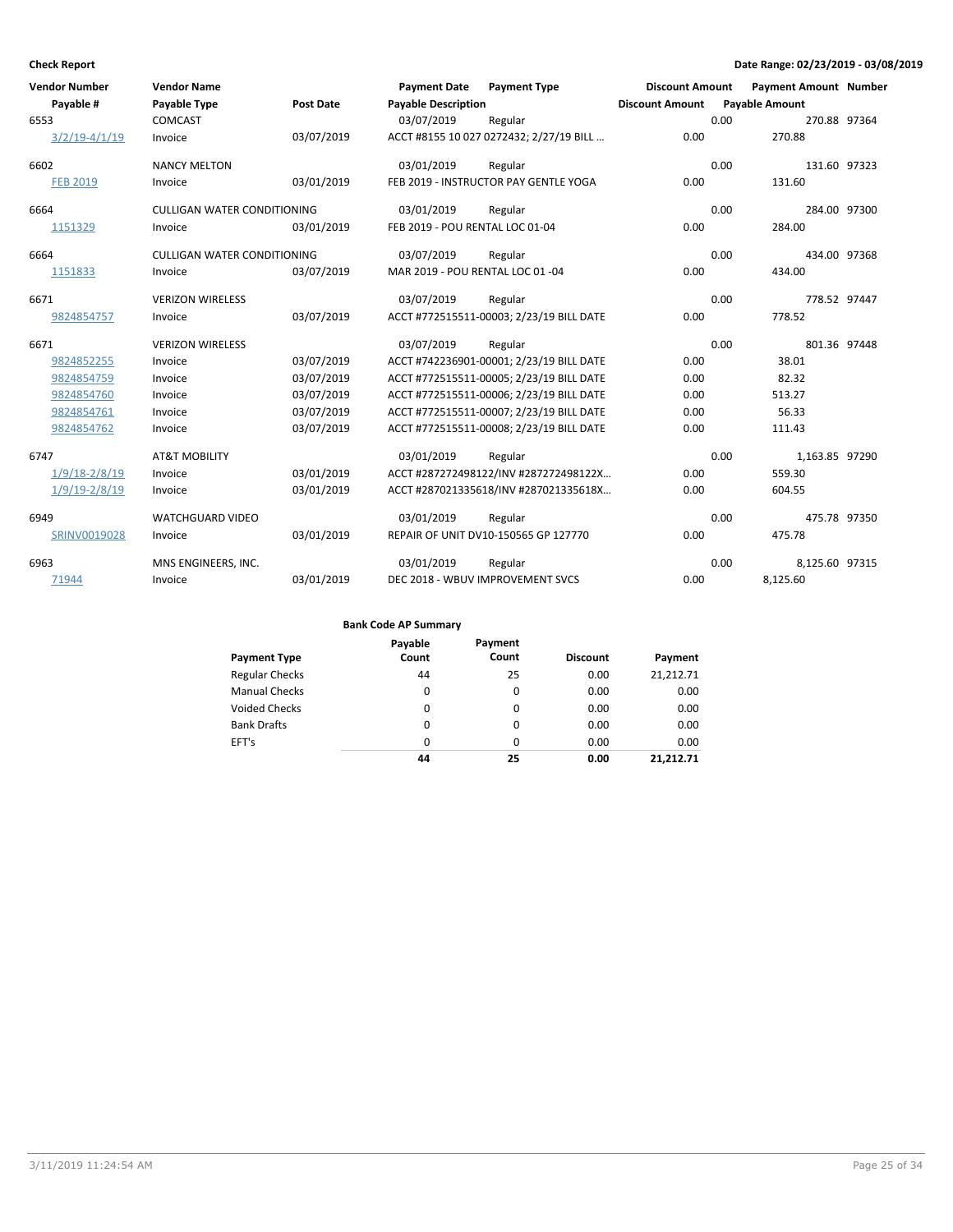| <b>Vendor Number</b>                  | <b>Vendor Name</b>       |                  | <b>Payment Date</b><br><b>Payment Type</b> | <b>Discount Amount</b> | <b>Payment Amount Number</b> |
|---------------------------------------|--------------------------|------------------|--------------------------------------------|------------------------|------------------------------|
| Pavable #                             | Payable Type             | <b>Post Date</b> | <b>Payable Description</b>                 | <b>Discount Amount</b> | <b>Pavable Amount</b>        |
| <b>Bank Code: PY-Payroll Payables</b> |                          |                  |                                            |                        |                              |
| 7088                                  | <b>FITNESS EVOLUTION</b> |                  | 03/01/2019<br>Regular                      | 0.00                   | 75.00 18881                  |
| <b>INV0002976</b>                     | Invoice                  | 02/14/2019       | <b>GYM MEMBERSHIP</b>                      | 0.00                   | 45.00                        |
| <b>INV0002977</b>                     | Invoice                  | 02/14/2019       | <b>GYM MEMBERSHIP-FAMILY</b>               | 0.00                   | 30.00                        |

| Payment Type          | Payable<br>Count | Payment<br>Count | <b>Discount</b> | Payment |
|-----------------------|------------------|------------------|-----------------|---------|
| <b>Regular Checks</b> | 2                | 1                | 0.00            | 75.00   |
| <b>Manual Checks</b>  | 0                | 0                | 0.00            | 0.00    |
| <b>Voided Checks</b>  | 0                | 0                | 0.00            | 0.00    |
| <b>Bank Drafts</b>    | 0                | 0                | 0.00            | 0.00    |
| EFT's                 | 0                | 0                | 0.00            | 0.00    |
|                       | 2                | 1                | 0.00            | 75.00   |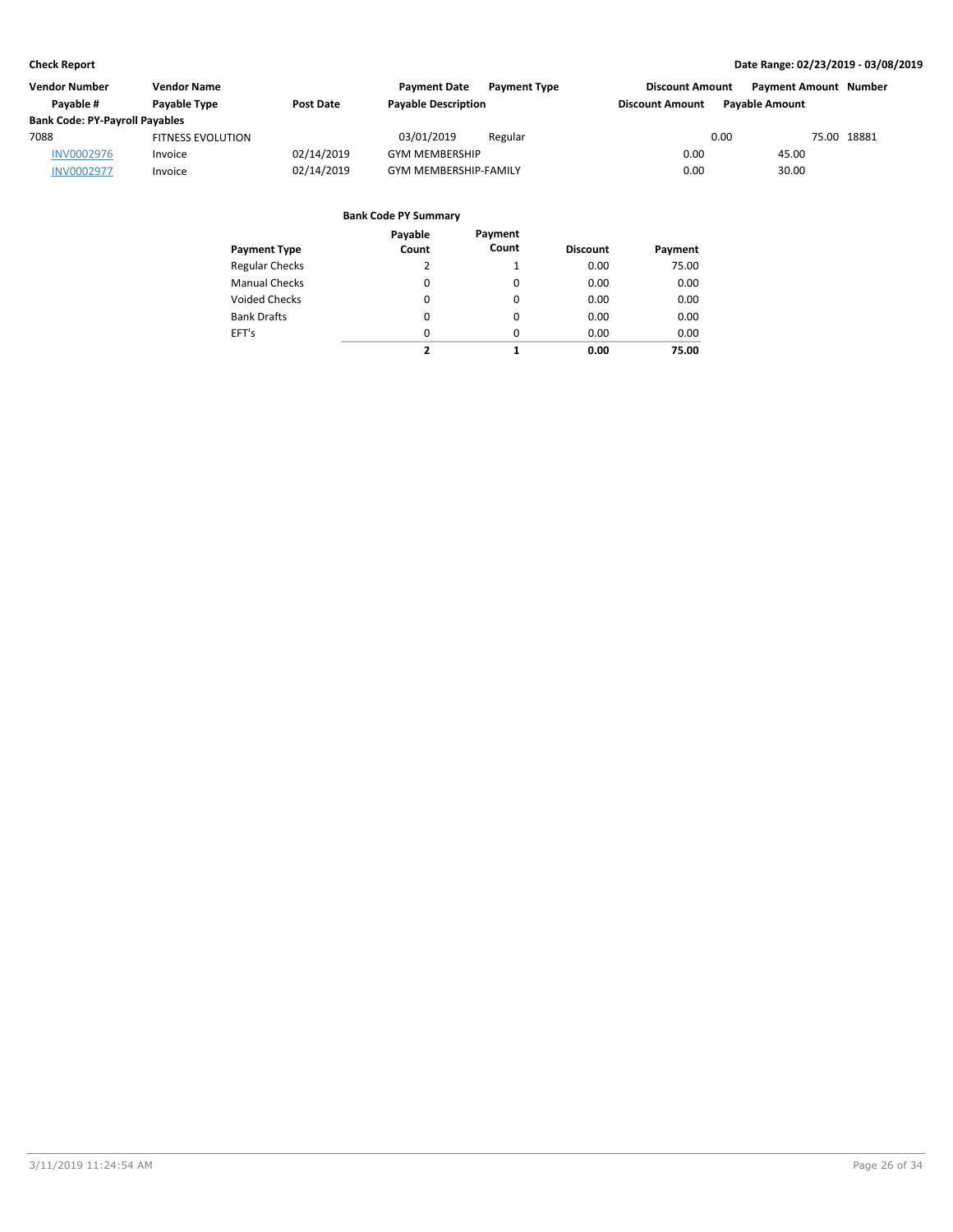| <b>Vendor Number</b>                  | <b>Vendor Name</b>              |                  | <b>Payment Date</b>           | <b>Payment Type</b>                     | <b>Discount Amount</b> | <b>Payment Amount Number</b> |                 |
|---------------------------------------|---------------------------------|------------------|-------------------------------|-----------------------------------------|------------------------|------------------------------|-----------------|
| Payable #                             | Payable Type                    | <b>Post Date</b> | <b>Payable Description</b>    |                                         | <b>Discount Amount</b> | <b>Payable Amount</b>        |                 |
| <b>Bank Code: AP-Regular Payables</b> |                                 |                  |                               |                                         |                        |                              |                 |
| 7135                                  | MONTEREY SANITARY SUPPLY, INC.  |                  | 03/07/2019                    | Regular                                 |                        | 0.00                         | 304.31 97412    |
| 312634                                | Invoice                         | 03/07/2019       | (20) NITRILE EXM GLOVE, LRG   |                                         | 0.00                   | 304.31                       |                 |
| 7287                                  | PNC EQUIPMENT FINANCE           |                  | 03/01/2019                    | Regular                                 |                        | 0.00                         | 22,676.95 97332 |
| 361083                                | Invoice                         | 03/01/2019       |                               | 2/14/19-3/13/19 - CONTRCT #201789000    | 0.00                   | 22,676.95                    |                 |
| 7287                                  | PNC EQUIPMENT FINANCE           |                  | 03/01/2019                    | Regular                                 |                        | 0.00                         | 21,816.51 97333 |
| 353321                                | Invoice                         | 03/01/2019       |                               | 2/7/19-3/6/19 - CONTRCT #207377000      | 0.00                   | 21,816.51                    |                 |
| 7287                                  | PNC EQUIPMENT FINANCE           |                  | 03/01/2019                    | Regular                                 |                        | 0.00                         | 5,507.04 97334  |
| 353320                                | Invoice                         | 03/01/2019       | 2/7/19-3/6/19 CONT #207378000 |                                         | 0.00                   | 5,507.04                     |                 |
| 7287                                  | PNC EQUIPMENT FINANCE           |                  | 03/07/2019                    | Regular                                 |                        | 0.00                         | 14,698.62 97423 |
| 364048                                | Invoice                         | 03/07/2019       |                               | 2/19/19-3/18/19 / CONTRCT #179368000    | 0.00                   | 14,728.62                    |                 |
| CHECK #94567 PNP Credit Memo          |                                 | 06/11/2018       |                               | CHECK #94567 PLUG N PAY - 6/11/18       | 0.00                   | $-30.00$                     |                 |
| 7287                                  | PNC EQUIPMENT FINANCE           |                  | 03/07/2019                    | Regular                                 |                        | 0.00                         | 18,956.11 97424 |
| 347718                                | Invoice                         | 03/07/2019       |                               | 1/26/19-2/25/19; 184782000 CONTRACT     | 0.00                   | 18,956.11                    |                 |
| 7324                                  | BEAR ELECTRICAL SOLUTIONS, INC. |                  | 03/01/2019                    | Regular                                 |                        | 0.00                         | 7,521.00 97292  |
| 7551                                  | Invoice                         | 03/01/2019       |                               | JAN 2019 - ROUTINE TRAFFIC SIGNAL MAINT | 0.00                   | 1,785.00                     |                 |
| 7552                                  | Invoice                         | 03/01/2019       |                               | JAN 2019 - ROUTINE TRAFFIC SIGNAL * OMC | 0.00                   | 190.00                       |                 |
| 7595                                  | Invoice                         | 03/01/2019       |                               | JAN 2019 - RESPONSE TRAFFIC SIGNAL      | 0.00                   | 5,546.00                     |                 |
|                                       |                                 |                  |                               |                                         |                        |                              |                 |

|                       | Payable | Payment  |                 |           |
|-----------------------|---------|----------|-----------------|-----------|
| <b>Payment Type</b>   | Count   | Count    | <b>Discount</b> | Payment   |
| <b>Regular Checks</b> | 10      |          | 0.00            | 91,480.54 |
| <b>Manual Checks</b>  | 0       | $\Omega$ | 0.00            | 0.00      |
| <b>Voided Checks</b>  | 0       | $\Omega$ | 0.00            | 0.00      |
| <b>Bank Drafts</b>    | 0       | $\Omega$ | 0.00            | 0.00      |
| EFT's                 | 0       | $\Omega$ | 0.00            | 0.00      |
|                       | 10      | 7        | 0.00            | 91.480.54 |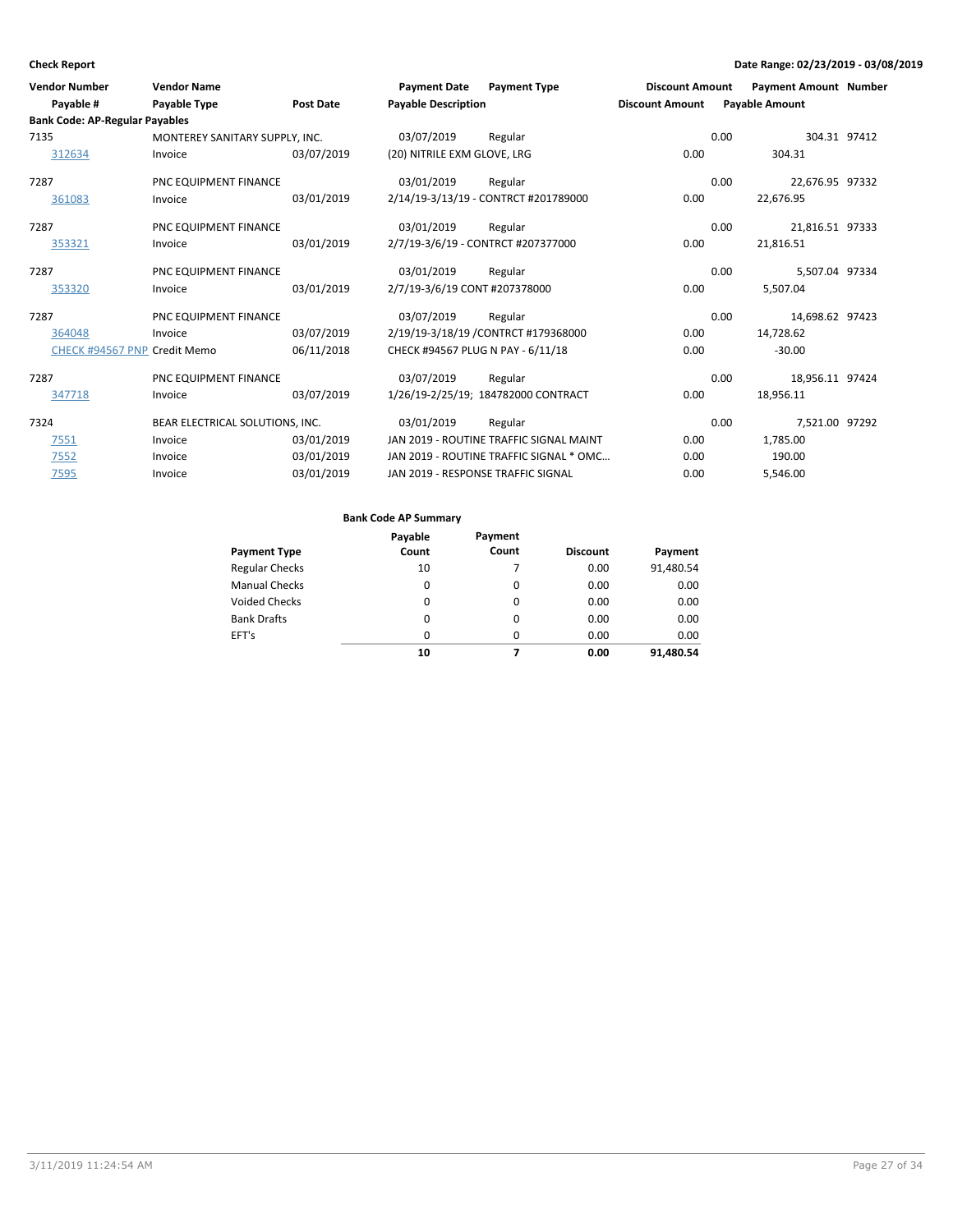| <b>Vendor Number</b>                  | <b>Vendor Name</b>  |            | <b>Payment Date</b>        | <b>Payment Type</b> | <b>Discount Amount</b> | <b>Payment Amount Number</b> |  |
|---------------------------------------|---------------------|------------|----------------------------|---------------------|------------------------|------------------------------|--|
| Pavable #                             | <b>Pavable Type</b> | Post Date  | <b>Payable Description</b> |                     | <b>Discount Amount</b> | <b>Pavable Amount</b>        |  |
| <b>Bank Code: PY-Payroll Payables</b> |                     |            |                            |                     |                        |                              |  |
| 7370                                  | UPEC, LOCAL 792     |            | 02/28/2019                 | Regular             |                        | 0.00<br>1.672.75 18885       |  |
| <b>INV0002972</b>                     | Invoice             | 02/14/2019 | LIUNA/UNION DUES           |                     | 0.00                   | 841.50                       |  |
| <b>INV0003027</b>                     | Invoice             | 02/28/2019 | LIUNA/UNION DUES           |                     | 0.00                   | 831.25                       |  |

| Payment Type          | Payable<br>Count | Payment<br>Count | <b>Discount</b> | Payment  |
|-----------------------|------------------|------------------|-----------------|----------|
| <b>Regular Checks</b> | 2                | $\mathbf{1}$     | 0.00            | 1,672.75 |
| <b>Manual Checks</b>  | 0                | $\Omega$         | 0.00            | 0.00     |
| <b>Voided Checks</b>  | 0                | $\Omega$         | 0.00            | 0.00     |
| <b>Bank Drafts</b>    | 0                | $\Omega$         | 0.00            | 0.00     |
| EFT's                 | 0                | $\Omega$         | 0.00            | 0.00     |
|                       | 2                | 1                | 0.00            | 1.672.75 |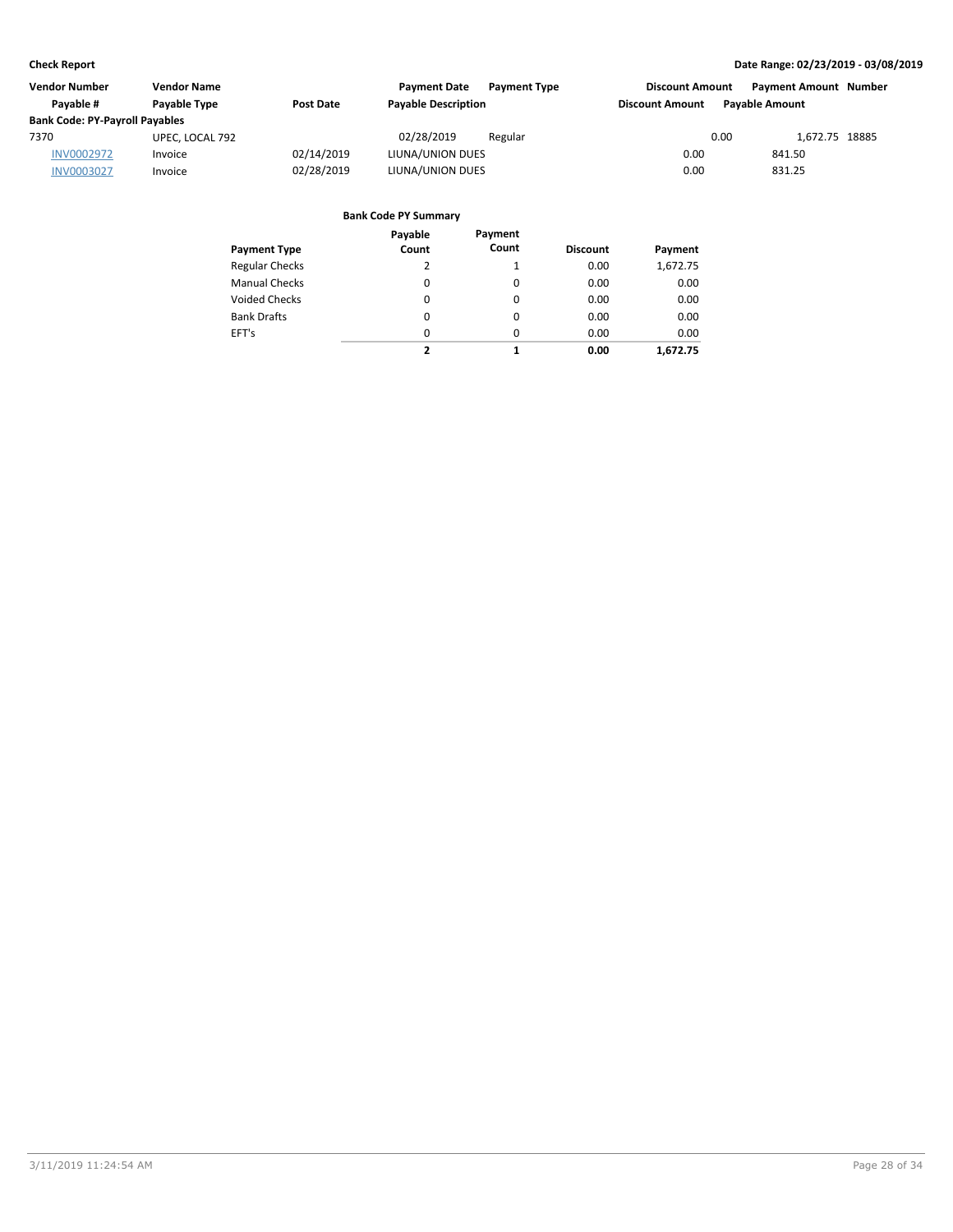| <b>Vendor Number</b>                  | <b>Vendor Name</b>                       |                  | <b>Payment Date</b>            | <b>Payment Type</b>                     | <b>Discount Amount</b> | <b>Payment Amount Number</b> |              |
|---------------------------------------|------------------------------------------|------------------|--------------------------------|-----------------------------------------|------------------------|------------------------------|--------------|
| Payable #                             | <b>Payable Type</b>                      | <b>Post Date</b> | <b>Payable Description</b>     |                                         | <b>Discount Amount</b> | <b>Payable Amount</b>        |              |
| <b>Bank Code: AP-Regular Payables</b> |                                          |                  |                                |                                         |                        |                              |              |
| 7505                                  | MONTEREY BAY ANALYTICAL SVCS.            |                  | 03/07/2019                     | Regular                                 |                        | 0.00                         | 850.00 97406 |
| 18121107                              | Invoice                                  | 03/07/2019       | SAMPLES RECEIVED ON 12/11/2018 |                                         | 0.00                   | 725.00                       |              |
| 181228 14                             | Invoice                                  | 03/07/2019       | SAMPLES RECEIVED ON 12/28/2018 |                                         | 0.00                   | 125.00                       |              |
| 7554                                  | <b>LADIES FIRST</b>                      |                  | 03/07/2019                     | Regular                                 |                        | 0.00<br>1,605.21 97395       |              |
| <b>DEC 2018</b>                       | Invoice                                  | 03/07/2019       |                                | DEC 2018 - CAL VIP GRANT REIMBURSEMENT  | 0.00                   | 452.00                       |              |
| <b>JAN 2019</b>                       | Invoice                                  | 03/07/2019       |                                | JAN 2019 - CAL VIP GRANT REIMBURSEMENT  | 0.00                   | 282.64                       |              |
| <b>NOV 2018</b>                       | Invoice                                  | 03/07/2019       |                                | NOV 2018 - CAL VIP GRANT REIMBURSEMENT  | 0.00                   | 20.67                        |              |
| <b>OCT 2018</b>                       | Invoice                                  | 03/07/2019       |                                | OCT 2018 - CAL VIP GRANT REIMBURSEMENT  | 0.00                   | 166.62                       |              |
| <b>SEPT 2018</b>                      | Invoice                                  | 03/07/2019       |                                | SEPT 2018 - CAL VIP GRANT REIMBURSEME   | 0.00                   | 683.28                       |              |
| 7644                                  | <b>COMCAST BUSINESS</b>                  |                  | 03/01/2019                     | Regular                                 |                        | 4,644.23 97295<br>0.00       |              |
| 76922773                              | Invoice                                  | 03/01/2019       |                                | ACCT #939827683; 2/15/2019 BILL DATE    | 0.00                   | 4,644.23                     |              |
| 7763                                  | <b>GREENWASTE RECOVERY ,SEA</b>          |                  | 03/07/2019                     | Regular                                 |                        | 0.00<br>1,636.66 97383       |              |
| 0003882770                            | Invoice                                  | 03/07/2019       |                                | HOLIDAY TREES - BROADWAY/TERRACE        | 0.00                   | 1,636.66                     |              |
| 7924                                  | ROSA JONG                                |                  | 03/01/2019                     | Regular                                 |                        | 0.00                         | 50.40 97336  |
| <b>FEB 2019</b>                       | Invoice                                  | 03/01/2019       |                                | FEB 2019 - INSTRUCTOR PAY ZUMBA FITNESS | 0.00                   | 50.40                        |              |
| 7959                                  | <b>MONTEREY BAY ECONOMIC PARTNERSHIP</b> |                  | 03/07/2019                     | Regular                                 |                        | 5.000.00 97407<br>0.00       |              |
| 1589                                  | Invoice                                  | 03/07/2019       |                                | ANNUAL MEMBERSHIP - KURT OVERMEYER      | 0.00                   | 5.000.00                     |              |

|                       | Payable  | Payment  |                 |           |
|-----------------------|----------|----------|-----------------|-----------|
| <b>Payment Type</b>   | Count    | Count    | <b>Discount</b> | Payment   |
| <b>Regular Checks</b> | 11       | 6        | 0.00            | 13,786.50 |
| <b>Manual Checks</b>  | $\Omega$ | 0        | 0.00            | 0.00      |
| <b>Voided Checks</b>  | $\Omega$ | $\Omega$ | 0.00            | 0.00      |
| <b>Bank Drafts</b>    | $\Omega$ | $\Omega$ | 0.00            | 0.00      |
| EFT's                 | $\Omega$ | $\Omega$ | 0.00            | 0.00      |
|                       | 11       | 6        | 0.00            | 13,786.50 |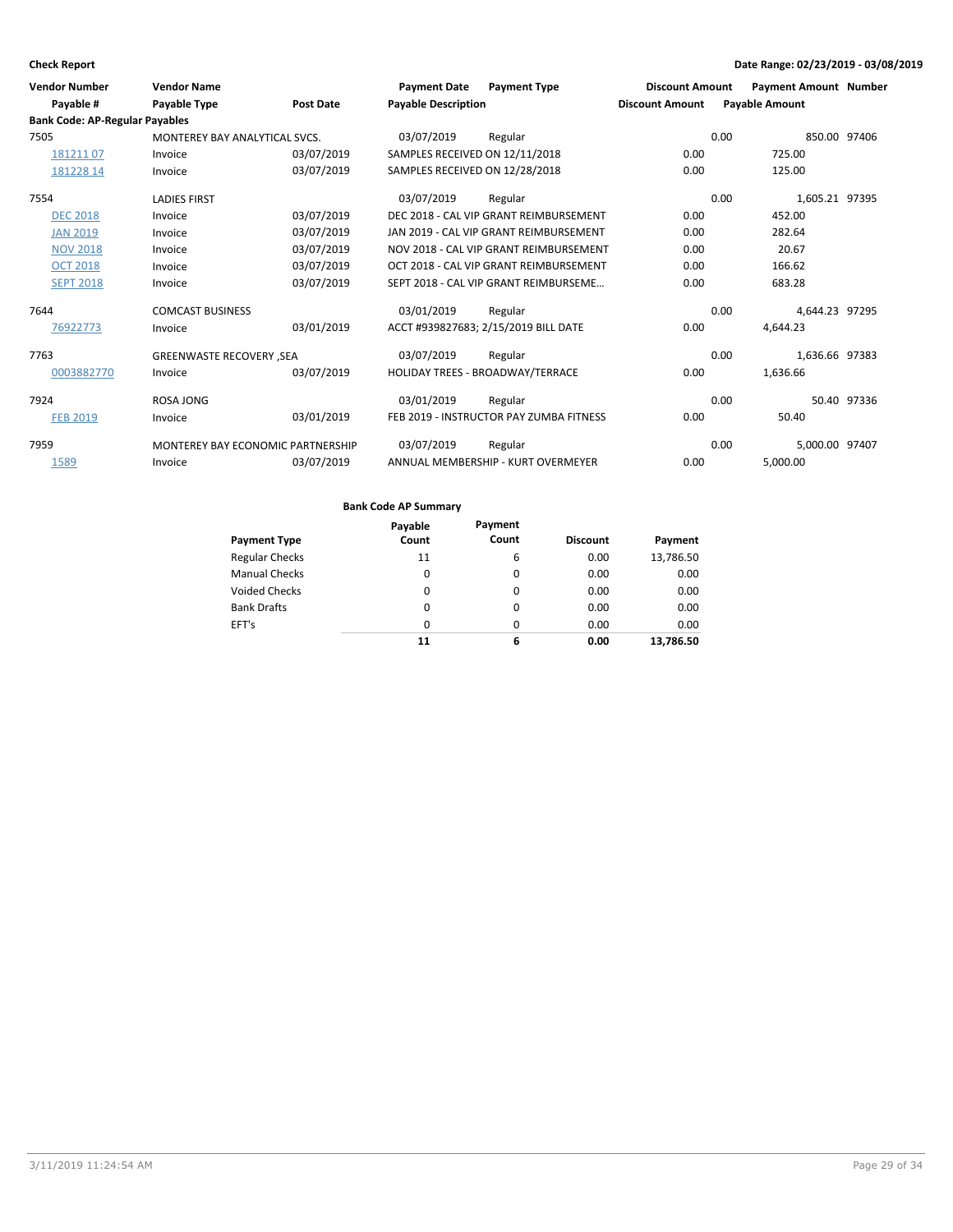| <b>Vendor Number</b>                  | <b>Vendor Name</b>       |                  | <b>Payment Date</b>        | <b>Payment Type</b> | <b>Discount Amount</b> |      | <b>Payment Amount Number</b> |                    |
|---------------------------------------|--------------------------|------------------|----------------------------|---------------------|------------------------|------|------------------------------|--------------------|
| Payable #                             | Payable Type             | <b>Post Date</b> | <b>Payable Description</b> |                     | <b>Discount Amount</b> |      | <b>Payable Amount</b>        |                    |
| <b>Bank Code: PY-Payroll Payables</b> |                          |                  |                            |                     |                        |      |                              |                    |
| 7976                                  | <b>AMERICAN FIDELITY</b> |                  | 03/01/2019                 | <b>Bank Draft</b>   |                        | 0.00 |                              | 2.907.04 585408110 |
| <b>INV0002980</b>                     | Invoice                  | 02/14/2019       | AF FLEX SEC 125            |                     | 0.00                   |      | 2.907.04                     |                    |
| 7976                                  | <b>AMERICAN FIDELITY</b> |                  | 03/01/2019                 | <b>Bank Draft</b>   |                        | 0.00 |                              | 2.911.21 585408110 |
| <b>INV0003030</b>                     | Invoice                  | 02/28/2019       | AF FLEX SEC 125            |                     | 0.00                   |      | 2,911.21                     |                    |
| 7976                                  | <b>AMERICAN FIDELITY</b> |                  | 03/01/2019                 | <b>Bank Draft</b>   |                        | 0.00 | 4.17                         | 585408110          |
| DM0000165                             | Debit Memo               | 02/28/2019       | <b>VELOZ FEB ADJ</b>       |                     | 0.00                   |      | 4.17                         |                    |

|                       | Payable  | Payment  |                 |          |
|-----------------------|----------|----------|-----------------|----------|
| <b>Payment Type</b>   | Count    | Count    | <b>Discount</b> | Payment  |
| <b>Regular Checks</b> | 0        | 0        | 0.00            | 0.00     |
| <b>Manual Checks</b>  | $\Omega$ | $\Omega$ | 0.00            | 0.00     |
| <b>Voided Checks</b>  | 0        | 0        | 0.00            | 0.00     |
| <b>Bank Drafts</b>    | 3        | 3        | 0.00            | 5,822.42 |
| EFT's                 | 0        | $\Omega$ | 0.00            | 0.00     |
|                       | 3        | 3        | 0.00            | 5.822.42 |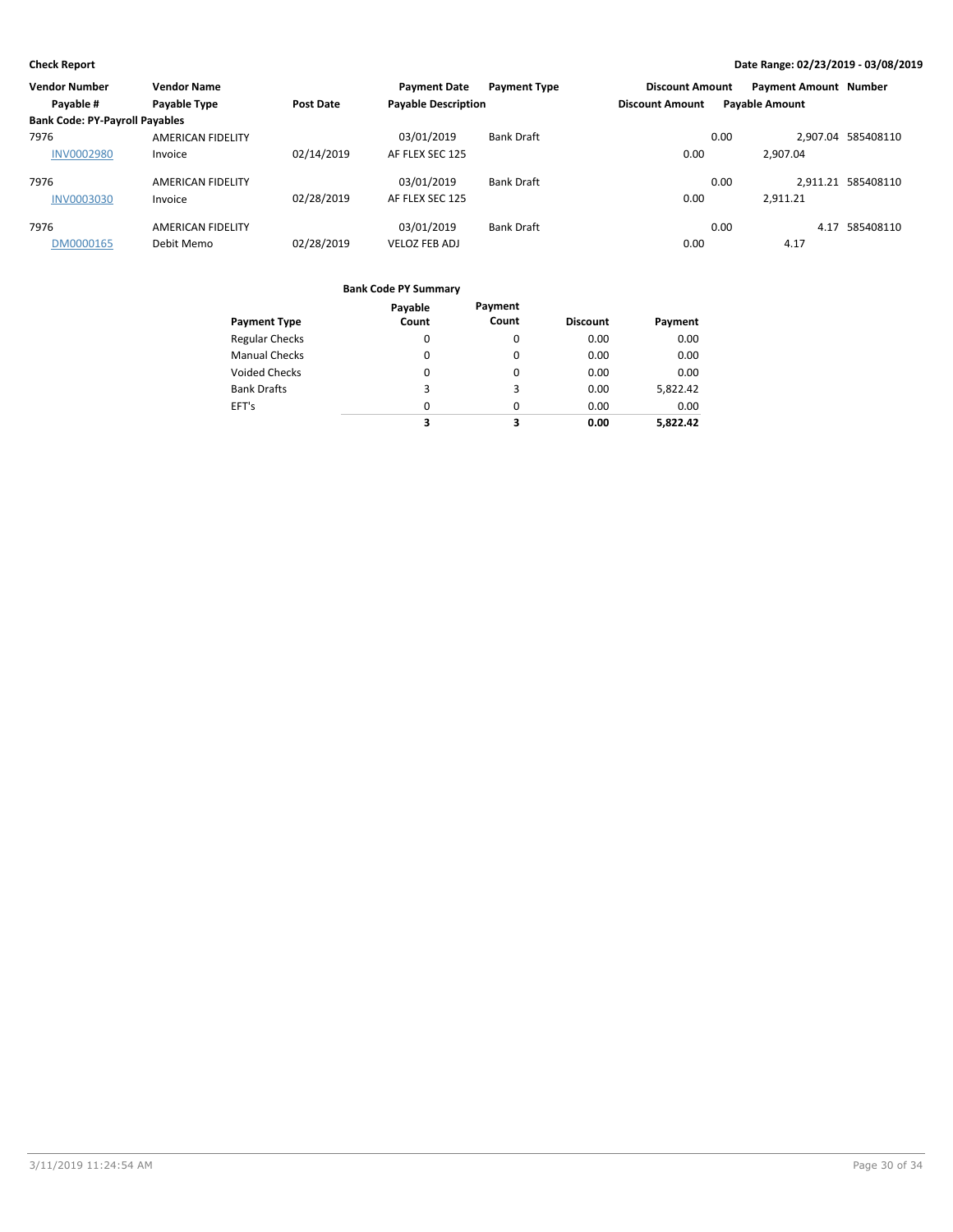| <b>Vendor Number</b><br>Payable #     | <b>Vendor Name</b><br>Payable Type      | <b>Post Date</b> | <b>Payment Date</b><br><b>Payable Description</b> | <b>Payment Type</b>                       | <b>Discount Amount</b><br><b>Discount Amount</b> |      | <b>Payment Amount Number</b><br><b>Payable Amount</b> |             |
|---------------------------------------|-----------------------------------------|------------------|---------------------------------------------------|-------------------------------------------|--------------------------------------------------|------|-------------------------------------------------------|-------------|
| <b>Bank Code: AP-Regular Payables</b> |                                         |                  |                                                   |                                           |                                                  |      |                                                       |             |
| 8129                                  | VORTEX INDUSTRIES, INC.                 |                  | 03/07/2019                                        | Regular                                   |                                                  | 0.00 | 3,541.25 97449                                        |             |
| 44-1322392                            | Invoice                                 | 03/07/2019       |                                                   | 440 HARCOURT AVE - REPAIRS TO FRONT D     | 0.00                                             |      | 2,549.13                                              |             |
| 44-1325608                            | Invoice                                 | 03/07/2019       |                                                   | 1635 BROADWAY AVE - REPAIRS TO WAREH      | 0.00                                             |      | 992.12                                                |             |
| 8273                                  | SMILE BUSINESS PRODUCTS, INC.           |                  | 03/01/2019                                        |                                           |                                                  | 0.00 | 130.87 97341                                          |             |
| 714708                                | Invoice                                 | 03/01/2019       | SHARP/MX-M904                                     | Regular                                   | 0.00                                             |      | 130.87                                                |             |
|                                       |                                         |                  |                                                   |                                           |                                                  |      |                                                       |             |
| 8273                                  | SMILE BUSINESS PRODUCTS, INC.           |                  | 03/07/2019                                        | Regular                                   |                                                  | 0.00 | 111.39 97430                                          |             |
| 714709                                | Invoice                                 | 03/07/2019       | ENGR COPIER - SHARP/MX-3070N                      |                                           | 0.00                                             |      | 111.39                                                |             |
| 8338                                  | <b>FEDEX</b>                            |                  | 03/01/2019                                        | Regular                                   |                                                  | 0.00 |                                                       | 27.86 97303 |
| 6-469-99596                           | Invoice                                 | 03/01/2019       | POLICE - 2/13/2019 SHIPMENT                       |                                           | 0.00                                             |      | 27.86                                                 |             |
|                                       |                                         |                  |                                                   |                                           |                                                  |      |                                                       |             |
| 8338                                  | <b>FEDEX</b>                            |                  | 03/07/2019                                        | Regular                                   |                                                  | 0.00 |                                                       | 11.43 97378 |
| 6-476-69883                           | Invoice                                 | 03/07/2019       |                                                   | ACCT #1750-2541-3/SHIPMENT ON 2/26/19     | 0.00                                             |      | 11.43                                                 |             |
| 8338                                  | <b>FEDEX</b>                            |                  | 03/07/2019                                        | Regular                                   |                                                  | 0.00 |                                                       | 56.74 97379 |
| 6-454-45761                           | Invoice                                 | 03/07/2019       |                                                   | ACCT #1317-9207-7/SHIPMENT ON 1/30/19     | 0.00                                             |      | 56.74                                                 |             |
|                                       |                                         |                  |                                                   |                                           |                                                  |      |                                                       |             |
| 8493                                  | CORODATA RECORDS MGMT., INC.            |                  | 03/01/2019                                        | Regular                                   |                                                  | 0.00 | 358.62 97297                                          |             |
| RS3048631                             | Invoice                                 | 03/01/2019       |                                                   | JAN 2019 - STORAGE SVCS / ACCT #066992    | 0.00                                             |      | 358.62                                                |             |
| 8526                                  | U.S. BANK ST. PAUL                      |                  | 03/01/2019                                        | Regular                                   |                                                  | 0.00 | 2,100.00 97348                                        |             |
| 5249106                               | Invoice                                 | 03/01/2019       |                                                   | SEASIDE LEASE TAX REV 06 -1/1/19-12/31/19 | 0.00                                             |      | 2,100.00                                              |             |
|                                       |                                         |                  |                                                   |                                           |                                                  |      |                                                       |             |
| 8571                                  | HOME DEPOT USA, INC.                    |                  | 03/01/2019                                        | Regular                                   |                                                  | 0.00 | 198.40 97310                                          |             |
| 10816350                              | Invoice                                 | 03/01/2019       |                                                   | CANCELLATION REFUND FOR PERMIT #18486     | 0.00                                             |      | 198.40                                                |             |
| 8628                                  | TORTI GALLAS AND PARTNERS, INC.         |                  | 03/07/2019                                        | Regular                                   |                                                  | 0.00 | 42,320.00 97440                                       |             |
| 0065530                               | Invoice                                 | 03/07/2019       |                                                   | DEC 2018 - CAMPUS TOWN SPECIFIC PLAN      | 0.00                                             |      | 42,320.00                                             |             |
|                                       |                                         |                  |                                                   |                                           |                                                  |      |                                                       |             |
| 8742                                  | <b>BEN SMITH</b>                        |                  | 03/07/2019                                        | Regular                                   |                                                  | 0.00 | 108.70 97357                                          |             |
| <b>HAZMAT</b>                         | Invoice                                 | 03/07/2019       |                                                   | HOME DEPOT PURCHASE - HAZ MAT TRAINI      | 0.00                                             |      | 73.14                                                 |             |
| <b>VEH MTNCE</b>                      | Invoice                                 | 03/07/2019       |                                                   | HOME DEPOT PURCHASE - VEHICLE MAINTE      | 0.00                                             |      | 35.56                                                 |             |
| 8791                                  | <b>MONTEREY ONE WATER</b>               |                  | 03/07/2019                                        | Regular                                   |                                                  | 0.00 | 87,686.30 97411                                       |             |
| 12760                                 | Invoice                                 | 03/07/2019       |                                                   | FY18/19 MRY REGIONAL STORMWATER M         | 0.00                                             |      | 87,686.30                                             |             |
|                                       |                                         |                  |                                                   |                                           |                                                  |      |                                                       |             |
| 8838                                  | M & A STEAM                             |                  | 03/07/2019                                        | Regular                                   |                                                  | 0.00 | 600.00 97397                                          |             |
| 2108                                  | Invoice                                 | 03/07/2019       |                                                   | 7693 MONTEREY RD. - STEAM CLEAN KITCH     | 0.00                                             |      | 600.00                                                |             |
| 8882                                  | <b>EVERYONE'S HARVEST</b>               |                  | 03/07/2019                                        | Regular                                   |                                                  | 0.00 | 2,909.00 97376                                        |             |
| $02 - 19$                             | Invoice                                 | 03/07/2019       |                                                   | FEB 2019 - PROG EXP FOR SEASIDE FARMER'   | 0.00                                             |      | 2,909.00                                              |             |
|                                       |                                         |                  |                                                   |                                           |                                                  |      |                                                       |             |
| 8886                                  | SAGE RENEWABLES ENERGY CONSULTING, INC. |                  | 03/01/2019                                        | Regular                                   |                                                  | 0.00 | 34,433.95 97337                                       |             |
| 1225                                  | Invoice                                 | 03/01/2019       | CITY HALL SOLAR CONSULTING                        |                                           | 0.00                                             |      | 34,433.95                                             |             |
| 8897                                  | CITY DATA SERVICES, LLC                 |                  | 03/01/2019                                        | Regular                                   |                                                  | 0.00 | 1,275.00 97294                                        |             |
| 1885                                  | Invoice                                 | 03/01/2019       |                                                   | JAN - MAR 2019 CDS MONTHLY MAINTENA       | 0.00                                             |      | 1,275.00                                              |             |
|                                       |                                         |                  |                                                   |                                           |                                                  |      |                                                       |             |
| 8995                                  | <b>ABBY BUKOFZER</b>                    |                  | 03/01/2019                                        | Regular                                   |                                                  | 0.00 | 100.80 97285                                          |             |
| <b>FEB 2019</b>                       | Invoice                                 | 03/01/2019       |                                                   | FEB 2019 - INSTRUCTOR PAY ISRAELI FOLK D  | 0.00                                             |      | 100.80                                                |             |
| 9008                                  | MY JEEP-CHRYSLER-DODGE-RAM              |                  | 03/01/2019                                        | Regular                                   |                                                  | 0.00 | 73,633.52 97322                                       |             |
| 9D845/9D846                           | Invoice                                 | 03/01/2019       |                                                   | (2) 2019 DODGE DURANGO VEHICLES FOR P     | 0.00                                             |      | 73,633.52                                             |             |
|                                       |                                         |                  |                                                   |                                           |                                                  |      |                                                       |             |
| 9027                                  | CALIFORNIA DEPARTMENT OF                |                  | 03/01/2019                                        | Regular                                   |                                                  | 0.00 | 27,212.73 97293                                       |             |
| TF500137                              | Invoice                                 | 03/01/2019       | 2017 TRANS & USE TAX (SEDG)                       |                                           | 0.00                                             |      | 27,212.73                                             |             |
| 9057                                  | MILLETTE CONSTRUCTION                   |                  | 03/07/2019                                        | Regular                                   |                                                  | 0.00 | 4,970.00 97403                                        |             |
| 2237                                  | Invoice                                 | 03/07/2019       | CITY HALL WALL WORK                               |                                           | 0.00                                             |      | 4,970.00                                              |             |
|                                       |                                         |                  |                                                   |                                           |                                                  |      |                                                       |             |
| 9067                                  | MOST DEPENDABLE FOUNTAINS               |                  | 03/01/2019                                        | Regular                                   |                                                  | 0.00 | 4,886.47 97321                                        |             |
| <b>INV54190</b>                       | Invoice                                 | 03/01/2019       |                                                   | (1) 10145 SMSS FOUNTAIN - CUTINO PARK     | 0.00                                             |      | 4,886.47                                              |             |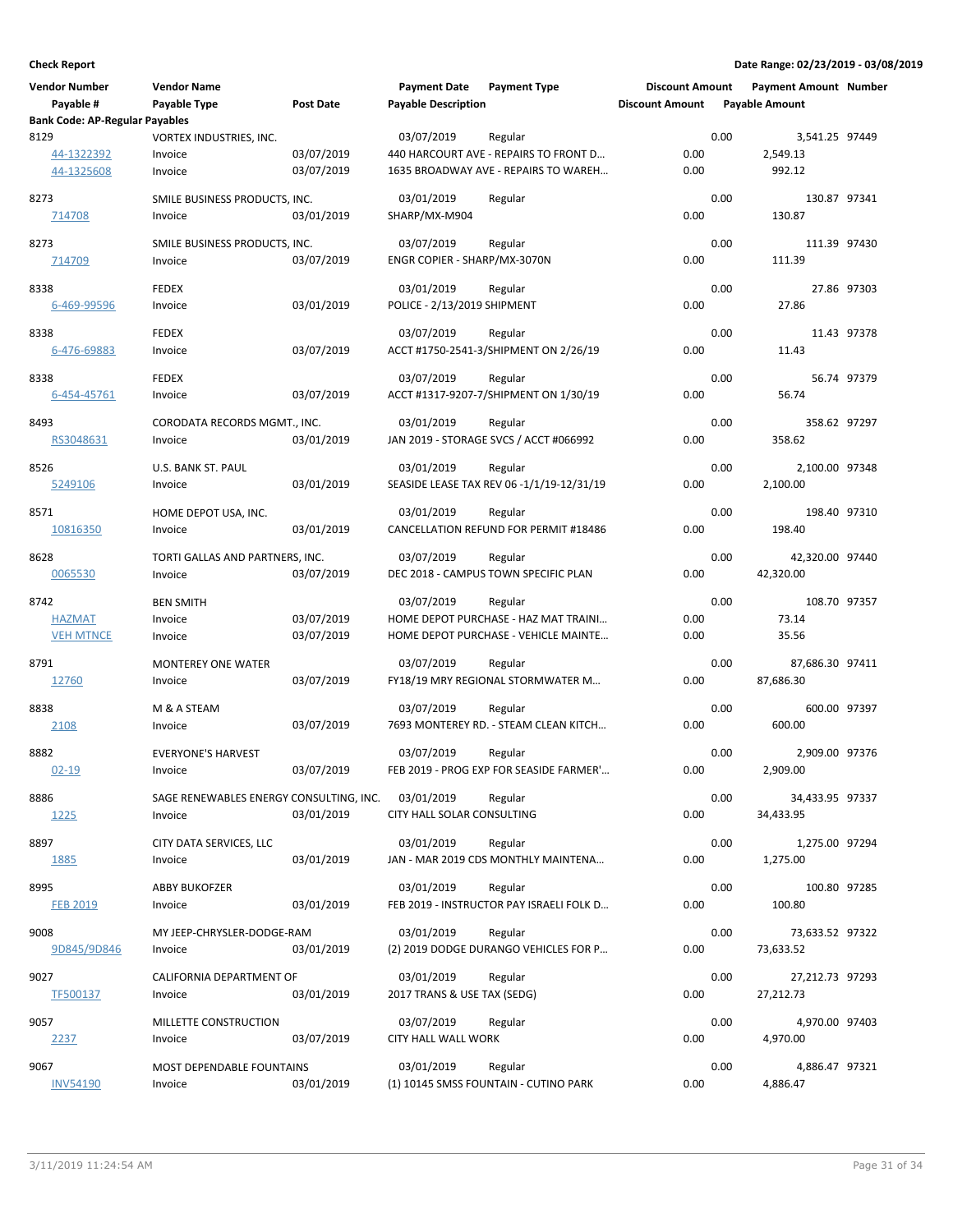| <b>Vendor Number</b><br>Payable # | <b>Vendor Name</b><br>Payable Type                    | <b>Post Date</b> | <b>Payment Date</b><br><b>Payable Description</b> | <b>Payment Type</b>                      | <b>Discount Amount</b><br><b>Discount Amount</b> |      | <b>Payment Amount Number</b><br><b>Payable Amount</b> |             |
|-----------------------------------|-------------------------------------------------------|------------------|---------------------------------------------------|------------------------------------------|--------------------------------------------------|------|-------------------------------------------------------|-------------|
| 9084<br>35316                     | BUCHER MUNICIPAL NORTH AMERICA INC.<br>Invoice        | 03/07/2019       | 03/07/2019<br>650 OLYMPIA - MISC SUPPLIES         | Regular                                  | 0.00                                             | 0.00 | 579.09 97359<br>579.09                                |             |
| 9085                              | O'CONNOR & SONS INC.                                  |                  | 03/01/2019                                        | Regular                                  |                                                  | 0.00 | 150.00 97324                                          |             |
| 40091538                          | Invoice                                               | 03/01/2019       | 440 HARCOURT AVE - MONTHLY SVC                    |                                          | 0.00                                             |      | 150.00                                                |             |
| 9102                              | CABAN, A-CHAU                                         |                  | 03/07/2019                                        | Regular                                  |                                                  | 0.00 |                                                       | 55.62 97360 |
| <b>INV0003018</b>                 | Invoice                                               | 02/25/2019       | WATER REFUND - 1768 ST. HELENA ST.                |                                          | 0.00                                             |      | 55.62                                                 |             |
| 9103                              | MONTEREY COLLEGE OF LAW                               |                  | 03/01/2019                                        | Regular                                  |                                                  | 0.00 | 4,500.00 97318                                        |             |
| SEA-122018                        | Invoice                                               | 03/01/2019       | <b>MEDIATION - ILLEGAL FIREWORKS</b>              |                                          | 0.00                                             |      | 4,500.00                                              |             |
| 9104                              | SCHAAF & WHEELER, CONSULTING CIVIL ENGINEE 03/01/2019 |                  |                                                   | Regular                                  |                                                  | 0.00 | 7,300.00 97338                                        |             |
| 30754                             | Invoice                                               | 03/01/2019       |                                                   | JAN 2019 - WATER TANK IMPRVMNT PROJ      | 0.00                                             |      | 7,300.00                                              |             |
| 9105                              | <b>THOMAS WORTH</b>                                   |                  | 03/01/2019                                        | Regular                                  |                                                  | 0.00 | 353.48 97346                                          |             |
| 2/25/19-2/2619                    | Invoice                                               | 03/01/2019       |                                                   | TRAVEL REIMBURSEMENT 2/25/19 - 2/26/19   | 0.00                                             |      | 353.48                                                |             |
| 9106                              | THE SOHAGI LAW GROUP                                  |                  | 03/07/2019                                        | Regular                                  |                                                  | 0.00 | 56,691.30 97436                                       |             |
| 15480                             | Invoice                                               | 03/07/2019       | JAN 2019 - CAMPUS TOWN CENTER                     |                                          | 0.00                                             |      | 56,691.30                                             |             |
| 9106                              | THE SOHAGI LAW GROUP                                  |                  | 03/07/2019                                        | Regular                                  |                                                  | 0.00 | 10,216.68 97437                                       |             |
| 15325                             | Invoice                                               | 03/01/2019       | SEPT 2018 - MAIN GATE                             |                                          | 0.00                                             |      | 2,854.00                                              |             |
| 15326                             | Invoice                                               | 03/01/2019       | SEPT 2018 - CAMPUS TOWN CENTER                    |                                          | 0.00                                             |      | 1,380.43                                              |             |
| 15327                             | Invoice                                               | 03/01/2019       | SEPT 2018 - GENERAL PLAN                          |                                          | 0.00                                             |      | 1,734.75                                              |             |
| 15364                             | Invoice                                               | 03/01/2019       | OCT 2018 - CAMPUS TOWN CENTER                     |                                          | 0.00                                             |      | 412.50                                                |             |
| 15446                             | Invoice                                               | 03/01/2019       | DEC 2018 - CAMPUS TOWN CENTER                     |                                          | 0.00                                             |      | 3,835.00                                              |             |
| 9106                              | THE SOHAGI LAW GROUP                                  |                  | 03/07/2019                                        | Regular                                  |                                                  | 0.00 | 11,458.75 97438                                       |             |
| 15410                             | Invoice                                               | 03/07/2019       | NOV 2018 - CAMPUS TOWN CENTER                     |                                          | 0.00                                             |      | 11,458.75                                             |             |
| 9108                              | SDA CHURCH SEASIDE HISPANIC                           |                  | 03/01/2019                                        | Regular                                  |                                                  | 0.00 | 126.18 97339                                          |             |
| 104499                            | Invoice                                               | 03/01/2019       |                                                   | DEPOSIT REFUND - LAGUNA GRANDE PK 2/2    | 0.00                                             |      | 126.18                                                |             |
| 9109                              | <b>TERRY L. EDWARDS</b>                               |                  | 03/01/2019                                        | Regular                                  |                                                  | 0.00 | 893.00 97345                                          |             |
| 104467                            | Invoice                                               | 03/01/2019       |                                                   | REFUND FOR 220 COE AVENUE, SOPER RO      | 0.00                                             |      | 893.00                                                |             |
| 9111                              | CALIFORNIA COASTAL RURAL DEVELOPMENT COR 03/07/2019   |                  |                                                   | Regular                                  |                                                  | 0.00 | 8,333.35 97361                                        |             |
| 2237                              | Invoice                                               | 03/07/2019       | OCT 2018 - FEB 2019 - SBDC SERVICES               |                                          | 0.00                                             |      | 8,333.35                                              |             |
| 9112                              | DAVID J. GUBERNICK                                    |                  | 03/07/2019                                        | Regular                                  |                                                  | 0.00 | 100.00 97370                                          |             |
| 2/27/19                           | Invoice                                               | 03/07/2019       |                                                   | JUDGE - PHOTOGRAPHY AT AVERY GALLERY     | 0.00                                             |      | 100.00                                                |             |
| 9113                              | DENISE JOYCE SANDERS LEONARD                          |                  | 03/07/2019                                        | Regular                                  |                                                  | 0.00 | 100.00 97373                                          |             |
| 2/27/19                           | Invoice                                               | 03/07/2019       |                                                   | JUDGE - ART AT AVERY GALLERY ON 3/2/2019 | 0.00                                             |      | 100.00                                                |             |
| 9114                              | DORIS LINDA LAY                                       |                  | 03/07/2019                                        | Regular                                  |                                                  | 0.00 | 100.00 97374                                          |             |
| 2/27/19                           | Invoice                                               | 03/07/2019       |                                                   | JUDGE - 3D ART AT AVERY GALLERY ON 3/2/  | 0.00                                             |      | 100.00                                                |             |
| 9115                              | PATRICIA CONNER                                       |                  | 03/07/2019                                        | Regular                                  |                                                  | 0.00 | 235.50 97418                                          |             |
| 104502                            | Invoice                                               | 03/07/2019       |                                                   | DEPOSIT REFUND FOR 220 COE AVE ON 2/23   | 0.00                                             |      | 235.50                                                |             |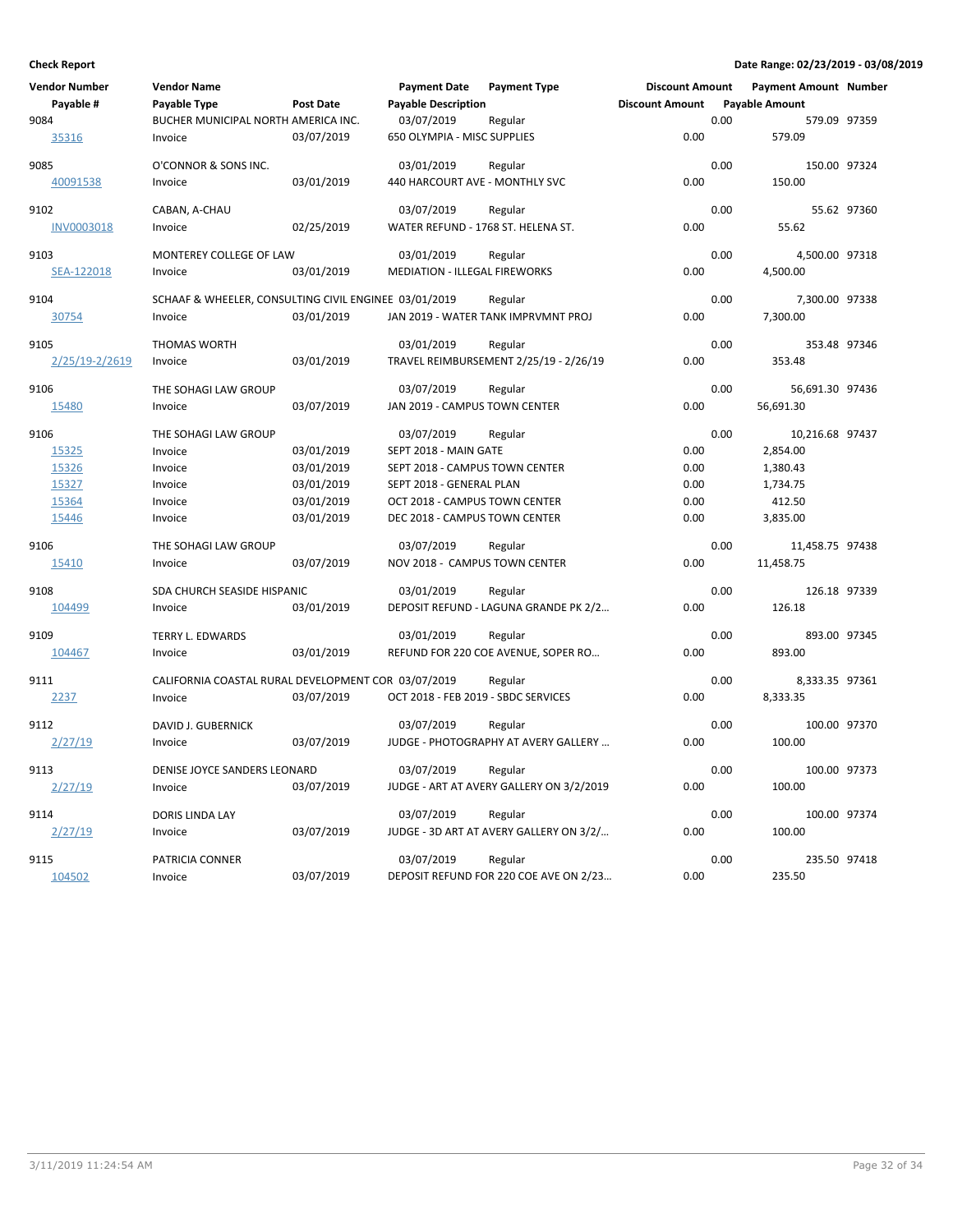| Vendor Number | Vendor Name            |            | <b>Payment Date</b>        | <b>Payment Type</b>                     | <b>Discount Amount</b> |                       | <b>Payment Amount Number</b> |  |
|---------------|------------------------|------------|----------------------------|-----------------------------------------|------------------------|-----------------------|------------------------------|--|
| Payable #     | Payable Type           | Post Date  | <b>Payable Description</b> |                                         | <b>Discount Amount</b> | <b>Pavable Amount</b> |                              |  |
| 9116          | <b>SUE ANN HILLYER</b> |            | 03/07/2019                 | Regular                                 |                        | 0.00                  | 100.00 97432                 |  |
| 3/4/19        | Invoice                | 03/07/2019 |                            | JUDGE - 2D ART AT AVERY GALLERY ON 3/2/ | 0.00                   |                       | 100.00                       |  |
|               |                        |            |                            |                                         |                        |                       |                              |  |
|               |                        |            |                            |                                         |                        |                       |                              |  |

|                       | Payable  | Payment  |                 |            |
|-----------------------|----------|----------|-----------------|------------|
| <b>Payment Type</b>   | Count    | Count    | <b>Discount</b> | Payment    |
| <b>Regular Checks</b> | 44       | 38       | 0.00            | 387,965.98 |
| <b>Manual Checks</b>  | 0        | 0        | 0.00            | 0.00       |
| <b>Voided Checks</b>  | 0        | $\Omega$ | 0.00            | 0.00       |
| <b>Bank Drafts</b>    | $\Omega$ | $\Omega$ | 0.00            | 0.00       |
| EFT's                 | 0        | $\Omega$ | 0.00            | 0.00       |
|                       | 44       | 38       | 0.00            | 387.965.98 |